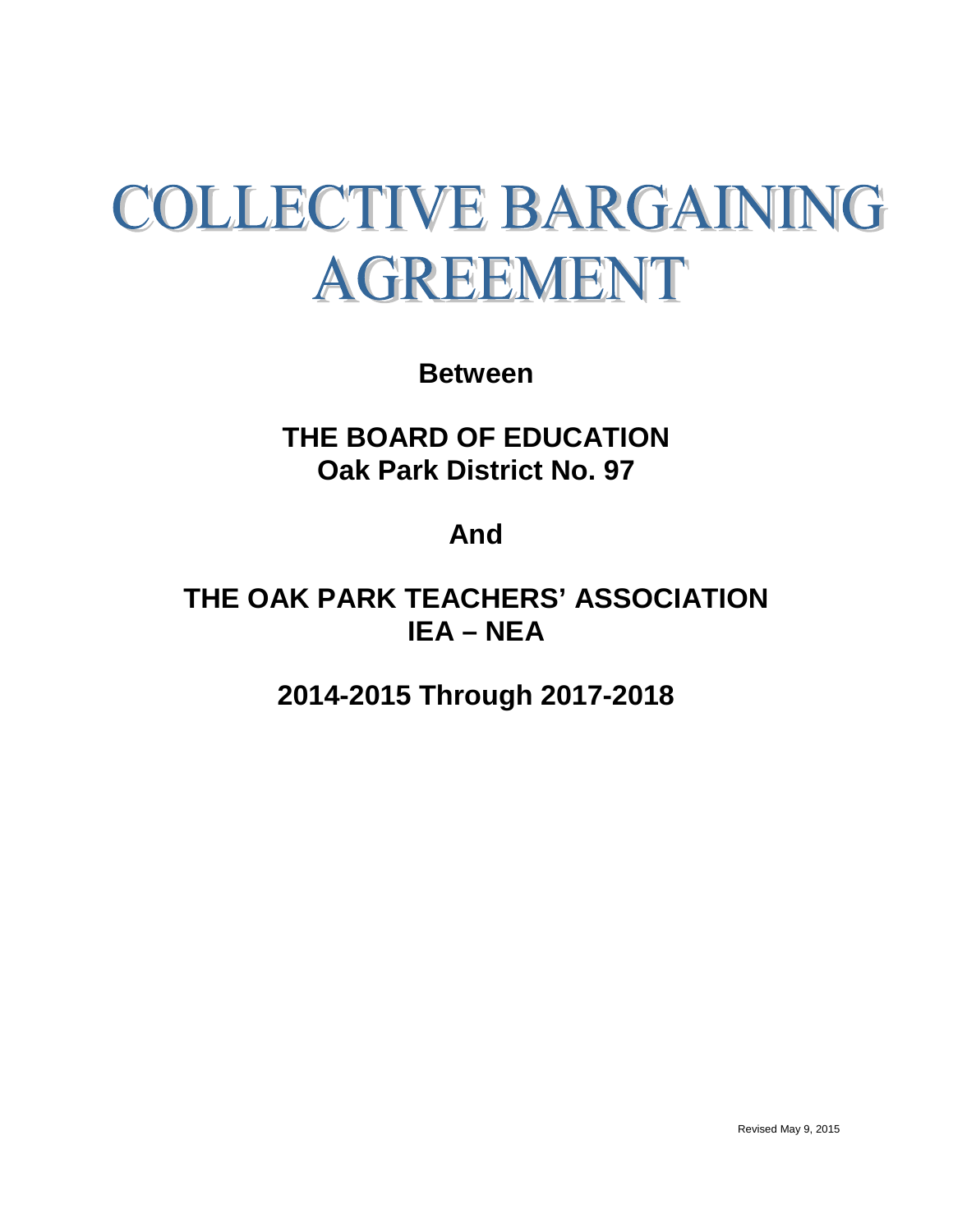# **TABLE OF CONTENTS**

| А.<br>В.                                                                         |  |
|----------------------------------------------------------------------------------|--|
| C.<br>D.                                                                         |  |
|                                                                                  |  |
| А.<br>В.                                                                         |  |
| С.<br>D.                                                                         |  |
| DISTRICT PROFESSIONAL DEVELOPMENT FOR NEW CURRICULUM AND PROGRAMS  9<br>Е.<br>F. |  |
| G.<br>Н.                                                                         |  |
| I.<br>J.                                                                         |  |
| Κ.                                                                               |  |
| L.<br>М.                                                                         |  |
| N.                                                                               |  |
| А.                                                                               |  |
| В.<br>C.                                                                         |  |
| D.                                                                               |  |
| Α.                                                                               |  |
| В.<br>C.                                                                         |  |
| D.<br>Е.                                                                         |  |
|                                                                                  |  |
| А.<br>В.                                                                         |  |
| C.                                                                               |  |
|                                                                                  |  |
|                                                                                  |  |
|                                                                                  |  |
|                                                                                  |  |
|                                                                                  |  |
|                                                                                  |  |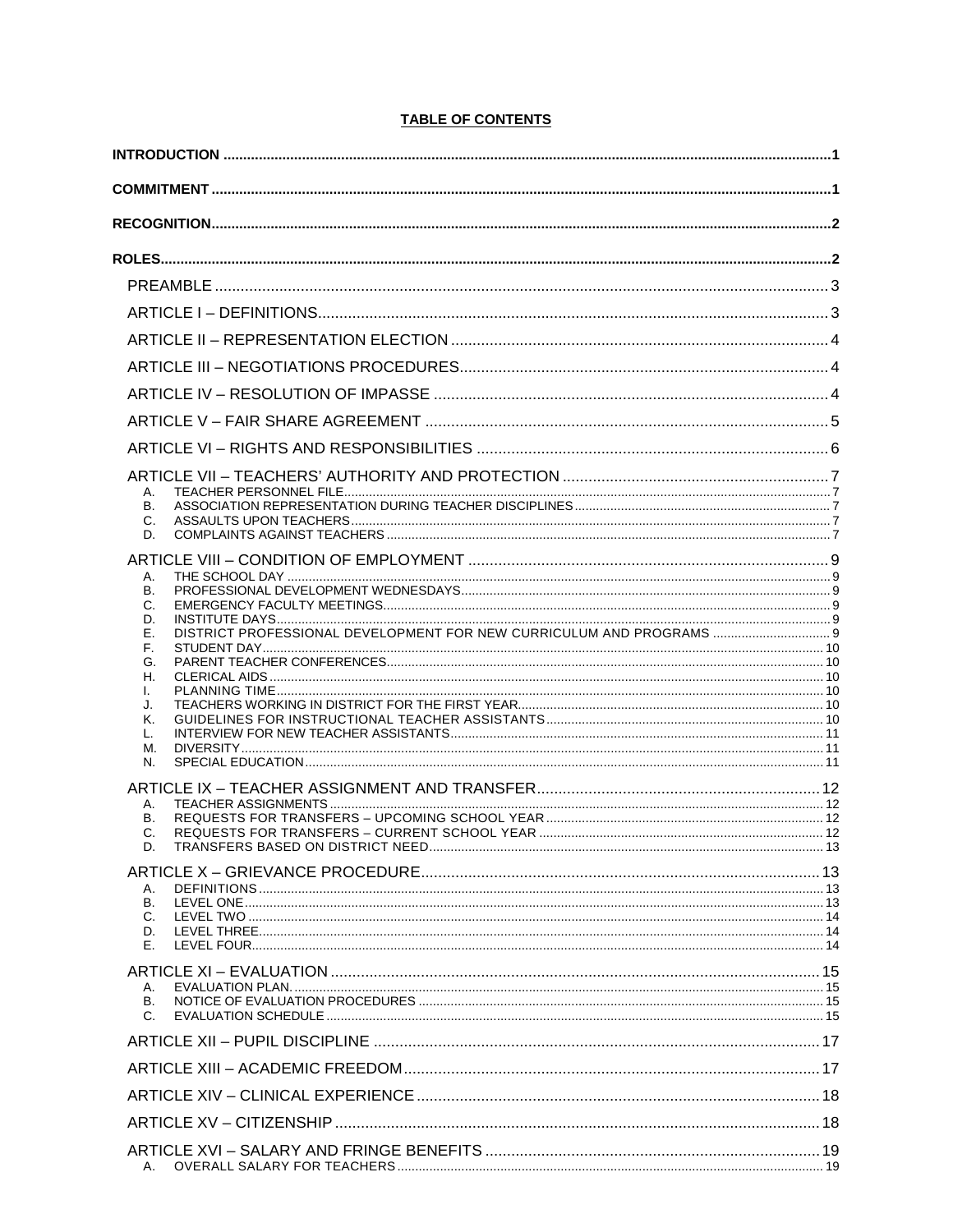| В.              |  |
|-----------------|--|
| C.<br>D.        |  |
| Ε.              |  |
| F.              |  |
| G.              |  |
|                 |  |
|                 |  |
| А.              |  |
| $C_{1}$         |  |
| D.<br>Ε.        |  |
| F.              |  |
|                 |  |
|                 |  |
|                 |  |
|                 |  |
|                 |  |
| А.<br><b>B.</b> |  |
|                 |  |
|                 |  |
|                 |  |
|                 |  |
|                 |  |
|                 |  |
|                 |  |
|                 |  |
|                 |  |
|                 |  |
|                 |  |
|                 |  |
|                 |  |
|                 |  |
|                 |  |
|                 |  |
|                 |  |
|                 |  |
|                 |  |
|                 |  |
|                 |  |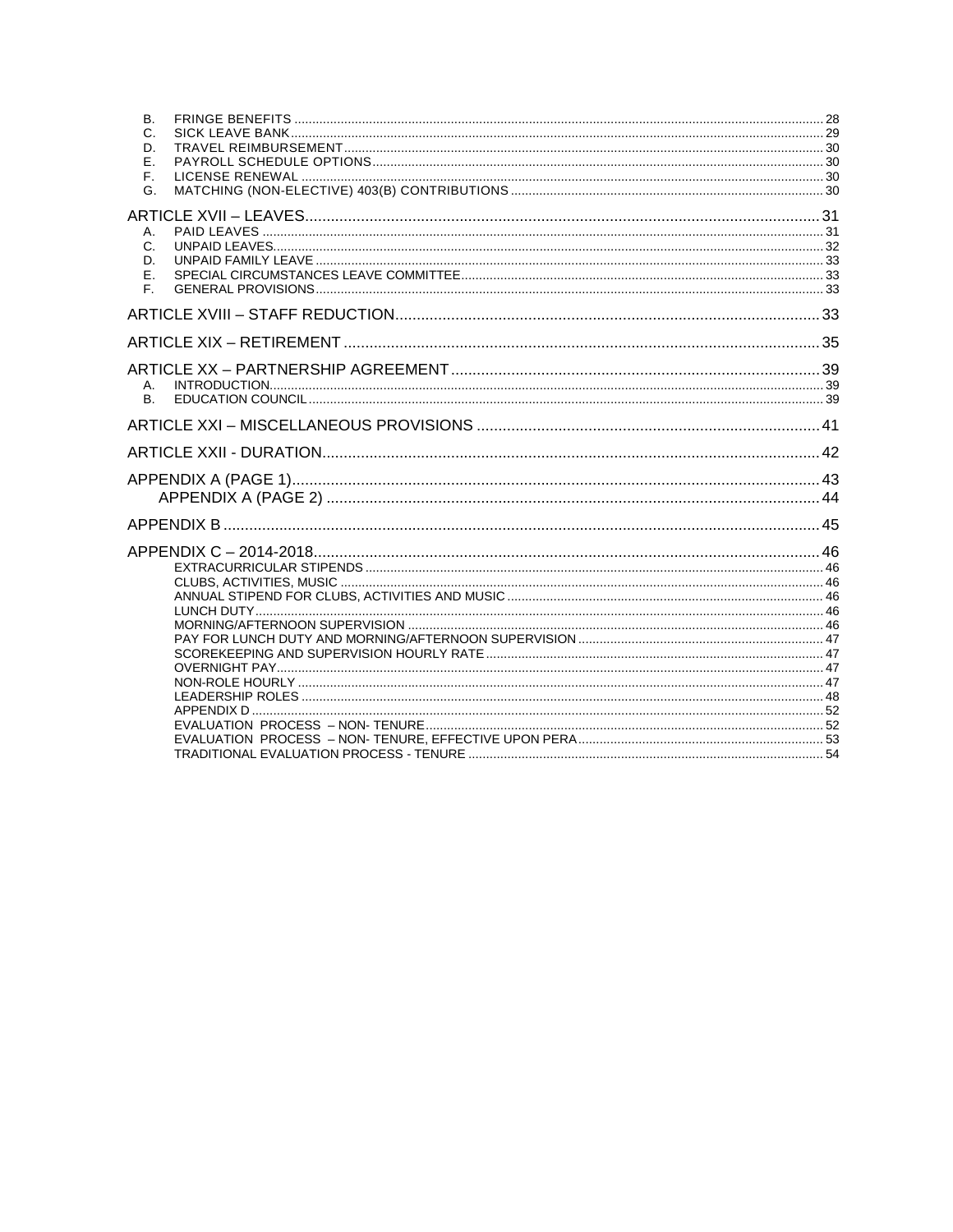# **INTRODUCTION**

<span id="page-3-0"></span>A vital democracy depends on an educated citizenry. The community of Oak Park believes that maintaining a quality school district is critical to continuing the accomplishment of village aspirations and worth the wise investment of community resources. Together, the Board of Education and the professional staff share the responsibility for achieving the mission of District 97.

# **COMMITMENT**

<span id="page-3-1"></span>We believe that education is the shared responsibility of the student, home, school and community. Although we recognize that families play an essential role in a child's education, effective and innovative teachers are critical to the full development of a student's learning potential. The Board of Education and the Oak Park Teachers' Association (O.P.T.A):

- Are committed to supporting teachers in their efforts to provide the high quality learning experiences expected by the Oak Park community.
- Recognize the importance of broad-based involvement in decision making in matters that have an impact on the education of children.
- Value teacher involvement in the setting and implementing of standards of professional practice as well as in the development of opportunities for individual growth and advancement of the profession.
- Encourage innovation and risk-taking in the pursuit of improved practice.
- Appreciate the cultural diversity of our community and strive to enrich that experience in our schools.
- Are committed to identifying, attracting and retaining a diverse staff.
- Intend to involve professional staff in assessing fulfillment of mutually determined goals and objectives.

An effective partnership recognizes that the Oak Park Teachers' Association represents the teaching profession and the Board of Education represents the community.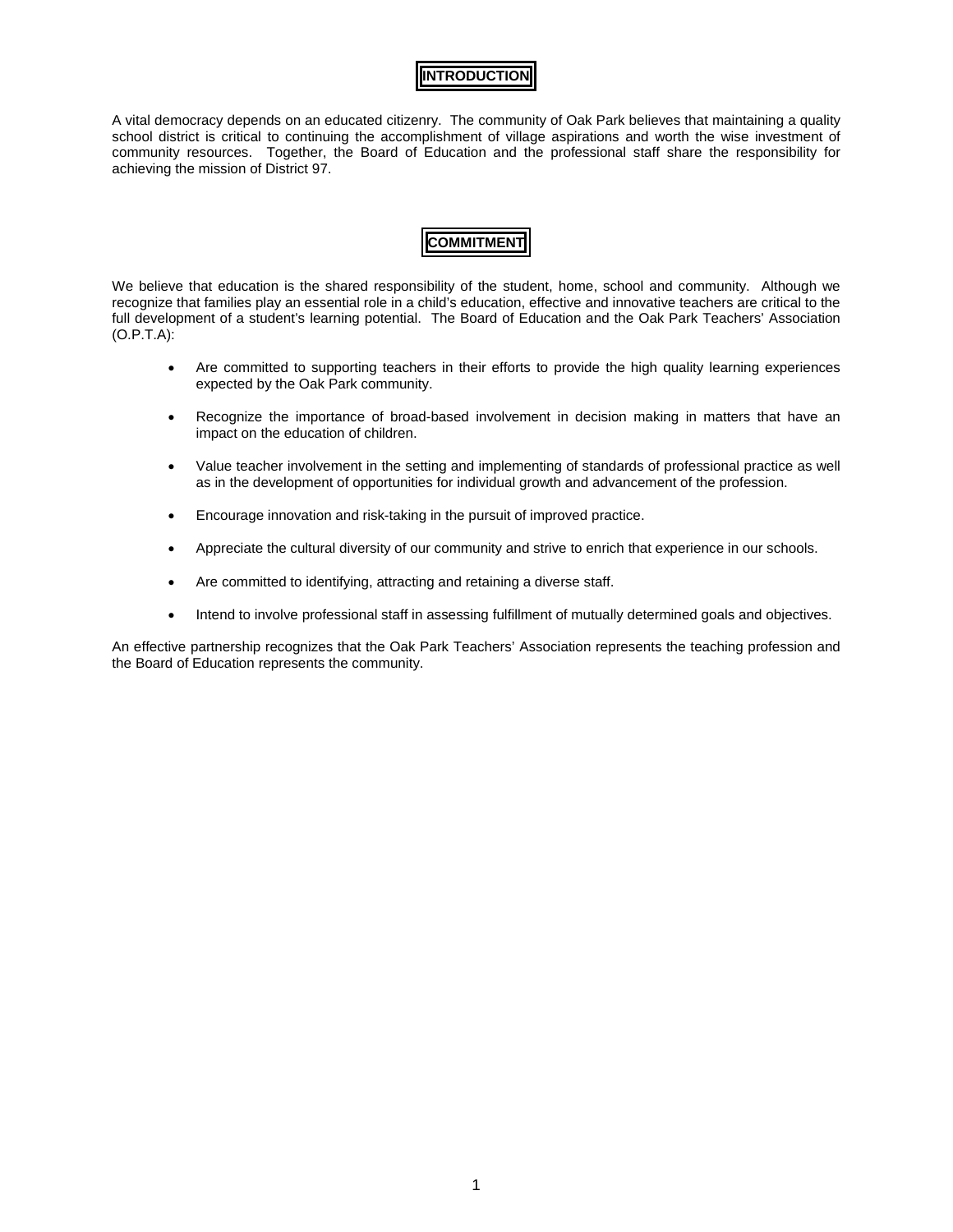# **RECOGNITION**

<span id="page-4-0"></span>The Board recognizes the Association as the sole negotiating agent for all teachers, as herein defined, in this District.

The Association recognizes the Board as the duly elected representative of the people of the District and agrees to negotiate with the Board through the negotiating agent or agents officially designated by the Board to act on its behalf.

The Board agrees not to negotiate with any teacher organization other than the present Association until or unless it is replaced by another duly elected teacher organization.

The Board agrees to negotiate only with officially designated negotiators of the Association, who represent all District employees eligible to participate in the bargaining unit as defined by this Agreement.

The Board agrees to bargain with respect to teachers' wages, hours, and other terms and conditions of employment.

The Board shall not be required to bargain over matters of inherent managerial policy, which shall include its functions, standards of service, overall budget, organizational structure, selection of new employees and the direction of employees.

<span id="page-4-1"></span>This Agreement shall constitute the full and complete commitment between the parties and may be altered, changed, added to, deleted from or modified only through the voluntary mutual consent of the parties in a written and signed amendment to this Agreement.

# **ROLES**

The Oak Park Board of Education, as the elected representatives of the community, has the responsibility for the governance of the District. In exercising this role, the Board shares with the professional staff through collaborative decision-making the responsibility for determining how the goals and mission of the District might be achieved. In taking this action, the Board retains the following rights:

- To establish goals and expectations for the District.
- To evaluate whether the District is performing at a level consistent with the expectations of the community and in keeping with the goals and policies of the Board.
- To employ all personnel in the District.
- To take action on all expenditures of funds.
- To exercise whatever other rights and responsibilities are granted to it by the statutes of the State of Illinois except in those areas specified in this Agreement where the Board shares decision-making with the Association.

Teachers take primary responsibility for providing students with opportunities for and assistance with learning through interactions in the classroom. It is also recognized by the Board that teachers require time to plan for instruction, for shared decision-making activities, for district committee work, for parent/teacher communication and for conferences and Open House/Curriculum nights.

Other activities that continue self-development and also require extensive time on the part of teachers include participating in staff development workshops, graduate courses, action research, and peer coaching.

Given these high expectations, a teacher deserves a life beyond his/her profession. Achieving a balance between work and other interests enables a teacher to be a more productive, as well as active, member of the larger society, thus enhancing full personal development.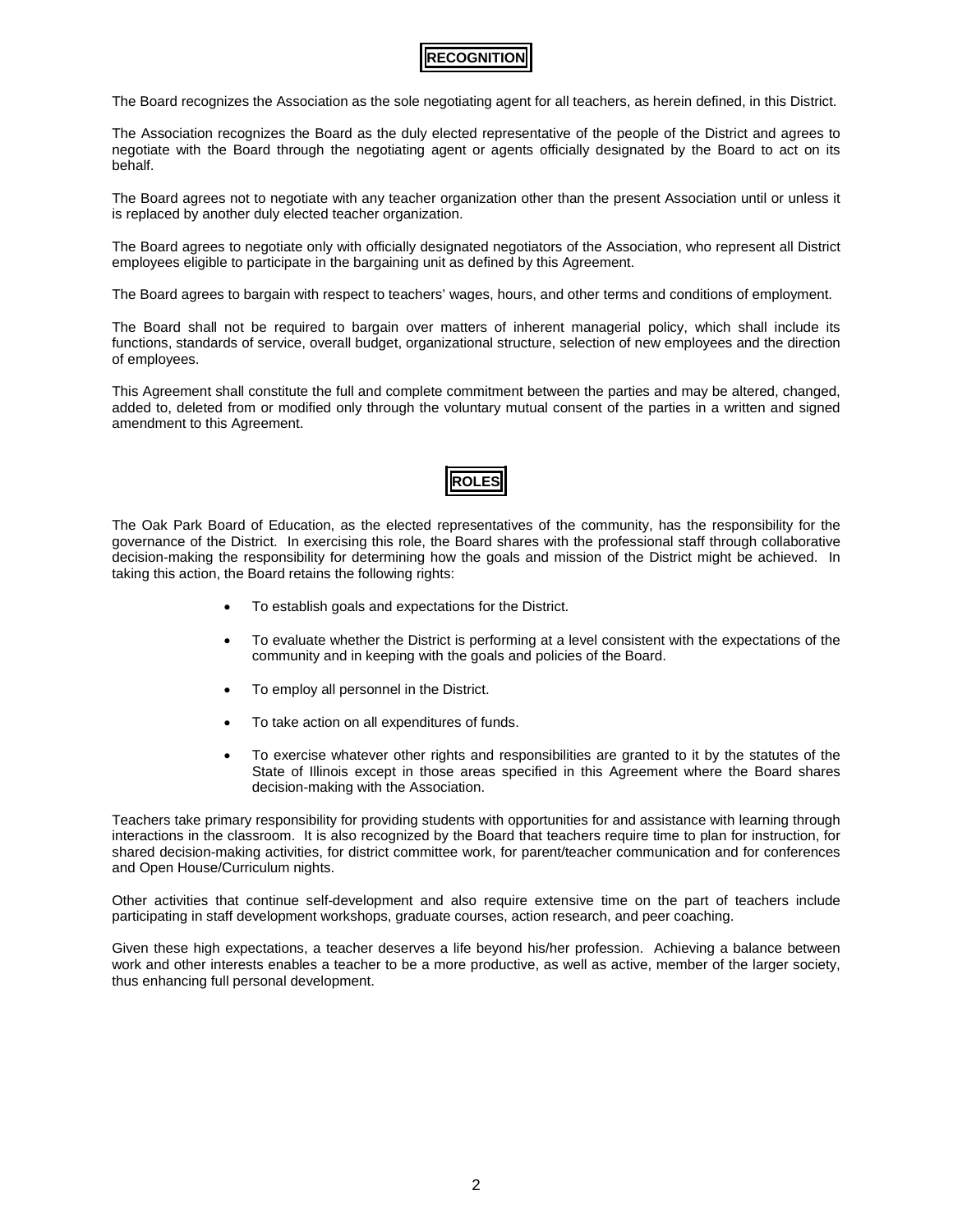#### **COLLECTIVE BARGAINING AGREEMENT between the BOARD OF EDUCATION OAK PARK ELEMENTARY SCHOOL DISTRICT 97 and OAK PARK TEACHERS' ASSOCIATION**

# **PREAMBLE**

<span id="page-5-0"></span>The Board of Education of the Oak Park Elementary School District No. 97 of Cook County, State of Illinois, hereinafter referred to as the Board, and the Oak Park Teachers' Association, affiliated with IEA, NEA, hereinafter referred to as the Association, agree as follows:

# **ARTICLE I – Definitions**

- <span id="page-5-1"></span>A. Board – The District No. 97 Board of Education, Cook County, as duly constituted under the laws of the State of Illinois and not as its individual members.
- B. Association The Oak Park Teachers' Association.
- C. Teacher Any certificated, licensed or registered employee under contract to the Board of Education, excluding substitutes and the administration as defined in Article I, Section D.
- D. Administration The Superintendent, Assistant Superintendents, Directors, Principals, Assistant Principals, and all other supervisory personnel who hold positions which require an Illinois Type 75 or equivalent certificate. Administrators who are assigned part-time teaching responsibilities will be covered by the Collective Bargaining Agreement only on matters related to their teaching.
- E. Superintendent The Superintendent of the Oak Park Elementary School District No. 97 or his/her designated representative.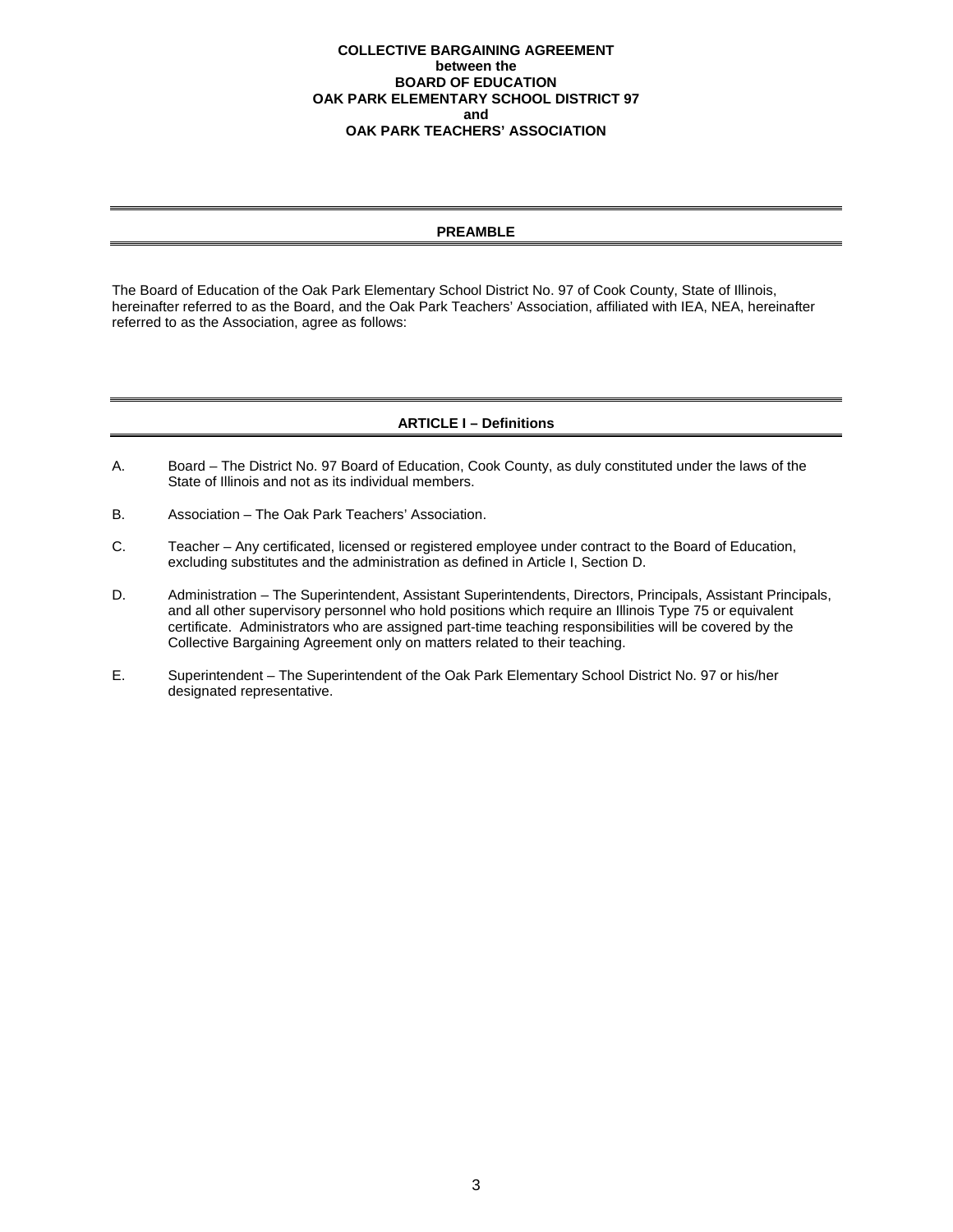# **ARTICLE II – Representation Election**

<span id="page-6-1"></span><span id="page-6-0"></span>A. Any representation election relating to the employees covered by this Agreement shall be conducted pursuant to the provisions of P.A. 83-1014, the Illinois Educational Labor Relations Act.

# **ARTICLE III – Negotiations Procedures**

- A. Pursuant to the Illinois Educational Labor Relations Act, the Board of Education and the Association shall appoint negotiators, and each party shall indicate a chairperson or chairpersons for its respective negotiating team.
- B. Pursuant to the Illinois Educational Labor Relations Act, negotiations for a given fiscal year shall start within 60 days after the receipt of a demand to bargain by either party, provided that negotiations shall begin no later than April 1 of any year. Meetings shall be held as often as necessary, as determined by mutual agreement of the chairpersons.
- C. Tentatively agreed upon items shall be put in writing and signed by both chairpersons.
- D. The parties may call upon consultants to advise them on matters under discussion. Both parties have the right to utilize the services of such consultants in the negotiations, except that such consultants shall not be members of the respective negotiation teams.
- E. When total tentative agreement is reached on a new contract, such agreement shall be submitted to the Association and the Board for ratification. Upon ratification by both parties, the tentative agreement shall become the new contract between the parties, and where necessary its provisions shall be reflected in individual teacher contracts.

# **ARTICLE IV – Resolution of Impasse**

<span id="page-6-2"></span>A. The parties shall follow the mediation and impasse procedures established under the Illinois Educational Labor Relations Act.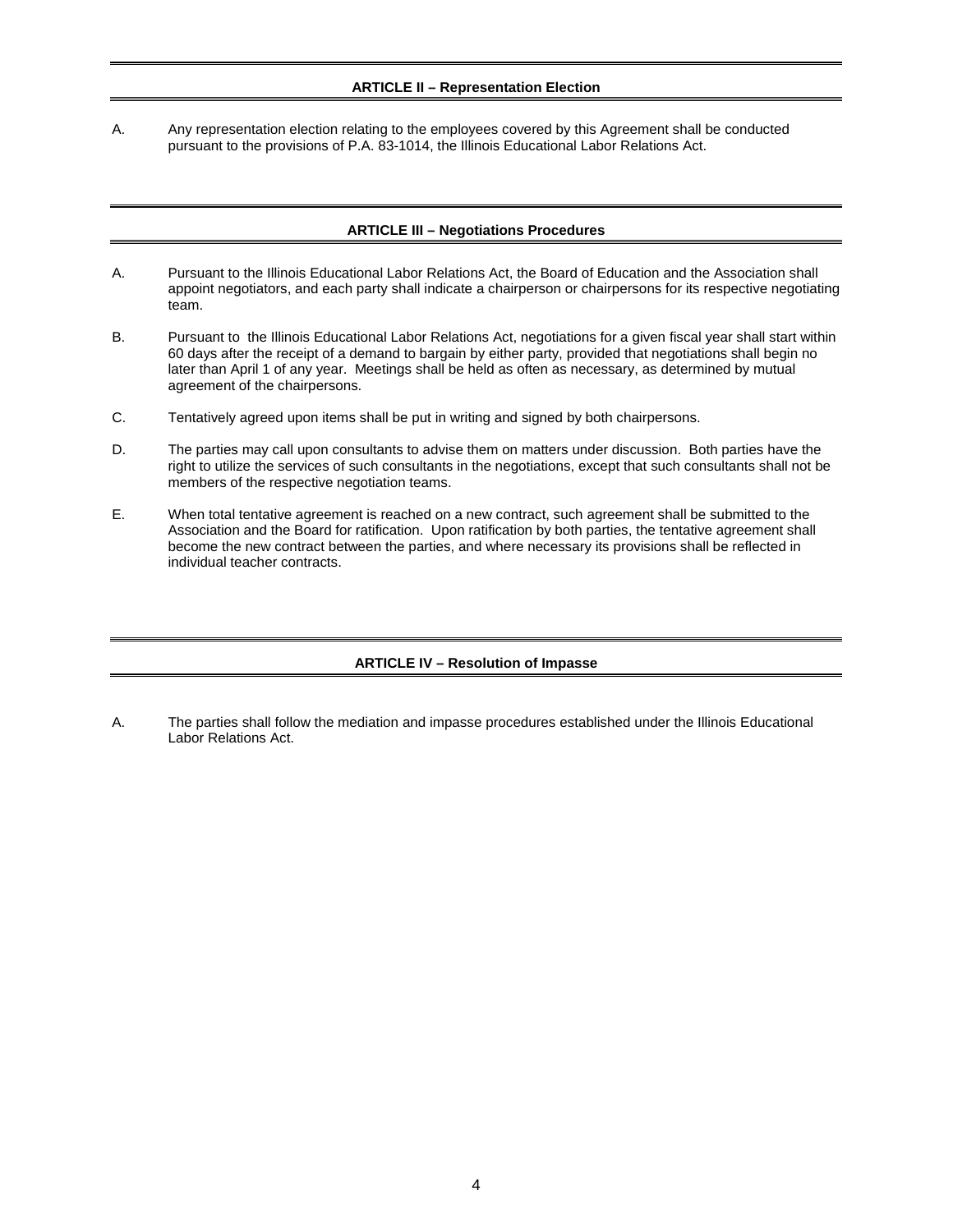#### **ARTICLE V – Fair Share Agreement**

- <span id="page-7-0"></span>A. Each bargaining unit member, as a condition for his/her employment, on or before thirty (30) days from the date of this Agreement, whichever is later, shall join the Association or pay a fair share fee to the Association equivalent to the amount of dues uniformly required of members of the Association, including local, state, and national dues.
- B. In the event that the bargaining unit member does not pay his/her fair share fee directly to the Association by a certain date as established by the Association, the Board shall deduct the fair share fee from the wages of the non-member.
- C. Such fee shall be paid to the Association by the Board no later than ten (10) days following deduction.
- D. The Association will advise all teachers of the rebate procedures established by the IEA-NEA.
- E. In the event of any legal action against the Board brought in a court or administrative agency because of its compliance with this Article, the Association agrees to defend such action, at its own expense and through its own counsel, provided:

The Board gives immediate notice of such action in writing to the Association, and permits the Association intervention as a party if it so desires, and the Board gives full and complete cooperation to the Association and its counsel in securing and giving evidence, obtaining witnesses and making relevant information available at both trial and all appellate levels.

The Association agrees that in any action so defended, it will indemnify and hold harmless the Board from any liability for damages and costs imposed by a final judgment of a court or administrative agency as a direct consequence of the Board's compliance with this Article. It is expressly understood that this save harmless provision will not apply to any claim, demand, suit or other form of liability which may arise as a result of any type of willful misconduct by the Board or the Board's imperfect execution of the obligations imposed upon it by this Article.

F. The Board shall deduct from each teacher's pay the current dues and fees of the Association, provided that the Board has a teacher executed authorization for dues deduction, the amount of which shall annually be certified by the Association. The authorization form shall be furnished by the Association. The authorization shall state that it remains in effect from year to year, except that the teacher may revoke it between September 1 and September 30 of any year. Upon receipt of any revocation, the Board shall notify the association in writing of same. If a teacher resigns his/her membership after September 30 of any year and continues in the employment of the District, the Board shall continue to deduct the unpaid portion of the current year's dues and fees during the remainder of the current school year. All such monies deducted by the Board shall be remitted to the Association no later than ten (10) days after such deductions are made. The association shall indemnify and save harmless the Board from any and all claims, demands, suits, and costs incurred in connection with action taken by the Board for the purpose of complying with the provisions of this section.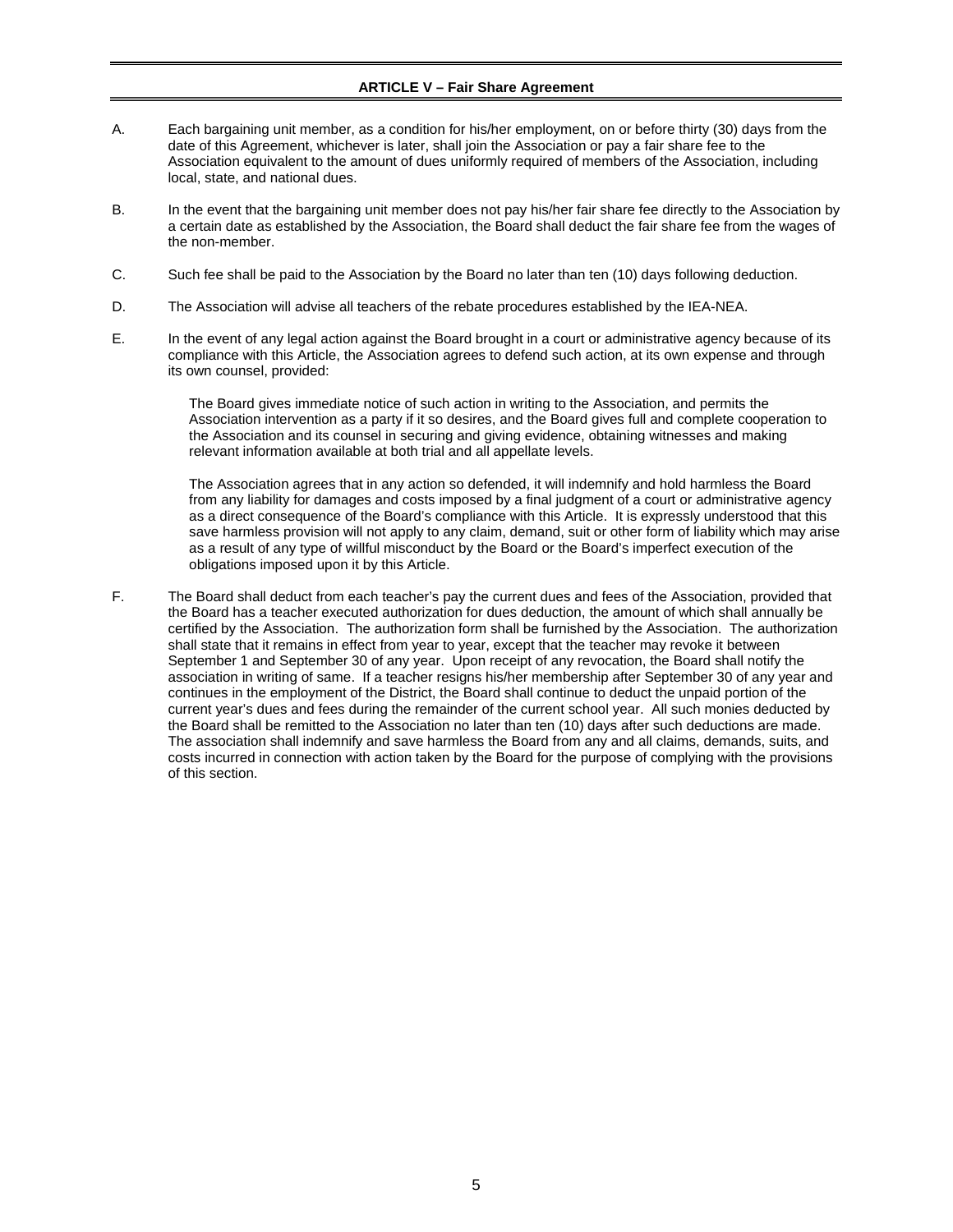# **ARTICLE VI – Rights and Responsibilities**

- <span id="page-8-0"></span>A. The Association shall be granted the use of school facilities for meetings without charge when sufficient notice is given to the administration, except when additional expenses are required, the Board may charge for these expenses.
- B. The Association shall have the right to post notices of its activities within the area provided for faculty use. The Association may use the inter-school delivery service and teacher mail boxes.
- C. The Association shall be provided with the names and addresses of all newly hired teachers as soon as such information can practicably be made available. The Board or the Superintendent may ask for and shall receive membership lists for the Association and current lists of officers and committees, plus copies of its constitutions and by-laws.
- D. The Association shall be furnished the Annual Financial Report and the Annual Budget. In addition, the Board and the administration shall grant reasonable requests for any other material readily available and pertinent information which may be relevant to negotiations. Nothing herein shall require the central administrative staff to research and assemble information. Nothing herein shall permit the Association access to information which is confidential by law.
- E. During the term of this Agreement, the Association and the teachers represented by the Association hereby agree not to engage in, or support, or encourage any concerted refusal to render full and complete contractual services in the District.
- F. The Board and the Association agree not to discriminate against any teacher of the District on the basis of race, creed, sex, color, disability, national origin, sexual orientation, or membership or non-membership in the Association.
- G. The Board of Education reserves unto itself all rights and responsibilities to manage the District and direct the delivery of services as provided by law. The actions of the Board shall be carried out in a manner consistent with the law and the terms and conditions set forth in this agreement.

There shall be no change in working conditions covered by this agreement without prior negotiation with the Association, provided that after such negotiation, the Board may take action as it deems advisable and the Association, if such action constitutes a breach of this Agreement, may file a grievance charging violation of this Agreement and/or take legal action.

- H. District 97 will not request any de-mandates of the school code from the Illinois State Board of Education without agreement between the Association and the Board of Education.
- I. The President of the OPTA shall be notified each time a grant funded program is established in District 97. All certified personnel employed in positions, which require teacher licensing and are paid through grant funds, shall be considered bargaining unit members covered by the master contract. They will be evaluated according to the contract, and if placement on the salary schedule is inappropriate, the rate of pay shall be negotiated by the Association and Board. Employment opportunities under grant programs will be advertised through the usual posting process where applicable.
- J. The Association President shall be released upon application to the Superintendent, for not more than one (1) day per week from his/her teaching duties for the purpose of performing his/her duties as Association President. The Association shall reimburse the District for that portion of time for which the President is released.
- K. In the event the Association desires to send representatives to local, state or national conferences, these representatives shall be excused without loss of salary, providing the Association reimburses the District for the cost of substitute(s), and further providing, the frequency of excused leaves does not impair the quality of classroom instruction and a written request for leave has been submitted for prior approval to the President of the Association and the Superintendent. In no event shall the number of such absences for all teachers exceed twenty-five (25) days per year.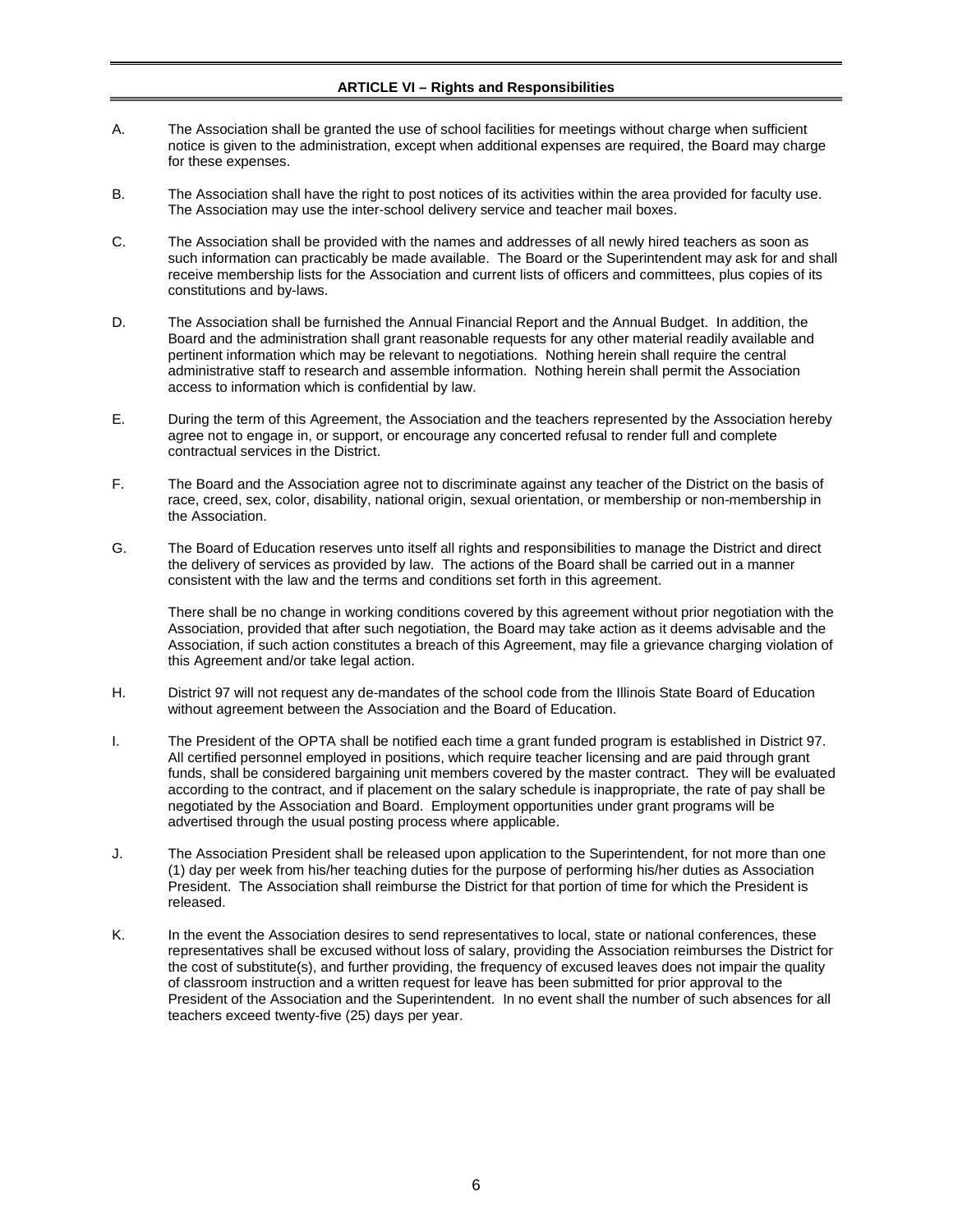#### <span id="page-9-1"></span><span id="page-9-0"></span>**A. TEACHER PERSONNEL FILE**

The teacher will receive a copy of all non-exempt written material to be placed in his/her personnel file. A teacher may prepare and have placed in the teacher's personnel file a reply to any written letter or reprimand issued to the teacher and any written material to be placed therein. A teacher may request an informal review of the non-exempt written materials with the Senior Director of Human Resources and an Association representative prior to final action.

#### <span id="page-9-2"></span>**B. ASSOCIATION REPRESENTATION DURING TEACHER DISCIPLINES**

A teacher is entitled to have present a representative of the Association at any meeting between the teacher and an administrator concerning a subject which reasonably may lead to disciplinary action including warnings, letters of reprimand and/or suspension against the teacher. A teacher who begins participating in a meeting without a representative shall have the right to adjourn a meeting until representation is provided should the teacher believe that the meeting reasonably may lead to disciplinary action. The suspension of a teacher shall be for just cause.

Dismissal, Removal and/or Notice of Remedy shall be subject to the provisions of the Illinois School Code including but not limited to incompetency, cruelty, negligence, immorality, or failure to successfully complete a required remediation plan, failure to be qualified to teach, or other sufficient cause or whenever the board determines the interest of the schools require dismissal. If the teacher requests the presence of such a representative, the administrator shall immediately arrange for the presence of an Association representative.

#### <span id="page-9-3"></span>**C. ASSAULTS UPON TEACHERS**

Any case of assault and/or battery upon a bargaining unit member arising out of and in the course of his/her employment which is reported in writing to the building Principal shall in turn be reported to the Superintendent or his/her designee, who shall report the matter to the Association President in writing. Upon receipt of a written complaint, the Superintendent shall report to the local law enforcement authorities no later than 24 hours after the occurrence of the attack and to the Department of State Police's Illinois Uniform Crime Reporting Program no later than three (3) days after the occurrence of the attack.

# <span id="page-9-4"></span>**D. COMPLAINTS AGAINST TEACHERS**

It is the intent of this section that teachers receive timely awareness of complaints about performance. A complaint about a teacher from a parent, student, or other individual shall be made known to such teacher including the name of the complainant\* and the nature of the complaint. No teacher will retaliate against any complainant.

When the supervisor deems it appropriate, based on the nature of the concern or complaint, the complainant will be referred to the Parent Handbook section regarding communication and/or will be encouraged to meet directly with the teacher to address the issue.

If the complaint is not resolved by a meeting between the complainant and the teacher, the supervisor and the teacher will then determine if a joint meeting of the complainant(s), teacher, and supervisor is the best format to review, correct, or terminate the issue(s), or if other approaches will best resolve the issue.

If the complainant will not meet with the teacher, the supervisor will review the complaint for credibility and/or its factual bases, and will confer with the teacher regarding the facts or issue.

The teacher may request the presence of a member of the administrative staff and/or an Association representative at any of the above-referenced conferences.

If the matter is determined to be an issue for performance verified by the supervisor for credibility and/or factual bases, then the issue may be addressed through supervisory procedures and the District evaluation process. If the complaint is determined to be unfounded, it shall not be utilized in the teacher's evaluation and nor shall it form the basis for an assignment change or disciplinary action against the teacher.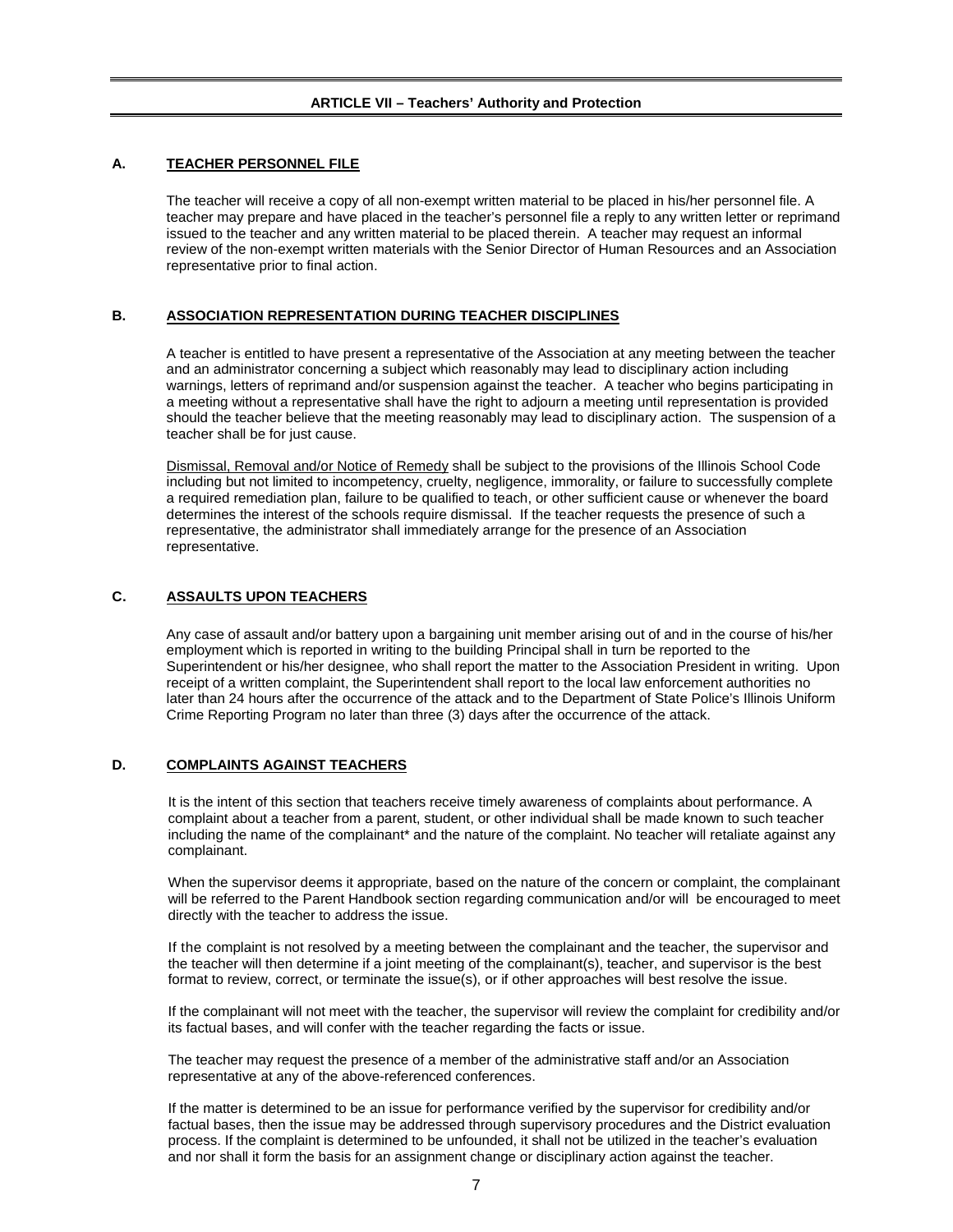If a teacher believes the complaint was not properly resolved at the building level, he/she may request to meet with the supervisor, the complainant (if willing) and the Superintendent to resolve the status of the issue.

Nothing herein shall preclude the District from bypassing some or all of these procedures if the complaint involves a matter that is reported to DCFS and/or law enforcement.

Any reduction or deduction in the salary of a teacher in connection with any event mentioned in this Article shall be fully restored in the event of a favorable resolution in the case for the teacher.

A teacher shall not be suspended without pay except for just cause and unless preceded by:

- 1. A conference with the teacher by the appropriate administrator prior to taking action.
- 2. A written explanation for the action to the teacher.
- 3. A complete review of the teacher's non-exempt records in his/her personnel file with the teacher as requested by the teacher. The Association representative, at the request of the teacher, may examine the file only in the presence of the teacher.
- 4. Evidence not previously recorded in the teacher's personnel file prior to the notification of the suspension shall not be used by the Board as a basis for its action.

\* It is acknowledged that some complainants may specifically request not to be identified. In such case, the supervisor will ask the complainant to explain why and the supervisor will encourage the complainant to reconsider. If the complainant still requests not to be identified, then the supervisor, in his/her discretion, shall determine whether to take any further action on the complaint.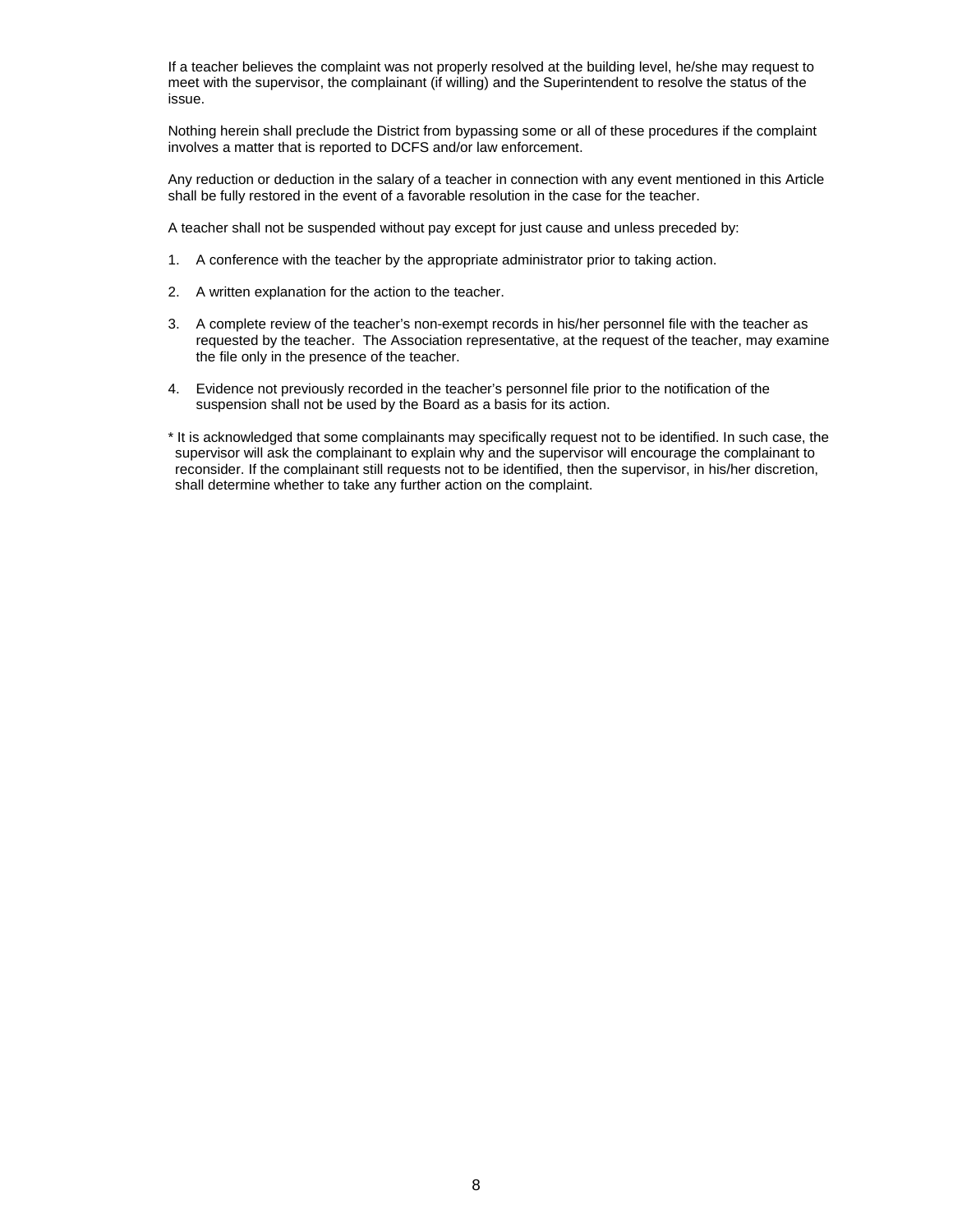# <span id="page-11-1"></span><span id="page-11-0"></span>**A. THE SCHOOL DAY**

Teachers shall be in their buildings ten minutes before and ten minutes after the school scheduled starting and ending time. The school day for students shall be six (6) hours, exclusive of any lunch period. On Wednesday students will be dismissed one hour early from the elementary schools; this hour will be used for personal planning time or collaboration for elementary teachers. This time is included in the time guaranteed in Section H of this Article. Middle school students will not be dismissed early and this time will be used for additional student contact time.

Teachers at the elementary schools shall be entitled to a fifty-five (55) minute duty-free lunch period, and teachers at the middle schools shall be entitled to a thirty (30) minute duty-free lunch period.

#### <span id="page-11-2"></span>**B. PROFESSIONAL DEVELOPMENT WEDNESDAYS**

The competent teacher understands that reflection, continuous learning to support one's own development, collaboration with other professionals, and participation on building and district committees are integral parts of professional growth and improvement of instruction. These ends are achieved by meeting the state of Illinois teacher licensure guidelines, continuing course work toward an advanced degree, and through participation in vertical articulation and professional development opportunities offered in the school or by the District.

Accordingly, up to twenty-seven (27) meetings per year may be scheduled on Wednesdays. Up to eighteen (18) of these meetings shall be devoted to professional development. At least nine (9) meetings shall be devoted to grade level or department meetings. The District Professional Learning Committee shall be responsible for planning the scope and sequence of professional development meetings and also for setting the master calendar. A school team shall be responsible for implementing the plans made by the District Professional Learning Committee.

No professional development activities shall be scheduled during the first/last week of school or during conference weeks. Additionally, at least once per trimester, a Wednesday which might otherwise be designated for professional development, will be set aside to allow teachers time to prepare report cards. The Professional Learning Committee shall also take care not to schedule professional development on a date that would conflict with the observance of any major religious holiday.

A meeting agenda, which will reflect input from teachers, as appropriate, will be developed and provided to teachers in advance of all meetings and will include a notation of which staff members must be present at the meeting. Meetings shall not exceed seventy-five (75) minutes. A teacher may request, and an administrator may grant, at his/her discretion, excusal from a meeting if the topic(s) is not pertinent to the teacher's responsibilities. In such an event, the administrator may give the teacher meaningful activities or work to complete in place of attending the meeting.

# <span id="page-11-3"></span>**C. EMERGENCY FACULTY MEETINGS**

Emergency faculty meetings may be called by the Principal if a situation warrants. Such meetings shall be no longer than necessary.

#### <span id="page-11-4"></span>**D. INSTITUTE DAYS**

Six institute days shall be scheduled every school year including two (2) before the start of the school year and one (1) during each trimester of the school year (the remaining Institute Day will be scheduled at the District's discretion). The purpose of Institute Days is to provide an extended period of time for professional development, department and grade level meetings, vertical and horizontal collaboration. Note: for the 2014-2015 school year only, there will be four institute days.

#### <span id="page-11-5"></span>**E. DISTRICT PROFESSIONAL DEVELOPMENT FOR NEW CURRICULUM AND PROGRAMS**

Except for any training for implementation of new curriculum and programs that is scheduled on an Institute Day, such training will be scheduled outside the school day whenever possible, and when such training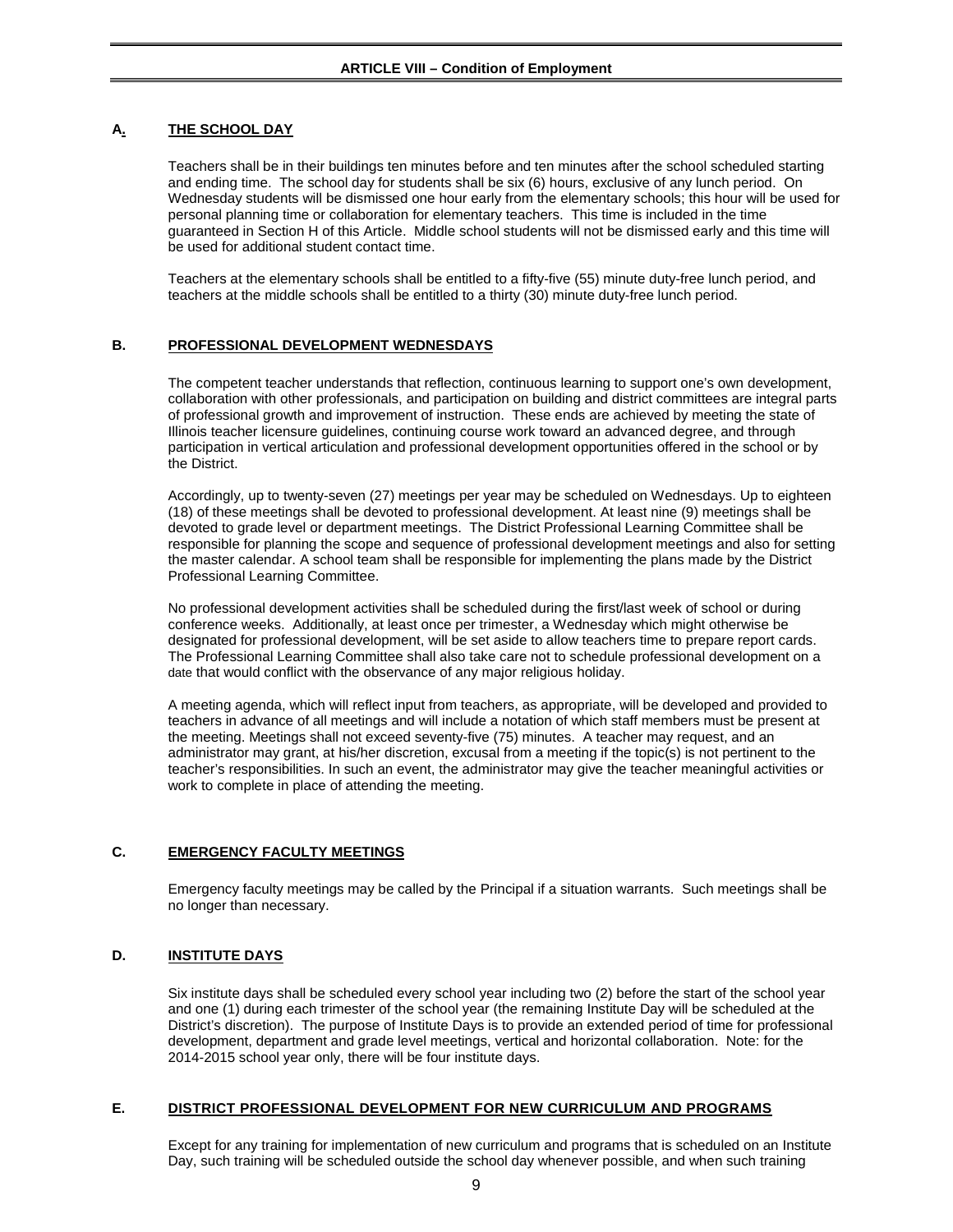occurs outside of the workday (except for Institute Days) teachers who attend will be compensated at the hourly rate for curriculum work. In order to accommodate teachers' schedules, several professional development opportunities will be offered during the school year and summer prior to implementation. Teachers who are not able to attend these sessions will be required to participate in training scheduled during the school day.

# <span id="page-12-0"></span>**F. STUDENT DAY**

The student day for half-time teachers shall be three (3) hours and their teacher day shall not exceed three (3) hours and thirty (30) minutes. Part-time teachers may be required to attend building staff development and district-sponsored Institute days. For attendance at such meetings, part-time teachers will be paid on a pro-rata basis.

Tenured teachers who have served in the District part-time, shall receive seniority for their part-time service on a pro-rata basis.

# <span id="page-12-1"></span>**G. PARENT TEACHER CONFERENCES**

Twice a year, all certified staff will be available to conference with parents on scheduled conference days. Such days shall be scheduled by the district on a Thursday afternoon and evening in the fall and winter, except for pre-kindergarten and kindergarten teachers whose conferences may be scheduled at a different time. On the designated conference day, students will be in attendance one half day.

The Friday following the conference day will require students and certified staff to be in attendance for one half day. Staff use of a sick or personal day on that Friday will be counted as a full day.

Parents must be offered a fall and winter conference. In the event parents are unable to meet during the scheduled conference times, teachers and parents will agree on an alternative conference.

#### <span id="page-12-2"></span>**H. CLERICAL AIDS**

Clerical aides and student teachers shall not be employed or used as substitute teachers. In an emergency the Principal may ask regular teachers to assist with teaching duties of absent teachers, consistent with reasonable judgment and the particular needs of this situation.

#### <span id="page-12-3"></span>**I. PLANNING TIME**

Teachers whose planning time is established for them by the master building schedule will be assured a minimum of three hundred (300) minutes of planning time per week, which shall be provided on a daily basis in no less than thirty (30) consecutive minutes. Generally, all other teachers will also receive an average of three hundred (300) minutes of planning time per week. However, due to the nature of their duties and responsibilities, which involve, but are not limited to, responding to crises, emergencies, and other unusual and/or unpredictable circumstances, all other teachers' planning time may fluctuate from day to day and week to week. The weekly minimum and daily planning minutes set forth in this Section shall be inclusive of the elementary Wednesday early release time set forth in VIII.A.

A special area teacher's load shall be considered full when it reaches 22 class sections (60 minutes in duration) or 44 class sections (30 minutes in duration), or a combination thereof per week. Non-instructional time during the student day, which is in excess of 300 minutes per week, may be used for other purposes in preparation for classes.

Traveling teachers will be provided with a minimum of 30 minutes for travel between buildings, which shall not be considered part of the teacher's planning time.

It is agreed between the Parties that, in the event significant fiscal or operational circumstances arise in the District, the Board may re-open this Agreement for the limited purpose of negotiating with the Association regarding the issue of guaranteed planning time.

#### <span id="page-12-4"></span>**J. TEACHERS WORKING IN DISTRICT FOR THE FIRST YEAR**

Teachers who are working their first year in the district will not be asked, but will be permitted if they desire, to serve on committees, do extra curricular activities, or take any University 97 courses other than the Mentoring Course.

# <span id="page-12-5"></span>**K. GUIDELINES FOR INSTRUCTIONAL TEACHER ASSISTANTS**

The Board agrees to adopt the following guidelines for the employment of Instructional Teacher Assistants: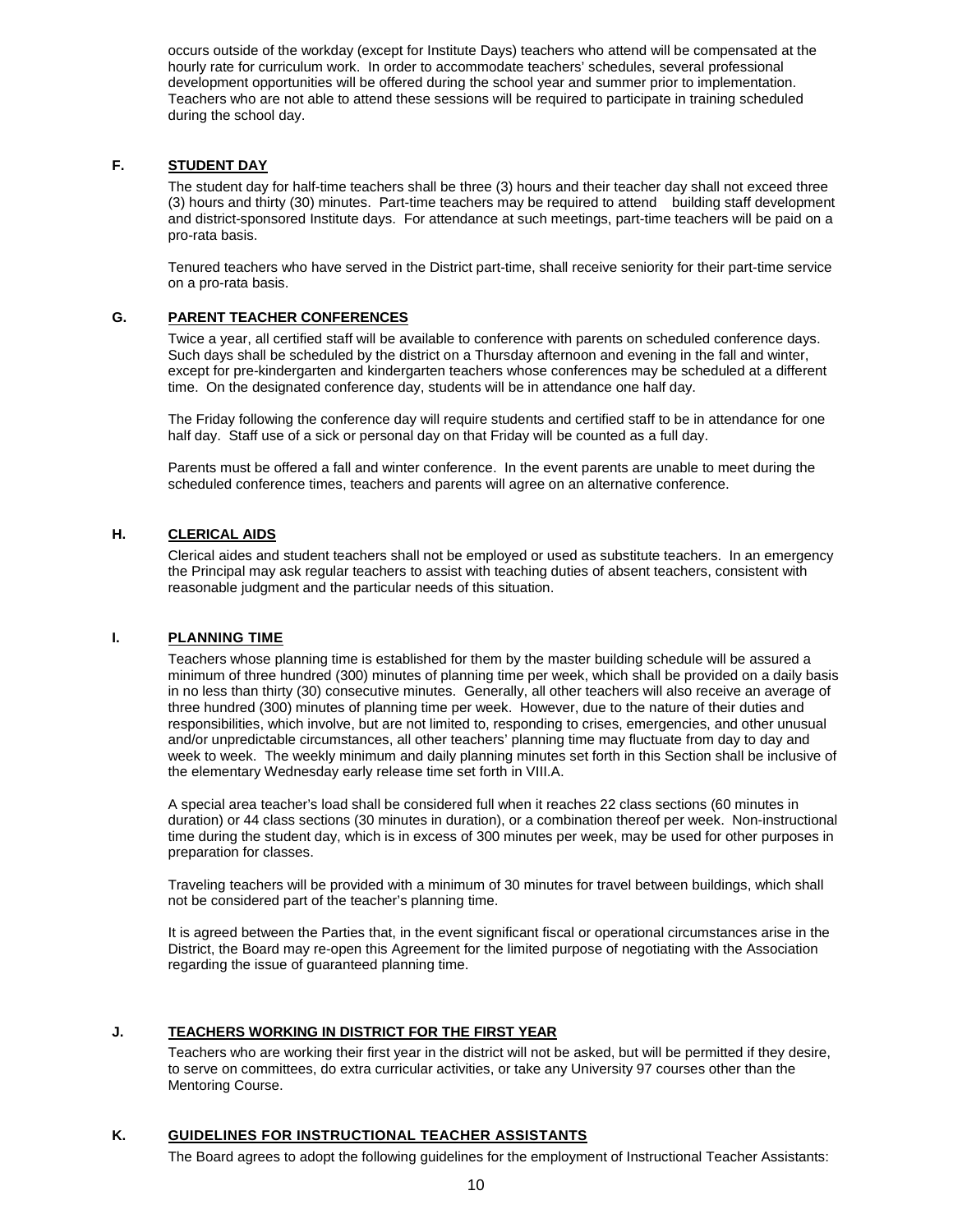#### **Kindergarten**

One full-time teacher assistant for each Kindergarten section of 21 or more students. Class size may reach 24 before additional students are assigned to another class.

Grade 1

One full-time teacher assistant for each class that has 25 or more students. Class size may reach 27 before additional students are assigned to another class.

Grade 2-5

One full-time teacher assistant for each class which has 25 or more students. Class size may reach 27 before additional students are assigned to another classroom.

#### Grade 6-8

One teacher assistant will be assigned to cover each core class period which has 30 or more students, upon the request of the teacher..

Mainstreamed students or included students who, as a result of their Individualized Educational Plan, bring with them a teacher assistant will not count as an additional student in the above resource allocations. One-on-one teacher assistants will not count as classroom teacher assistants for purposes of this section.

#### Split Level Classes

Efforts will be made to avoid split level classes. In the event a class is split, appropriate supports for the teacher will be provided.

# <span id="page-13-0"></span>**L. INTERVIEW FOR NEW TEACHER ASSISTANTS**

Teachers will be invited to participate in the interview process for new teacher assistants.

Furthermore, there must exist a time and opportunity to explain to a teacher assistant the particular needs in the teacher's situation. Time should be provided to train a teacher assistant in dealing with the instruction of the student and the methods used for record keeping. Funds are available for this training when necessary.

#### <span id="page-13-1"></span>M. **DIVERSITY**

Each year, a minimum of two professional development opportunities addressing diversity will be available through Institute Days or Wednesday meetings. These opportunities will be planned by the District Professional Learning Committee using information and input from the District Diversity/Equity Council.

# <span id="page-13-2"></span>**N. SPECIAL EDUCATION**

1. Reorganization. Special education teachers**,** through their program chairs, will be given an opportunity to provide input into special education reorganization and significant special education program changes. Additionally, the chairs and the director will review the issue of compensation for work required of special education staff beyond the regular workday.

2. Workload Plan. Pursuant to administrative regulations promulgated by the Illinois State Board of Education in 2007 (23 Illinois Administrative Code 226.735), the District is required to adopt a plan to address the work load of its special educators effective for the 2009-2010 school year. In accordance with the ISBE regulations, the District shall collaborate with special educators in the District and OPTA representatives to develop the work load plan, which will be presented to the Board for its approval, subject to the Board's duty to negotiate the impact of this plan with the OPTA.

3. IEP Meetings. Special Education teachers shall be compensated at the contractual hourly rate for attending administratively authorized IEP meetings that occur outside the regular school day.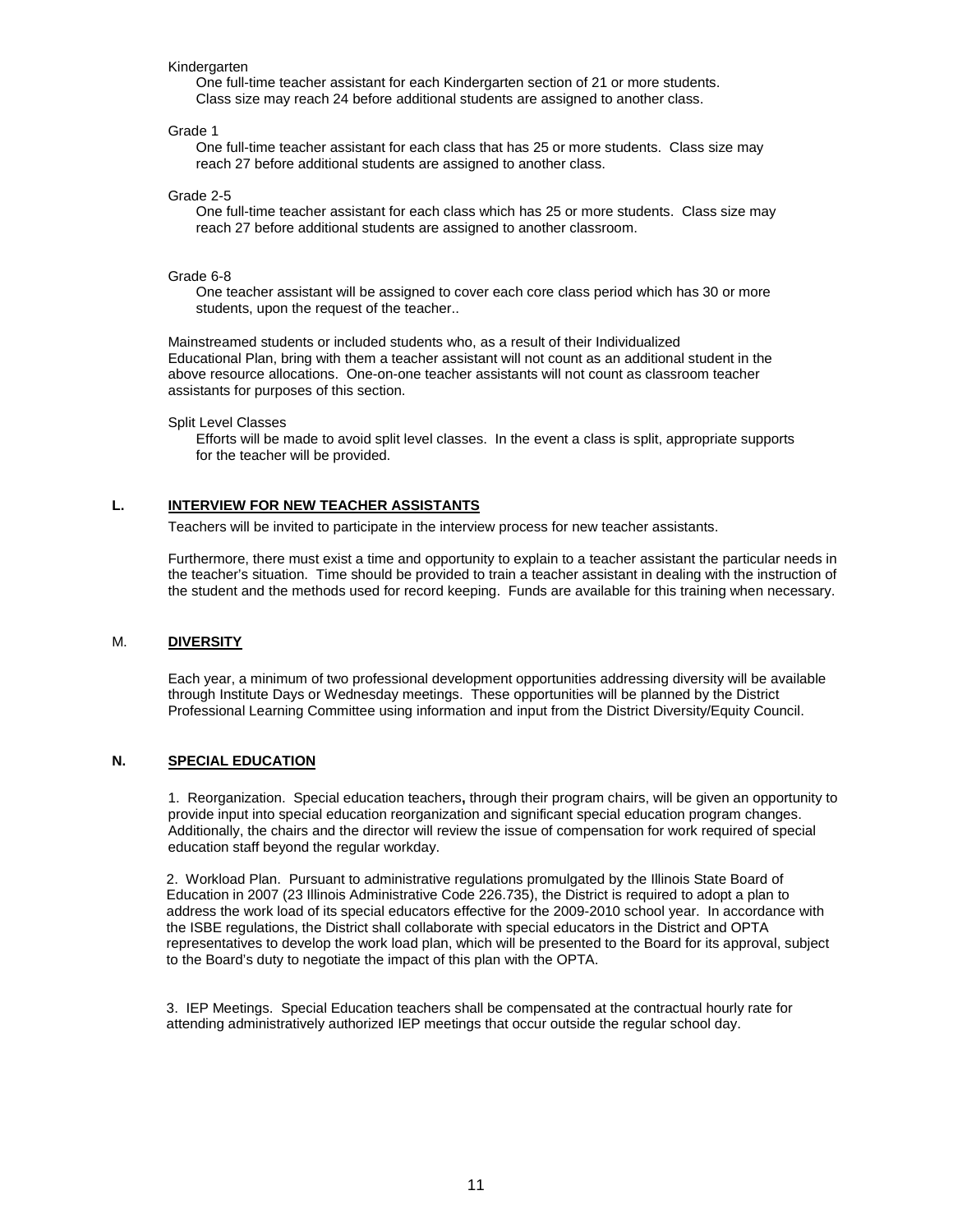#### <span id="page-14-1"></span><span id="page-14-0"></span>**A. TEACHER ASSIGNMENTS**

- 1. Teacher assignments for the following school year will be made in writing by May 30. Any teacher who objects to an assignment can resign, request a one-year leave or make a transfer request.
- 2. Probationary teachers who are retained for another year will be given unassigned positions and may be assigned by the administration to any building or to any position for which they are certified.
- 3. Changes in enrollment, fiscal considerations, pupil distribution, instructional requirements, resignations of other teachers, or similar reasons occurring after the end of the school year may require reassignment of tenured staff to other positions and/or buildings. Reasons for such reassignment will be given in writing as soon as reasonably possible.
- 4. Teachers who intend to return from leave, retire or resign must provide written notice to the Senior Director of Human Resources by January 31st. Teachers returning from leave or recalled from the reduction in force (RIF) list shall be: a) assigned to vacant positions in accordance with Article XVII, D.3; and b) assigned positions along with voluntary transfer requests before candidates are employed from outside the District.
- 4. The Curriculum Leader with released time is guaranteed a return to the same building and assignment if that person chooses.

# <span id="page-14-2"></span>**B. REQUESTS FOR TRANSFERS – UPCOMING SCHOOL YEAR**

The administration shall send an email to all staff and shall also post notice on the District website concerning the known teacher vacancies for the upcoming school year resulting from retirement, resignations, requests for leaves, or other reasons covered by this agreement or the Board Policy Manual, provided such positions are not required to be filled pursuant to the statutory recall procedures. Additionally, positions becoming available due to the mere redeployment of staff during a "reduction in force" shall not be considered vacancies.

By April 1st (or the first working day after April 1st if this date is a weekend or holiday) of each school year the administration shall provide a list of all known vacancies for the upcoming school year. After the April list is provided, the administration shall notify teachers of vacancies for the upcoming school as they arise.

Vacancies listed by April 1<sup>st</sup>, and vacancies announced after the April list and through July 14<sup>th</sup> shall not be filled until they have been posted at least ten (10) calendar days. The administration shall announce (via email and website) vacancies that arise on or after July  $15<sup>th</sup>$ , and through September  $15<sup>th</sup>$ , but may fill such positions without waiting for a posting period to end.

Within ten days, Teachers wishing to be considered for a transfer into any of the vacancies listed through July  $14<sup>th</sup>$ , must notify the Senior Director of Human Resources in writing within the ten (10) calendar day posting period to express their interest and request other information regarding the position. The teacher will be informed of the decision to transfer or not to transfer as soon as reasonably possible.

from July 15<sup>th</sup>, through September 15<sup>th</sup> are encouraged to notify the Senior Director of Human Resources in writing as soon as possible, but are not guaranteed consideration or a response.

#### <span id="page-14-3"></span>**C. REQUESTS FOR TRANSFERS – CURRENT SCHOOL YEAR**

The administration shall send an email to all staff and shall also post notice on the District website for at least ten (10) calendar days concerning any vacancy that occurs for the current school year (*i.e.,*  September  $16<sup>th</sup>$  through the end of the school year), provided the vacant position is considered by the Board to be a permanent position and/or it is not otherwise required to be filled pursuant to the statutory recall procedures. Once a position is posted, teachers who wish to be considered for a position must send written notice of their interest to the Senior Director of Human Resources within the ten (10) calendar day posting period. Except for hard-to-fill positions (as defined by ISBE), the District will not fill the vacant position on a permanent basis until after the posting period ends. Any teacher who applies will be informed whether his/her transfer request is granted/denied as soon as reasonably possible.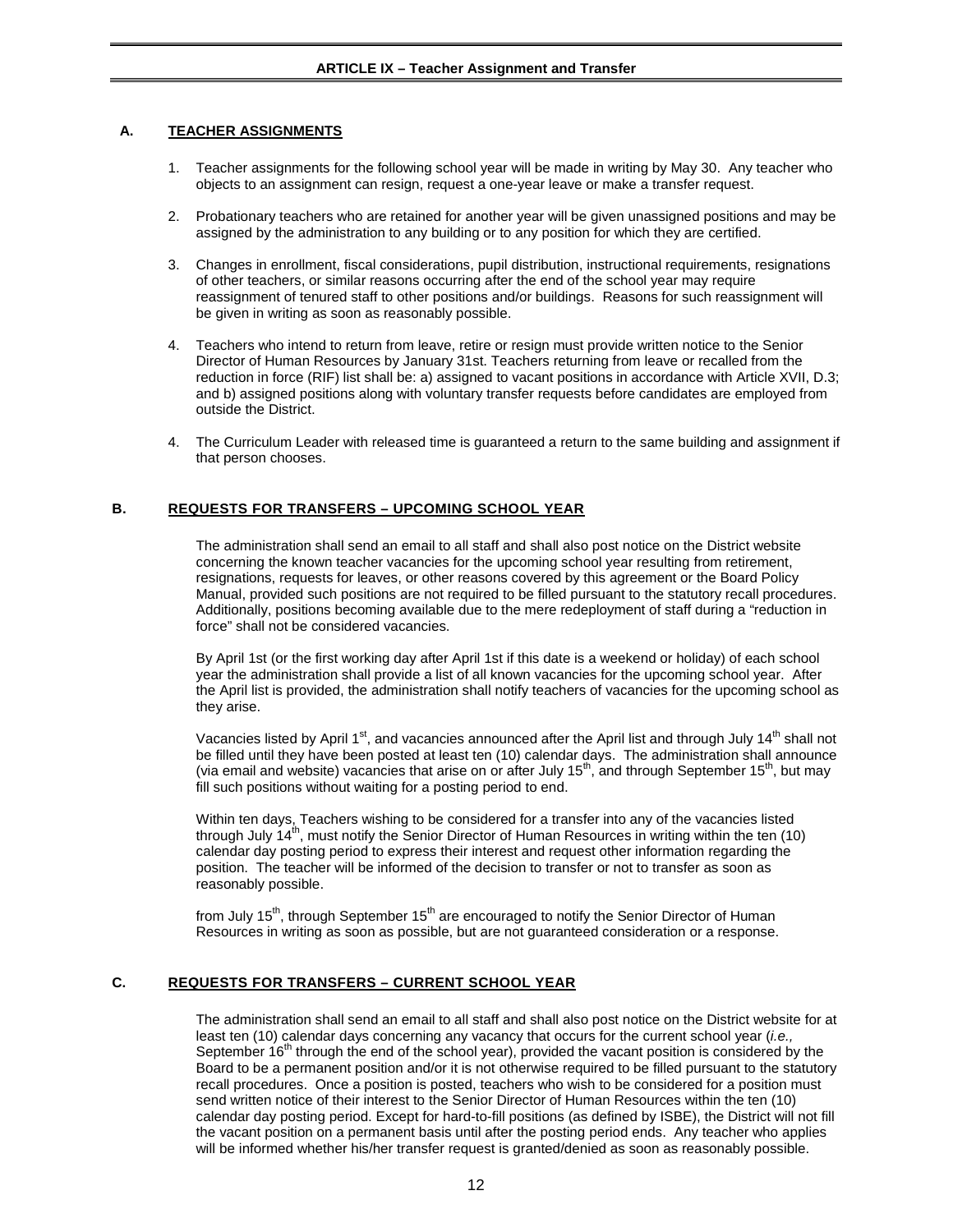# <span id="page-15-0"></span>**D. TRANSFERS BASED ON DISTRICT NEED**

- 1. The administration may initiate transfers when adequate reasons for the transfer exist. Any teacher so transferred shall be given written notice, including reasons.
- 2. Careful consideration will be given to the seniority of tenured teachers in transfer cases.
- 3. For one (1) full year after a transfer based on district need, an employee so transferred shall receive priority consideration for a voluntary transfer, including priority over more senior teachers who have not been involuntarily transferred.

# **E. SUMMER SCHOOL**

Selection of teachers for summer school positions will be made from among volunteers based on a number of factors including licensing, qualifications, merit, ability (including performance evaluations, if available), diversity, compatibility with the programs being offered, and relevant experience with students in the summer school program. If, amongst or between candidates, these factors are considered by the District to be equal, the District shall fill the position based on seniority in the District. When a qualified teacher does not receive a requested summer school position, upon written request to the Senior Director of HR, reasons will be given in writing as soon as possible.

# **F. SELECTION OF CANDIDATES**

Notwithstanding any language to the contrary herein, the District's selection of a candidate for any new or vacant position not otherwise required to be filled pursuant to the statutory recall procedures shall be based upon the consideration of licensing, qualifications, merit, ability (including performance evaluations, if available), relevant experience and the long-term objectives of the building where the vacancy exists. If, amongst or between candidates, these factors are considered by the District to be equal, the District shall fill the position based on seniority in the District. If requested in writing, the District must give a good faith reason to any in-District candidate who is more senior than the candidate who is selected.

# **ARTICLE X – Grievance Procedure**

# <span id="page-15-2"></span><span id="page-15-1"></span>**A. DEFINITIONS**

- 1. Grievance A claim by a teacher, group of teachers, or the Association that there has been a violation, misinterpretation, or misapplication of the terms of this Agreement.
- 2. Grievant The person, persons, or the Association making such claim.
- 3. Day Days when the District Office is open.
- 4. Immediate Supervisor The member of the administration as defined herein, directly in charge of the grievant.
- 5. Superintendent As defined herein.
- A. The parties hereto acknowledge that it is incumbent upon the teacher and his/her immediate supervisor to resolve problems through free and informal communications. When requested by the teacher, the Association representative may accompany the teacher in order to assist the informal resolution of the grievance. Nothing contained herein shall be construed as limiting the right of any teacher having a grievance to discuss the matter informally with his/her supervisor and having the grievance adjusted, provided the adjustment is not inconsistent with the terms of this Agreement.
- <span id="page-15-3"></span>B. **LEVEL ONE** – The formal Grievance Procedure begins when the teacher or the Association presents the grievance in writing to the immediate supervisor. The grievance statement must specify the nature of the grievance, Section of the Agreement, which has been violated, and the remedy sought. Such grievance shall be submitted within twenty (20) days of the occurrence or knowledge thereof of the event giving rise to the grievance. The supervisor shall arrange for a meeting with the grievant and the association representative to take place within ten (10) days after receipt of the grievance statement. The supervisor shall provide a written answer to the grievance together with the supporting reasons therefor. Copies shall be given to the grievant, the Association and to the Superintendent within ten (10) days after the meeting.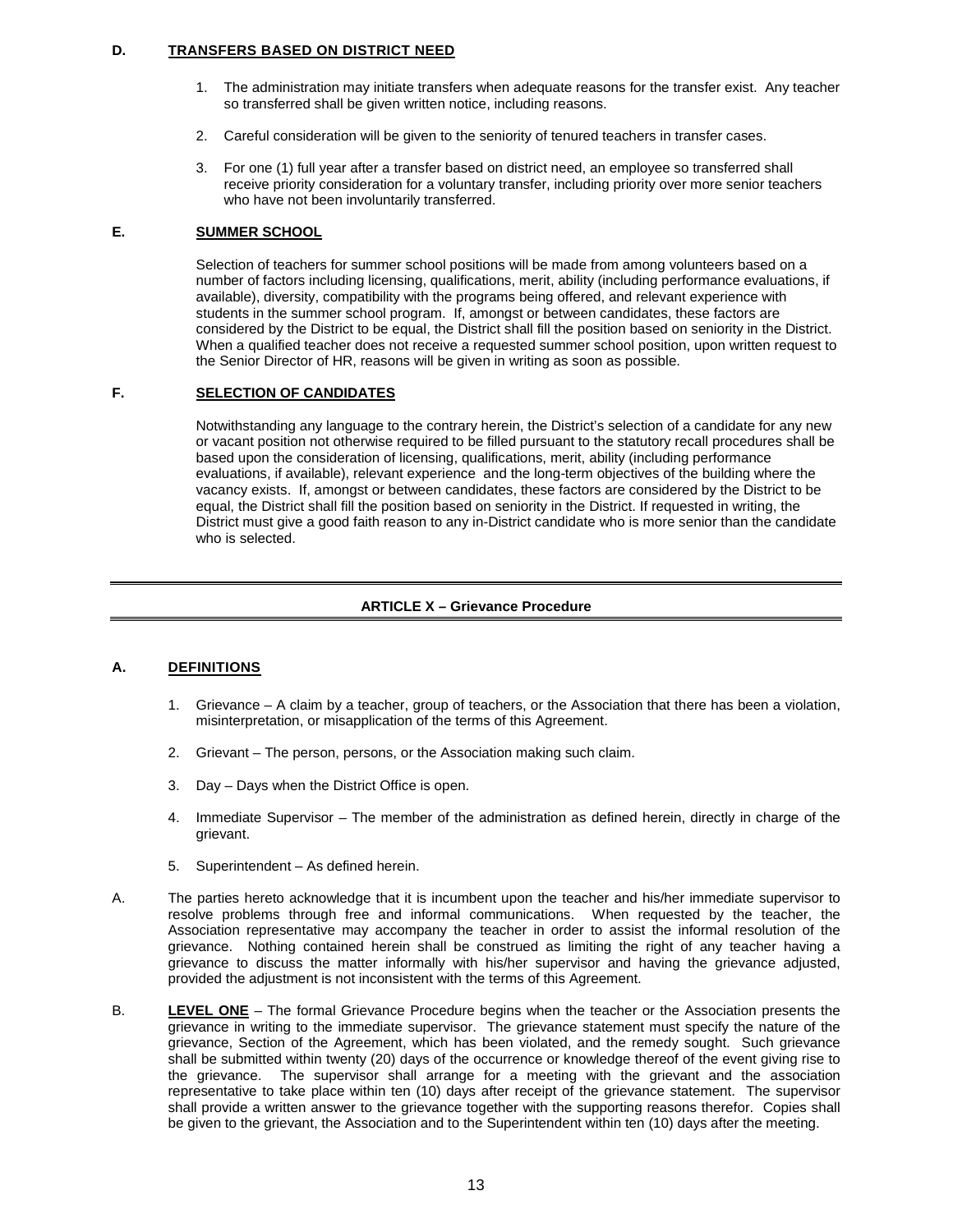- <span id="page-16-0"></span>C. **LEVEL TWO** – If the grievance is not resolved at Level One, or if no written answer has been rendered within ten (10) days after meeting, the teacher or Association may file the written grievance with the Superintendent within five (5) days of receipt of the Level One written answer, or the due date of the Level One answer, whichever is sooner. The Superintendent shall schedule a meeting with the grievant, the Association and the supervisor within thirty (30) days of the receipt of the grievance. Within ten (10) days after such meeting, the Superintendent shall issue a written answer, including the reasons upon which the answer was based, with copies furnished to the grievant, the Association, and the immediate supervisor.
- <span id="page-16-1"></span>D. **LEVEL THREE** – If the grievance is not resolved at Level Two, or if no written answer has been rendered within ten (10) days after the meeting with the Superintendent, the Association may refer the grievance in writing to the Board within five (5) days of receipt of the Level Two written answer, or the due date of the Level Two answer, whichever is sooner. The Board, or a committee appointed by the Board, shall hold a formal hearing at a meeting called for this purpose on a date no later than thirty (30) days following receipt of the written grievance by the Board President or the next regularly scheduled Board meeting (whichever date is later). Each Party shall have the right to include in its representation such witnesses and counselors as it deems necessary to develop pertinent facts to the grievance. Upon conclusion of the hearing, the Board shall have fifteen (15) days in which to provide a written answer to the grievant and to the Association.
- <span id="page-16-2"></span>E. **LEVEL FOUR** – If the grievance is not resolved at Level Three, or if no written answer has been rendered within fifteen (15) days of the meeting with the Board, the Association may submit the grievance to final and binding arbitration under the Voluntary Labor Arbitration Rules of the American Arbitration Association (A.A.A.), which shall act as the administrator of the proceedings. If a demand for arbitration is not filed within thirty (30) days of the due date for the Level Three written answer, then the grievance shall be deemed withdrawn.
	- 1. The Arbitrator shall have no power to alter the terms of this Agreement.
	- 2. The Arbitrator is empowered to include in any award such financial reimbursements or other remedies as he /she judges to be proper.
	- 3. Each party shall bear the full costs for its representation in the arbitration. The cost of the Arbitrator and of the AAA shall be divided equally between the Board and the Association.
	- 4. If either Party requests a transcript of the proceedings that party shall bear full responsibility for the costs of the transcript. If both parties order a transcript, the cost of the two (2) transcripts shall be divided equally between the Board and the Association.
- F. When a teacher is not represented by the Association, the Association may ask for the teacher's consent to the presence of an Association representative.
- G. No reprisals of any kind shall be taken against the grievant.
- H. A grievance may be withdrawn at any level without establishing precedent. The grievant must notify the Superintendent in writing if a grievance has been withdrawn.
- I. By mutual agreement between the Association and the Superintendent, any step of the grievance procedure may be bypassed.
- J. All documents, communication, and records dealing with the processing of a grievance shall be filed in a separate grievance file and shall not be kept in the personnel file of any of the participants.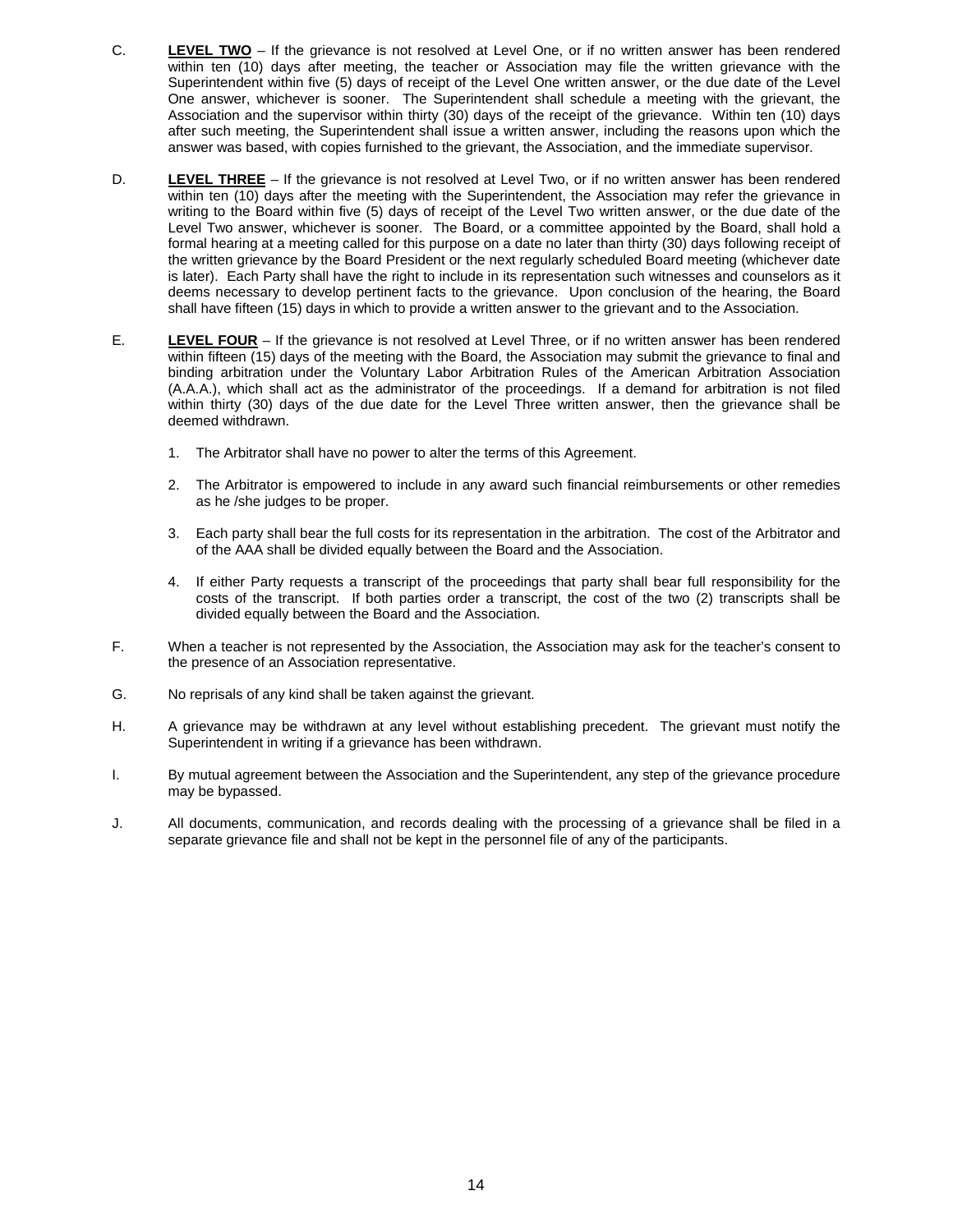# **ARTICLE XI – Evaluation**

- <span id="page-17-1"></span><span id="page-17-0"></span>**A. EVALUATION PLAN.** The evaluation processes contained within the District 97 Teacher Evaluation and Professional Growth Plan ("Plan") and attached as Appendix D to this Agreement (Evaluation Process - Non-Tenured and, Traditional Evaluation Process - Tenured) are the only portions of the Plan that are incorporated into this Agreement.
- <span id="page-17-2"></span>**B. NOTICE OF EVALUATION PROCEDURES.** Teachers who will be evaluated in a given school year shall be notified as outlined in Appendix D. Effective with the District's formal implementation of Performance Evaluation Reform Act (PERA), on or before the first day of student attendance, the District shall provide a written notice (either electronic or paper) that a performance evaluation will be conducted in that school term to each teacher affected or, if the affected teacher is hired after the start of the school term, then no later than 30 days after the contract is executed. The written notice shall include a copy of the rubric and other tools to be used to rate the teacher against identified standards and goals; a summary of the manner in which measures of student growth and professional practice to be used in the evaluation relate to the performance evaluation ratings of "excellent", "proficient", "needs improvement", and "unsatisfactory"; and a summary of the district's procedures for providing professional development in the event a teacher receives a "needs improvement" or remediation and in the event a teacher receives an "unsatisfactory" rating, to include evaluation tools to be used during the remediation period.
- <span id="page-17-3"></span>**C. EVALUATION SCHEDULE** : The following is an overview of the evaluation processes set forth in Appendix D

# **1. (NON –TENURED TEACHERS).**

Non-tenured teachers are evaluated yearly. The evaluation is based on formal observations, informal observations and the total experience the teacher has had during the year, often things that are not observed while the administrator is sitting in a classroom observing a lesson (discipline issues, teamwork, parent issues, etc.) First year teachers have at least two formal observations a year. Second, third, and fourth year teachers have at least one formal observation a year. Effective with the District's formal implementation of the Performance Evaluation Reform Act ("PERA"), all non-tenured teachers will be observed by a qualified evaluator at least three times per year; at least two of the observations must be formal. A meeting with the teacher is held before and after each formal observation. This entire view of the teacher comprises the summative evaluation in the spring. This summative evaluation is the yearly evaluation that is placed in the personnel file.

The continued employment of a probationary teacher is based on the summative evaluation and the recommendation of the administrator. Due to state guidelines on notification, this process must be completed at least forty-five (45) calendar days prior to the end of the school term to assure timely notice of reemployment/release.

# **2. EVALUATION SCHEDULE (TENURED TEACHERS)**

Tenured teachers are evaluated at least once every two years. The evaluation is based on at least one formal observation, informal observations and the total experience the teacher has had during the two years, often things that are not observed while the administrator is sitting in a classroom observing a lesson (discipline issues, teamwork, parent issues, etc.). This entire view of the teacher comprises the summative evaluation in the spring of the second year. This summative evaluation is the evaluation that is placed in the personnel file. A tenured teacher may be evaluated yearly at the discretion of the administrator. Additionally, a tenured teacher must be evaluated in the year following the receipt of a "needs improvement" or an "unsatisfactory" summative evaluation rating.

- **D**. **GUIDELINES FOR CONDUCTING OBSERVATIONS**. It is agreed between the parties that the procedures set forth below establish the expectations for conducting observations. However, the parties also recognize that school emergencies, student matters, staff and administrative absences and other exigent circumstances may sometimes impact the ability of the evaluator and/or the teacher to adhere precisely to the following schedule.
	- 1. Each formal observation shall include a pre-conference, a formal observation and a postconference relating to the teacher's performance.
		- The pre-conference shall be held between one (1) and five (5) school days prior to the formal observation.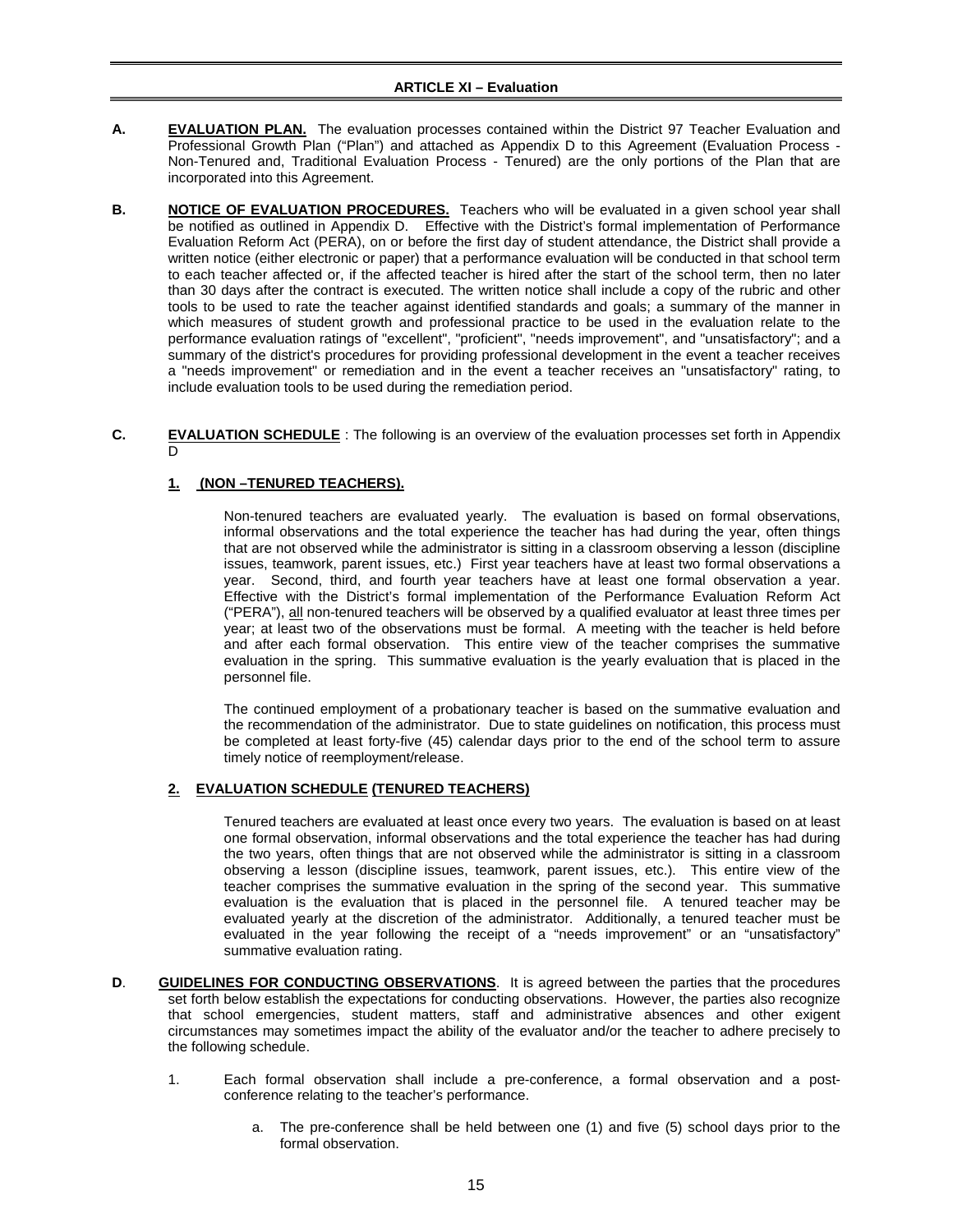- b. The formal observation shall be a minimum of thirty minutes in length, or greater, if required by regulation.
- c. The evaluator will schedule a post-observation conference with the teacher, to be held within ten (10) school days of the observation, for the purpose of discussing suggestions for improving areas of weakness, ways to enhance areas of strength and to review any reports or forms related to the observation.
- d. Within ten (10) school days of the post-observation conference, the teacher shall receive a final copy of his/her formative evaluation report.
- 2. If an evaluator determines that the evidence collected to date may result in a teacher receiving a "Needs Improvement" on his/her summative evaluation, then the evaluator shall notify the teacher prior to presenting a final summative evaluation and the teacher may request, in writing, an additional formal observation to be conducted before the summative evaluation is finalized. The evaluator may grant the request for such an additional formal observation at his/her discretion.
- 3. Additional informal observations are encouraged and may occur at any time. Evidence gathered during informal observations may be considered in determining the summative evaluation rating, so long as the evaluator provides feedback concerning said evidence to the teacher either orally or in writing (electronic or paper) and if the feedback is in a written format, the evaluator also provides the teacher with an opportunity to have an in-person discussion about the feedback.
- 4. The teacher shall receive his/her summative evaluation as outlined in Appendix D. The summative evaluation shall include specification as to the teacher's strengths and weaknesses, with supporting reasons for the comments made, as well as an overall summative rating.

#### E. **TENURED TEACHER RECEIVING A SUMMATIVE RATING OF NEEDS IMPROVEMENT**

- 1. Within 30 school days after the completion of a summative evaluation rating a tenured teacher "Needs Improvement," the Evaluator shall develop, in consultation with the Teacher, a Professional Development Plan that will
	- a. Take into account the Teacher's on-going professional responsibilities (including his/ her teaching assignment);
	- b. Identify the area(s) that need to be improved;
	- c. Include the expectations for improvement that are aligned to the rubric-based framework;
	- d. Include any District supports provided to address the area(s) that need improvement;
	- e. Identify the timeframe of the Plan; and
	- f. Include no less than three (3) observations, of which two (2) must be formal.
- 2. The time duration of the Plan will be a minimum of 30 school days and a maximum of 90 school days, with the actual duration of the Plan determined by the evaluator.
- 3. The evaluator will determine whether the teacher's completion of the Plan was "successful" or "unsuccessful" and shall so indicate on the Plan.
- 4. The teacher will be placed on the evaluation cycle for the year following the receipt of a Needs Improvement rating.
- F. In the event that the teacher feels his/her formal written evaluation of classroom teaching performance was incomplete or inaccurate, he/she may put his/her objections in writing and have them attached to the evaluation report to be placed in his/her personnel file.
- G. A teacher's personnel file shall be subject to review by the teacher upon request, save for pre-employment letters of reference.
- H. Any evaluation of a teacher shall be conducted openly and with the teacher's full knowledge.
- I. The Board is committed to the participation of teachers in the continuing development of administrative evaluation procedures. The context in which this evaluation is to be structured is to be the improvement of school climate and interpersonal relations of staff and Principal. The staff is encouraged to work with their respective administrators to develop procedures through which teachers can share their concerns regarding school administration.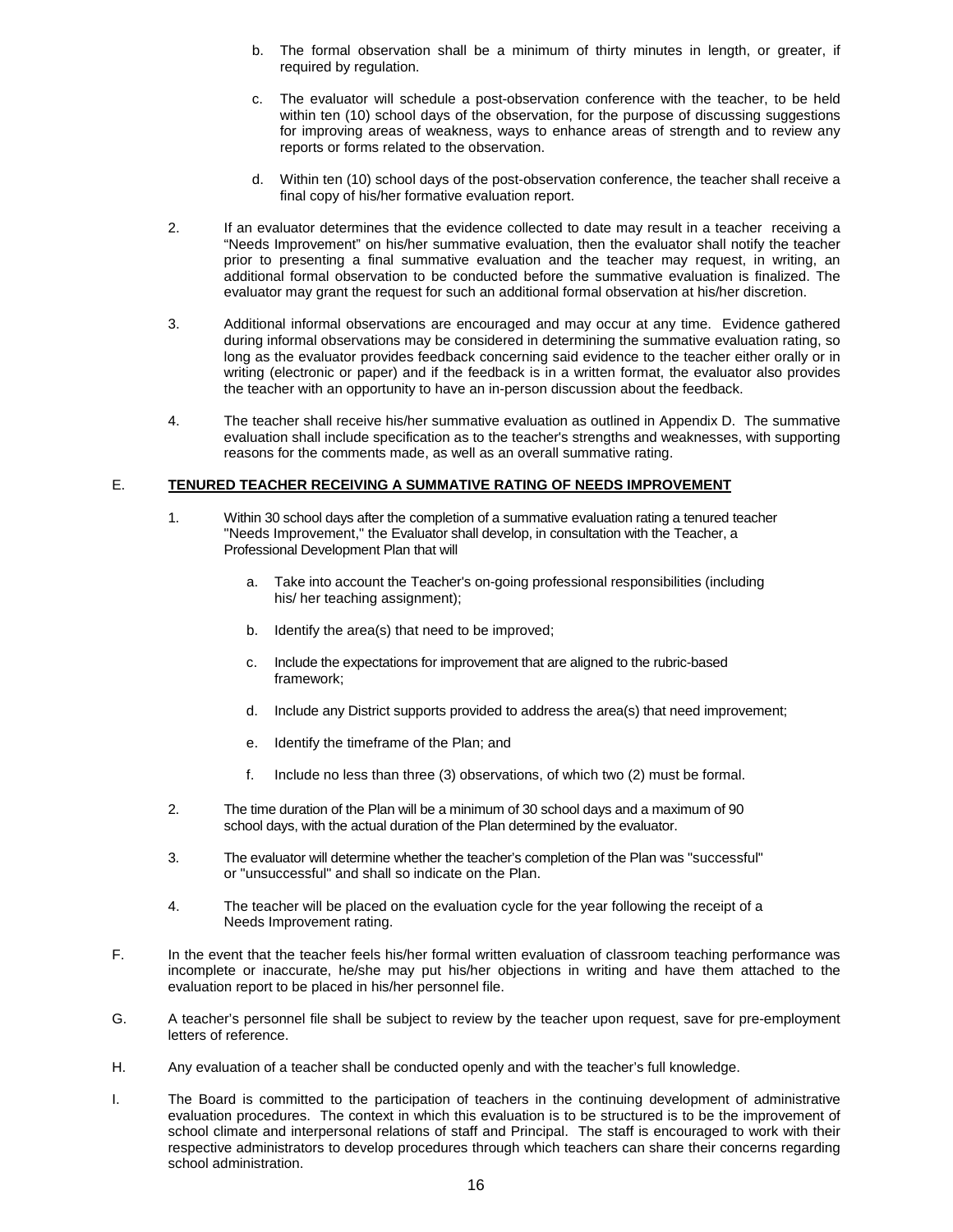# **ARTICLE XII – Pupil Discipline**

- <span id="page-19-0"></span>A. The Board and the Association agree that effective pupil control and discipline is a prerequisite to effective teaching and learning. It is agreed further that appropriate motivation of the pupil toward worthy learning activities prevents disciplinary problems and promotes self-discipline on the part of the pupil. It follows that the first responsibility of the teacher is to exercise his/her full professional competence toward the motivation of pupils into worthy learning.
- B. The Board agrees to make known to all teachers through the Superintendent the policies on student discipline. The management of these policies is delegated to the building Principal who in turn will involve teachers and other personnel in the development of specific procedures to be applied in that school.
- C. The Board recognizes that in support of teaching services there should be assistance from counselors, special education teachers, social workers, psychologists, and others. Whenever it appears that a particular pupil requires the assistance of such specialists, the Board will take reasonable steps to assist the pupil in obtaining these services. Nothing in this Section shall curtail the operation of the professional judgment of the teacher in cooperation with the specialist, nor shall the right of the child be abridged. All referrals shall be through channels designated by the administration.
- <span id="page-19-1"></span>D. A teacher may use such force as is necessary to protect himself or herself from attack and to prevent injury to another student.

# **ARTICLE XIII – Academic Freedom**

- A. The parties seek to educate young people in the democratic tradition, to foster a recognition of individual freedom and social responsibility, to inspire meaningful awareness of and respect for the Constitution and the Bill of Rights of the United States and the Constitution of the State of Illinois, and to instill appreciation of the values of individual personality. It is recognized that these democratic values can best be transmitted in an atmosphere which is free from censorship and artificial restraints upon free inquiry and learning and in which academic freedom for teachers and students is encouraged.
- B. Freedom of individual expression shall be encouraged. Teachers also should present alternative views of controversial issues.
- C. Academic freedom shall be guaranteed to teachers, and no arbitrary limitations shall be placed upon study, investigation, presentation, and interpretation of facts and ideas concerning, humanity, human society, the physical and biological world, and other branches of learning, except that no discussion of the District's employer/employee relationship shall occur with or in the presence of students. Concomitant with the right of the teachers to present their personal viewpoints is their obligation to identify their views as personal and to avoid the presentation of opinion as fact.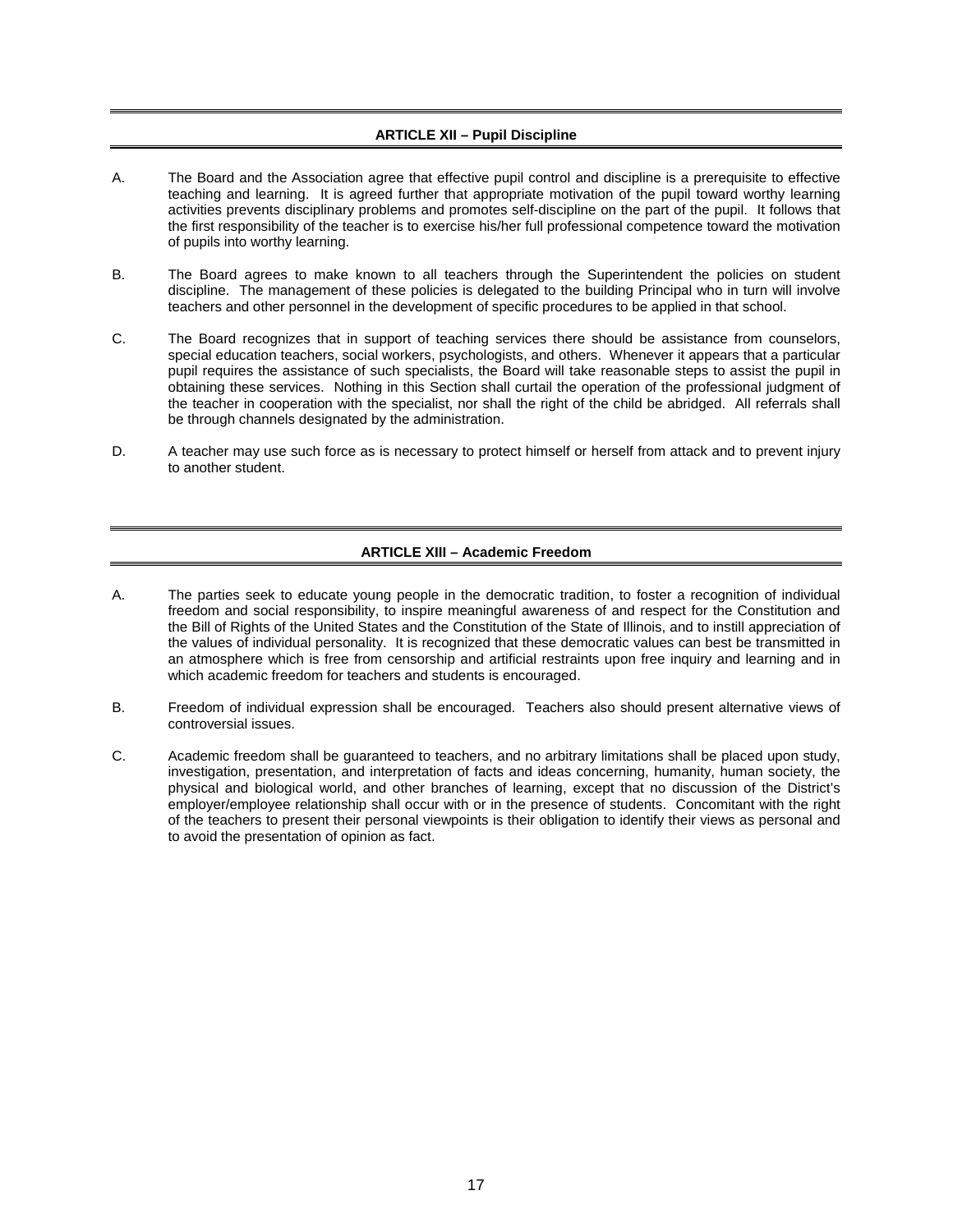# **ARTICLE XIV – Clinical Experience**

<span id="page-20-0"></span>Any arrangement between teacher education institutions and the Board which provides for clinical experiences in the District shall include consideration of the following:

- 1. Conferences between the student and the supervising teacher will occur prior to beginning the clinical experience.
- 2. Supervising teachers shall have tenure in the District.
- 3. Acceptance of a student for clinical experience shall be voluntary on behalf of the supervising teacher.
- 4. Students participating in clinical experiences shall not be used as substitute teachers.
- 5. The total amount of clinical experience honoraria will be placed in a common fund to be distributed pro rata among supervising teachers by June  $30<sup>th</sup>$  of each school year.
- 6. Should the scope of student teaching herein defined as clinical experiences change beyond the present practice, those changes will be isolated and studied by a joint Association/Administration committee. The charge of that committee will be to reach agreement on any new procedures required by the changes.

# **ARTICLE XV – Citizenship**

- <span id="page-20-1"></span>**A.** No teacher shall be denied the right to be active politically. Political rights shall include registering and voting, participating in party organizations, discussing political issues publicly, campaigning for candidates, contributing to campaigns of candidates, lobbying, organizing political action groups, and running for and serving in public offices which are not incompatible with his/her current employment.
- **B.** No retribution shall be taken against a teacher because of political activity, as defined above, or political beliefs.
- **C.** No partisan political activity will be carried on property other than the faculty lounge unless it is covered by present Board policy or with administration approval. Any application for the use of school property for partisan political activity, or any other purpose, by the Association shall set forth the purpose of said use so that the Superintendent can determine which Board policy covers the situation.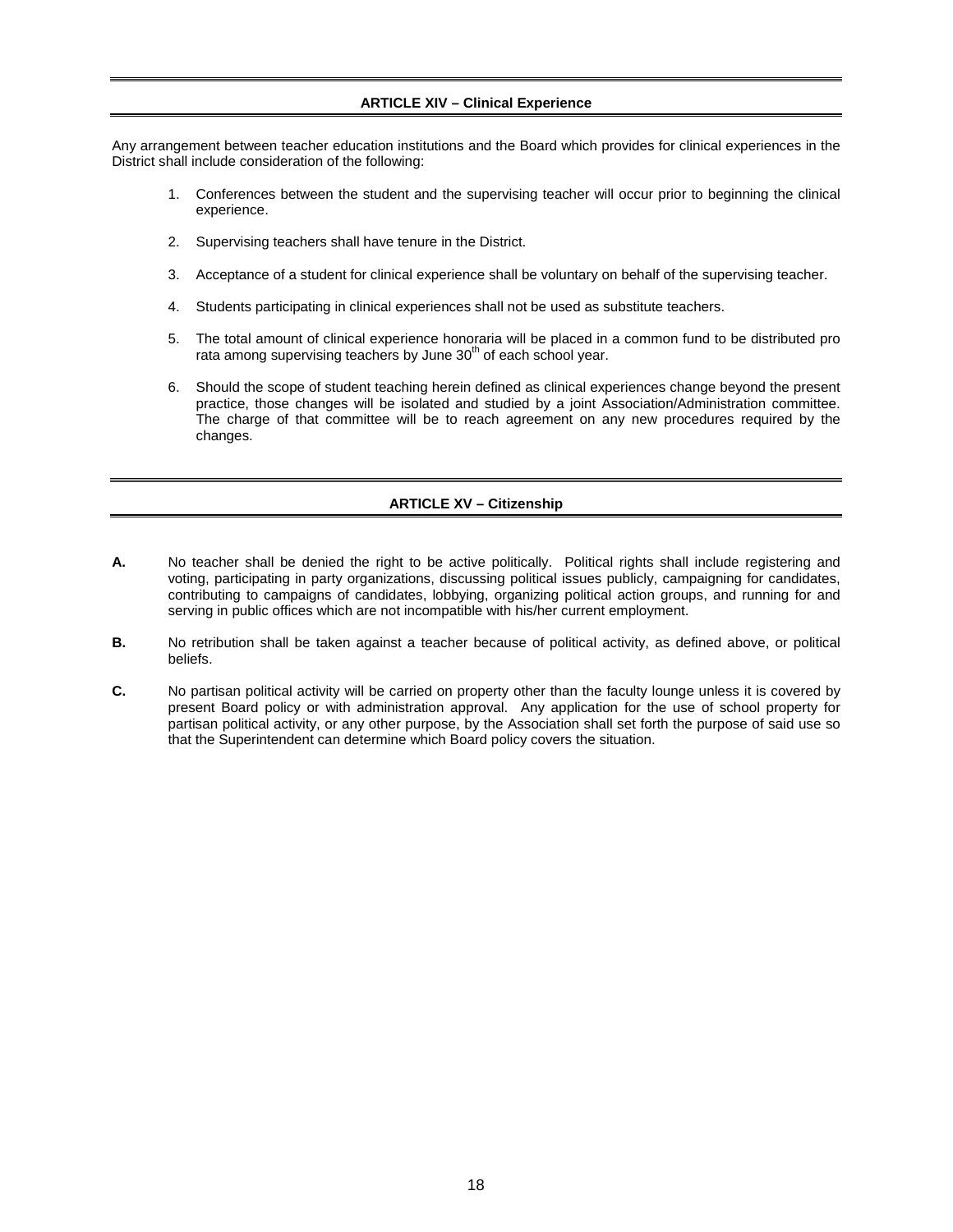#### **ARTICLE XVI – Salary and Fringe Benefits**

#### <span id="page-21-1"></span><span id="page-21-0"></span>**A. OVERALL SALARY FOR TEACHERS**

Overall salary for the 2014-2015, 2015-2016, 2016-2017, and 2017-2018 school years will be based on a combination of the following components (also see Appendix A):

- 1. Base Salary (which reflects teaching experience) (Section 1);
- 2. Educational Recognition, if any (Section 2);
- 3. ISBE Endorsement Recognition, if any (Section 3);
- 4. National Board Certification Recognition, if any (Section 4); and/or
- 5. Retention Recognition, if any (Section 5).

Further, the rules to qualify for educational recognition, ISBE endorsement recognitions, and National Board Certification recognition can be found in Section 6. Additional general provisions with regards to teachers' salaries are in Section 7.

#### **1.** BASE SALARY

The first component of a teacher's overall salary is the teacher's base salary. Note that a part-time teacher's overall salary will be prorated on the basis of the teacher's full-time equivalency ("FTE") percentage.

#### *a. 2014-2015*

| Initial Placement Table based on 2013-2014 Step and September 2014 Lane |                                                                                                                                   |                                                                              |                 |                 |               |               |                |           |
|-------------------------------------------------------------------------|-----------------------------------------------------------------------------------------------------------------------------------|------------------------------------------------------------------------------|-----------------|-----------------|---------------|---------------|----------------|-----------|
| <b>Transition Level</b>                                                 | <b>BA</b>                                                                                                                         | $BA + 15$                                                                    | $BA + 30$       | МA              | $MA + 15$     | $MA + 30$     | $MA + 45$      | $MA + 60$ |
| Level 1.0a (\$50,000)                                                   | Steps 1 to<br>3                                                                                                                   | $1$ to $2$                                                                   | 1               |                 |               | N/A           |                |           |
| Level 1.0b (\$53,750)                                                   | 4 and 5                                                                                                                           | 3 and 4                                                                      | $2$ and $3$     | 1 and $2$       |               |               | N/A            |           |
| Level 1.0c (\$55,000)                                                   | 6                                                                                                                                 | 5                                                                            | 4               | 3               | 1 and $21$    | 1             | N/A            |           |
| Level 1.5 (\$57,500)                                                    | $\overline{7}$                                                                                                                    | 6                                                                            | 5               | $\overline{4}$  | 3             | $\mathcal{P}$ |                | N/A       |
| Level 2.0 (\$60,000)                                                    | 8 and 9                                                                                                                           | $7$ and $8$                                                                  | 6 and 7         | $5$ and $6$     | $4$ and $5$   | 3 and 4       | $2$ and $3$    | 1 and $2$ |
| Level 2.5 (\$62,500)                                                    | 10                                                                                                                                | 9                                                                            | 8               | $\overline{7}$  | 6             | 5             | $\overline{4}$ | 3         |
| Level 3.0 (\$65,000)                                                    | 11 and 12                                                                                                                         | 10 and 11                                                                    | 9 and 10        | 8 and 9         | $7$ and $8$   | 6 and 7       | $5$ and $6$    | 4 and 5   |
| Level 3.5 (\$67,500)                                                    | 13                                                                                                                                | 12                                                                           | 11              | 10 <sup>°</sup> | 9             | 8             | $\overline{7}$ | 6         |
| Level 4.0 (\$70,000)                                                    |                                                                                                                                   |                                                                              | N/A             |                 |               | 9 to 11       | N/A            |           |
| Band D (\$70,000)                                                       | N/A                                                                                                                               | 13                                                                           | 12 <sup>°</sup> | 11 to 13        | 10 to 12      | N/A           | 8 to 10        | 7 to 9    |
| CPI + 1% Group                                                          |                                                                                                                                   | N/A<br>13 <sup>°</sup><br>$>= 14$<br>$>= 13$<br>$>= 12$<br>$>= 11$           |                 |                 |               |               |                | $>= 10$   |
| <b>Retirement Track</b>                                                 | Any teacher who for 2014-2015 will be receiving a 6% retirement enhancement pursuant to Article<br>XIX of the 2008-2013 Agreement |                                                                              |                 |                 |               |               |                |           |
| <b>New Hires post July</b><br>2014                                      |                                                                                                                                   | Article XVI (G) - Initial Placement in a Band at the discretion of the Board |                 |                 |               |               |                |           |
| <b>Band Base Salaries</b>                                               | <b>Band A</b>                                                                                                                     | \$50,000                                                                     | <b>Band B</b>   | \$60,000        | <b>Band C</b> | \$65,000      | <b>Band D</b>  | \$70,000  |

- Level 1.0 through Level 4.0 and Band A through Band D: A teacher's Base Salary for the 2014-2015 school year shall be based on his/her step and lane placement at the end of the 2013-2014 school year, plus educational attainment established by September 30, 2014. For example, a teacher who, at the end of the 2013-2014 school year had earned an MA degree, was at Step 6 of the 2013-2014 salary schedule, and had not completed additional hours of education before September 30, 2014, shall receive a Transition Level 2.0 Base Salary of \$60,000 for 2014-2015. However, if by September 30, 2014, the same teacher established that he/she has successfully completed 15 additional hours of approved educational credit, he/she shall receive a Transition Level 2.5 Base Salary of \$62,500 for 2014-2015.
- CPI+1% Group: A teacher's Base Salary for 2014-2015 shall be determined by increasing his/her 2013-2014 Base Salary by 2.7% (CPI-U = 1.7%, plus an additional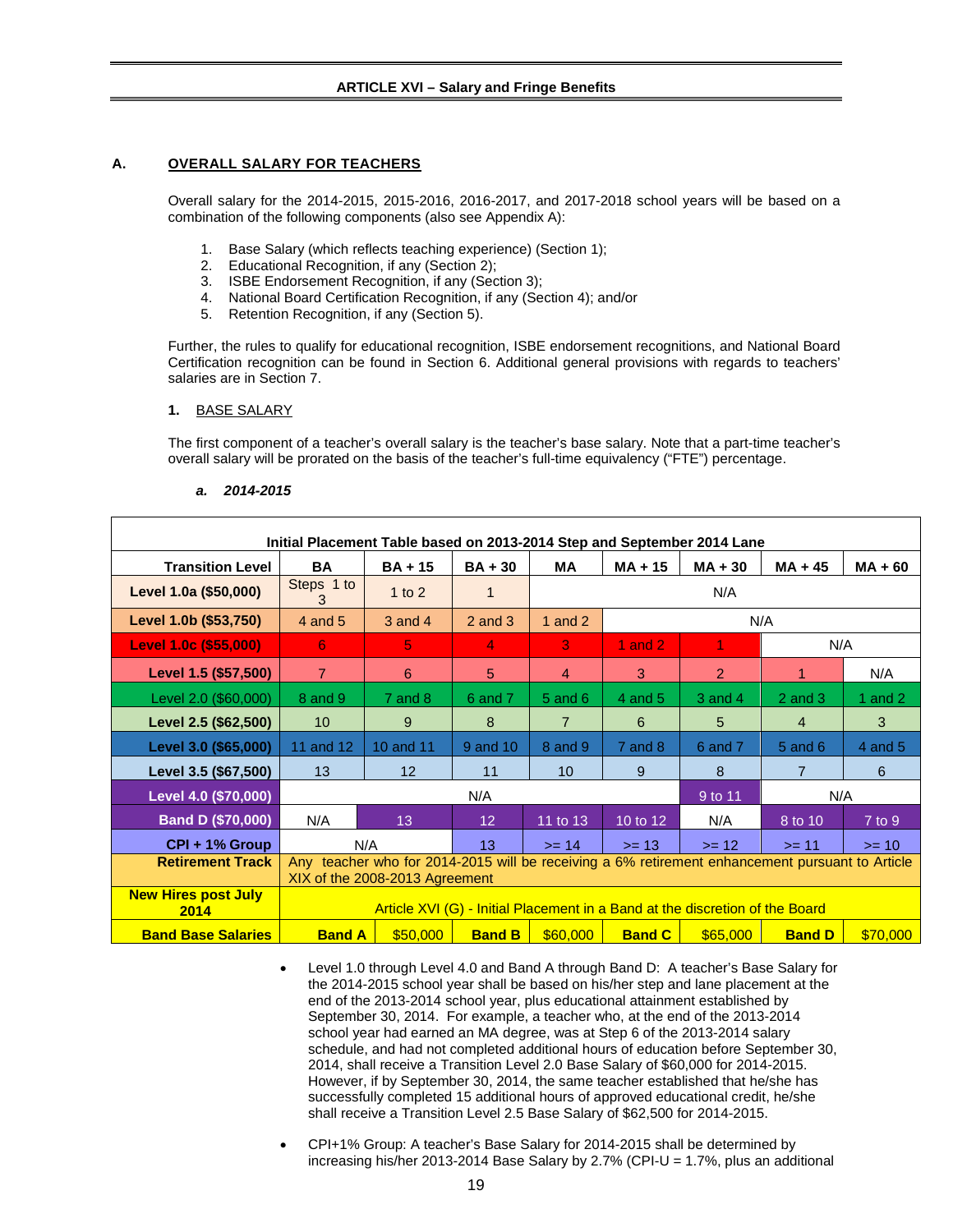1%), plus any credit for educational recognition attainment established by September 30, 2014. For example, a teacher who at the end of 2013-2014 school year had earned a MA+15 degree, was at Step 14 of the salary schedule and had not completed additional hours of education before September 30, 2014, shall receive a Base Salary of \$77,099 for 2014-2015. However, if by September 30, 2014, the same teacher establishes that he/she successfully completed 15 hours of additional educational credit, he/she shall receive a Base Salary of \$80,352 for 2014-2015.

- Retirement Track: A teacher who is participating in the 6% Retirement Enhancement set forth in Article XIX, shall receive a 6% increase over his/her 2013-2014 base salary.
- New Hires: Teachers hired on or after July 1, 2014, shall be placed in Salary Band A, B, C, or D with one or more years of credit toward vertical movement within the Salary Band, at the discretion of the Board, in accordance with Section XVI(A)(7)(g).

|  | b. | 2015-2016 |
|--|----|-----------|
|--|----|-----------|

| Base Salary Schedule for 2015-2016 - 1.5% Increase |                                                                                         |           |               |                                                      |               |           |               |
|----------------------------------------------------|-----------------------------------------------------------------------------------------|-----------|---------------|------------------------------------------------------|---------------|-----------|---------------|
| <b>Transition</b><br>Levels                        | Level 1.0                                                                               | Level 1.5 | Level 2.0     | Level 2.5                                            | Level 3.0     | Level 3.5 | Level 4.0     |
| <b>Base Salary</b>                                 | \$55,825                                                                                | \$58,363  | \$60,900      | \$63,438                                             | \$65,975      | \$68,513  | \$71,050      |
|                                                    |                                                                                         |           |               |                                                      |               |           |               |
| <b>Salary Bands</b>                                | <b>Band A</b>                                                                           |           | <b>Band B</b> |                                                      | <b>Band C</b> |           | <b>Band D</b> |
| <b>Base Salary</b>                                 | \$55,825                                                                                |           | \$60,900      |                                                      | \$65.975      |           | \$71,050      |
|                                                    |                                                                                         |           |               |                                                      |               |           |               |
| $CPI + 1%$                                         |                                                                                         |           |               |                                                      |               |           |               |
| <b>Group</b>                                       | 2.5% increase of 2014-2015 amount                                                       |           |               |                                                      |               |           |               |
| <b>Retirement</b>                                  | Any teacher who for 2015-2016 will be receiving a 6% retirement enhancement pursuant to |           |               |                                                      |               |           |               |
| Track                                              |                                                                                         |           |               | Article XIX of the 2008-2013 or 2014-2018 Agreements |               |           |               |

- Levels 1.0a, 1.0b, and 1.0c are all combined into Level 1.0 for 2015-2016. The Base Salary for 2015-2016 for Level 1.0 shall be increased 1.5% over the Level 1.0c 2014- 2015 Base Salary of \$55,000.
- Level 1.5 through Level 4.0 and Band A through Band D: the Base Salary values for 2015-2016 shall be increased by 1.5% over the 2014-2015 Base Salary values.
- CPI+1% Group: A teacher's Base Salary for 2015-2016 shall be determined by increasing his/her 2014-2015 Base Salary by 2.5% (CPI-U = 1.5%, plus an additional 1%).
- Retirement Track: A teacher who is participating in the 6% Retirement Enhancement set forth in Article XIX, shall receive a 6% increase over his/her 2014-2015 base salary.
- New Hires: Teachers hired on or after July 1, 2014, shall be placed in Salary Band A, B, C, or D with one or more years of credit toward vertical movement within the Salary Band, at the discretion of the Board, in accordance with Section XVI(7)(g).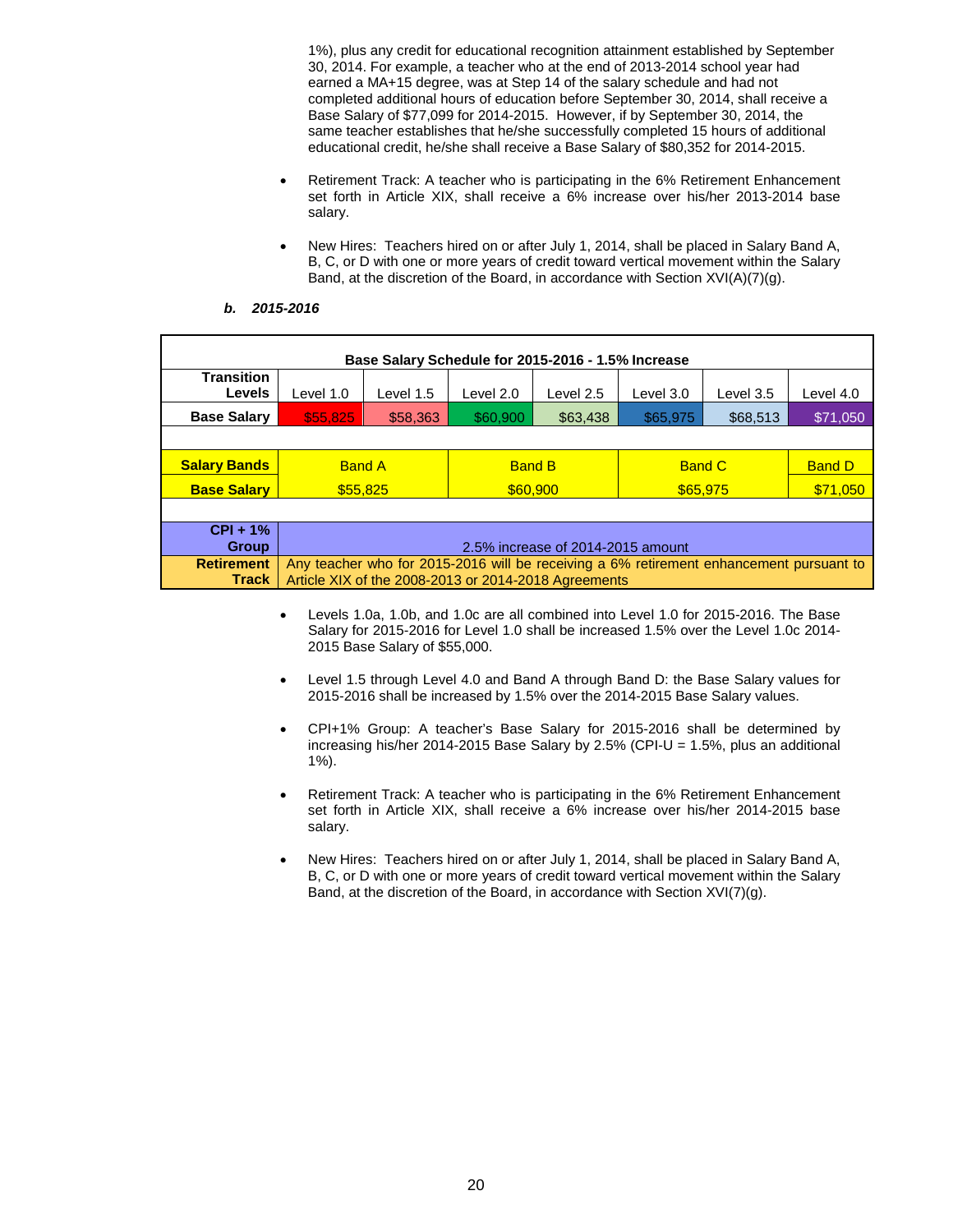# *c. 2016-2017*

| Base Salary Schedule for 2016-2017 -<br>Between 1.5% and 3.0% CPI-U Increase |                                                                                           |                                                      |                      |               |          |               |               |
|------------------------------------------------------------------------------|-------------------------------------------------------------------------------------------|------------------------------------------------------|----------------------|---------------|----------|---------------|---------------|
| <b>Transition Levels</b>                                                     |                                                                                           | Level 1.5                                            |                      | Level 2.5     |          | Level 3.5     | Level 4.0     |
| Floor CPI - $1.5\%$                                                          |                                                                                           | \$59,238                                             |                      | \$64,390      |          | \$69,541      | \$72,116      |
| Ceiling CPI - 3.0%                                                           |                                                                                           | \$60,114                                             |                      | \$65,341      |          | \$70,568      | \$73,182      |
|                                                                              |                                                                                           |                                                      |                      |               |          |               |               |
| <b>Salary Bands</b>                                                          |                                                                                           | <b>Band A</b>                                        |                      | <b>Band B</b> |          | <b>Band C</b> | <b>Band D</b> |
| <b>Floor CPI - 1.5%</b>                                                      |                                                                                           | \$56,662                                             | \$61,814<br>\$66.965 |               | \$72,116 |               |               |
| <b>Ceiling CPI - 3.0%</b>                                                    |                                                                                           | \$57,500                                             | \$67.954<br>\$62,727 |               | \$73,182 |               |               |
|                                                                              |                                                                                           |                                                      |                      |               |          |               |               |
| $CPI + 1%$                                                                   |                                                                                           |                                                      |                      |               |          |               |               |
|                                                                              | <b>Group</b><br>CPI+1% (an increase between 2.5% and 4.0%) over the 2015-2016 base salary |                                                      |                      |               |          |               |               |
| <b>Retirement</b>                                                            | Any teacher who for 2016-2017 will be receiving a 6% retirement enhancement pursuant to   |                                                      |                      |               |          |               |               |
| Track                                                                        |                                                                                           | Article XIX of the 2008-2013 or 2014-2018 Agreements |                      |               |          |               |               |

The following chart is a model of two possible 2016-2017 Base Salary values reflecting a minimum of a 1.5% CPI-U increase and a maximum of a 3% CPI-U increase.

- Level 1.5 through Level 4.0 and Band A through Band D: the Base Salary values for 2016-2017 shall be determined by increasing the 2015-2016 Base Salary values by the percentage increase in the annual CPI-U (see subsection (e) for an explanation of CPI-U). Notwithstanding the annual CPI-U percentage change, the Base Salary will increase by at least 1.5% but no more than 3.0%.
- CPI+1% Group: A teacher's Base Salary for 2016-2017 shall be determined by increasing his/her 2015-2016 Base Salary by the percentage increase in the annual CPI-U, plus an additional one percent (1%). Notwithstanding the percentage increase in the annual CPI-U, the Base Salary will increase by at least 2.5%, but no more than 4.0%, which includes the added 1%.
- Retirement Track: A teacher who is participating in the 6% Retirement Enhancement set forth in Article XIX, shall receive a 6% increase over his/her 2015-2016 Base Salary.
- New Hires: Teachers hired on or after July 1, 2014, shall be placed in Salary Band A, B, C, or D with one or more years of credit toward vertical movement within the Salary Band, at the discretion of the Board, in accordance with Section XVI(7)(g).

The District shall issue the Base Salary schedule for 2016-2017 by March 31, 2015, after the relevant CPI-U information is published by the U.S. Department of Labor.

#### *d. 2017-2018*

- Level 1.5 through Level 4.0 and Band A through Band D: the Base Salary values for the 2017-2018 school year shall be determined by increasing the 2016-2017 Base Salary values by the percentage increase in the annual CPI-U. Notwithstanding the annual CPI-U percentage change, the Base Salary values will increase by at least 1.5% but no more than 3.0%.
- CPI+1% Group: A teacher's Base Salary for 2017-2018 shall be determined by increasing his/her 2015-2016 Base Salary by the percentage increase in the annual CPI-U, plus an additional one percent (1%). Notwithstanding the percentage increase in the annual CPI-U, the Base Salary will increase by at least 2.5%, but no more than 4.0%, which includes the added 1%.
- Retirement Track: A teacher who is participating in the 6% Retirement Enhancement set forth in Article XIX, shall receive a 6% increase over his/her 2016-2017 Base Salary.
- New Hires: Teachers hired on or after July 1, 2014, shall be placed in Salary Band A, B, C, or D with one or more years of credit toward vertical movement within the Salary Band, at the discretion of the Board, in accordance with Section XVI(7)(g).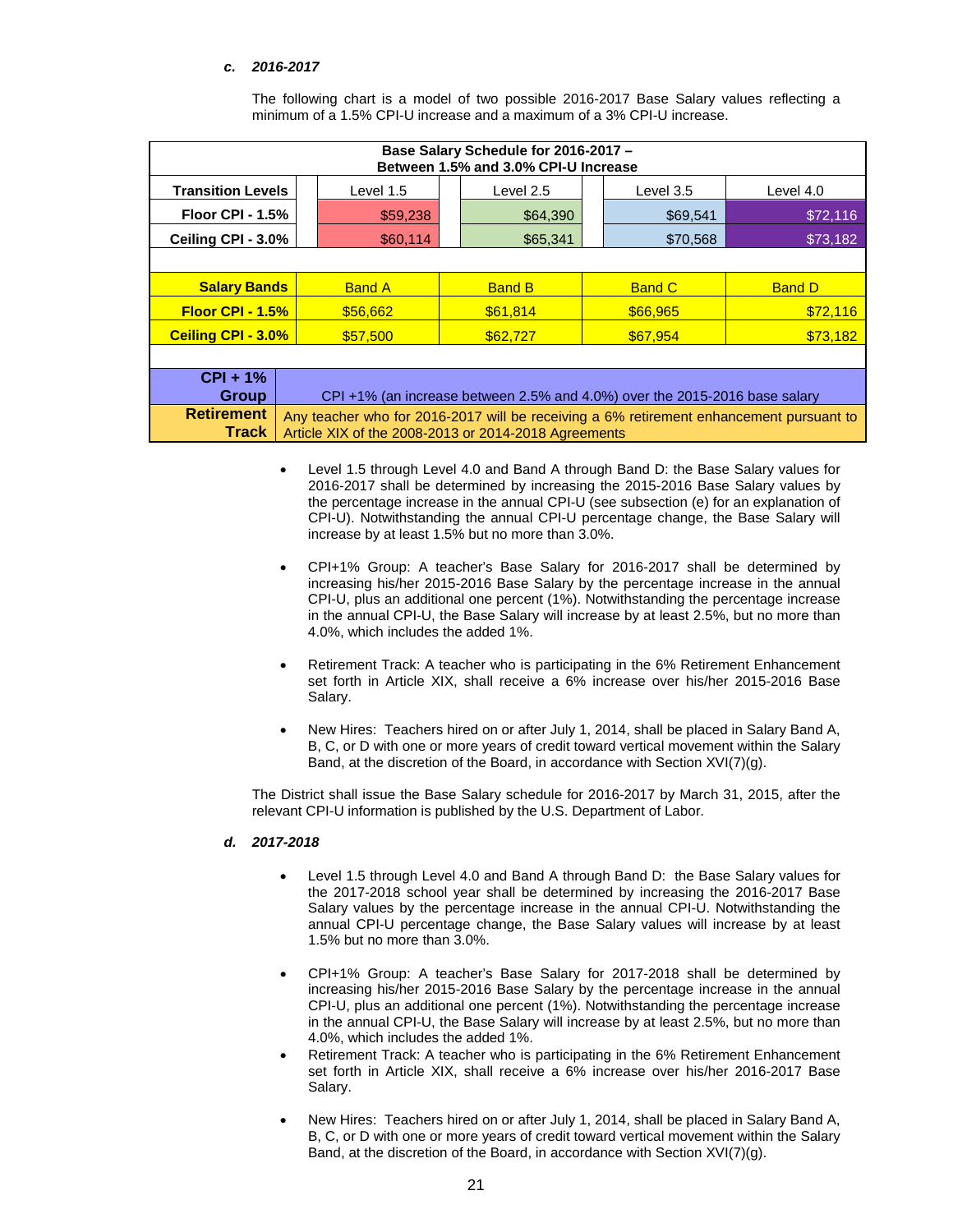The District shall issue the Base Salary schedule for 2017-2018 by March 31, 2016, after the relevant CPI-U information is published by the U.S. Department of Labor.

#### *e. Definition of CPI-U*

For the 2016-2017 and 2017-2018 school years, the increase over the prior year's Base Salary values shall be equal to the percentage attributable to the corresponding fiscal year in accordance with the Property Tax Extension Limitation Law (PTELL), commonly referred to as the "tax cap." 35 ILCS 200/18-185, *et seq*.

More specifically, the percentage increase shall be equal to the annual percentage increase in the Consumer Price Index for All Urban Consumers in the U.S. (CPI-U), as published by the U.S. Department of Labor's Bureau of Labor Statistics, two calendar years prior to the year in which taxes are actually extended (collected). This CPI-based calculation shall apply irrespective of any increase in the District's extension limitation that may occur due to the passage of a referendum. For example, the increase for the 2016-2017 school year will reflect the CPI-U for 2014 (which represents the percentage increase between December 2013 and December 2014).

#### *f. Vertical Movement*

For purposes of the vertical movement described in this subsection, 2014-2015 Transition Levels 1.0a, 1.0b, and 1.0c are all considered Transition Level 1.0.

Teachers who are initially placed on a whole number transition level (e.g. Transition Level 1.0) shall remain at this Transition Level for two years and will then advance to the half level (e.g. Transition Level 1.5) where they shall remain for the next two years until advancing to a Salary Band. Teachers who are initially placed at a half Transition Level (e.g. Transition Level 1.5) shall remain at such Transition Level for two years and will then advance to a Salary Band. Teachers in Salary Bands A-C shall remain within the Salary Bands for four years before advancing to the subsequent Salary Band. For example, a teacher in Salary Band B shall remain in Salary Band B for four years before advancing to Salary Band C. Such teacher shall then remain in Salary Band C for four years before advancing to Salary Band D.

As an illustration of the number of years each teacher shall remain within each Transition Level or Salary Band, see the following chart:

| <b>Transition Level and Band Movement</b> |                |                |             |  |
|-------------------------------------------|----------------|----------------|-------------|--|
| <b>Transition Level</b>                   | Year in Level  | Year in Band   | <b>Band</b> |  |
| Level 1.0                                 | 1              | 1              |             |  |
|                                           | $\overline{2}$ | $\overline{2}$ | A           |  |
| Level 1.5                                 | 1              | 3              |             |  |
|                                           | $\overline{2}$ | 4              |             |  |
| Level 2.0                                 | 1              | 1              |             |  |
|                                           | $\overline{2}$ | $\overline{c}$ | в           |  |
| Level 2.5                                 | 1              | 3              |             |  |
|                                           | $\overline{2}$ | 4              |             |  |
| Level 3.0                                 | 1              | 1              |             |  |
|                                           | $\overline{2}$ | $\overline{c}$ | С           |  |
| Level 3.5                                 | 1              | 3              |             |  |
|                                           | $\overline{2}$ | 4              |             |  |
| Level 4.0                                 | $N/A^*$        | D              |             |  |

One year of service, for purposes of vertical movement in a Transition Level or Salary Band is defined as at least one hundred twenty (120) days of paid service within a school year and a minimum 0.5 FTE employment status. A teacher who works less than one hundred twenty (120) days of paid service within a school year and/or less than a 0.5 FTE, shall remain on the same year in a Transition Level or Salary Band until such time as he/she qualifies for vertical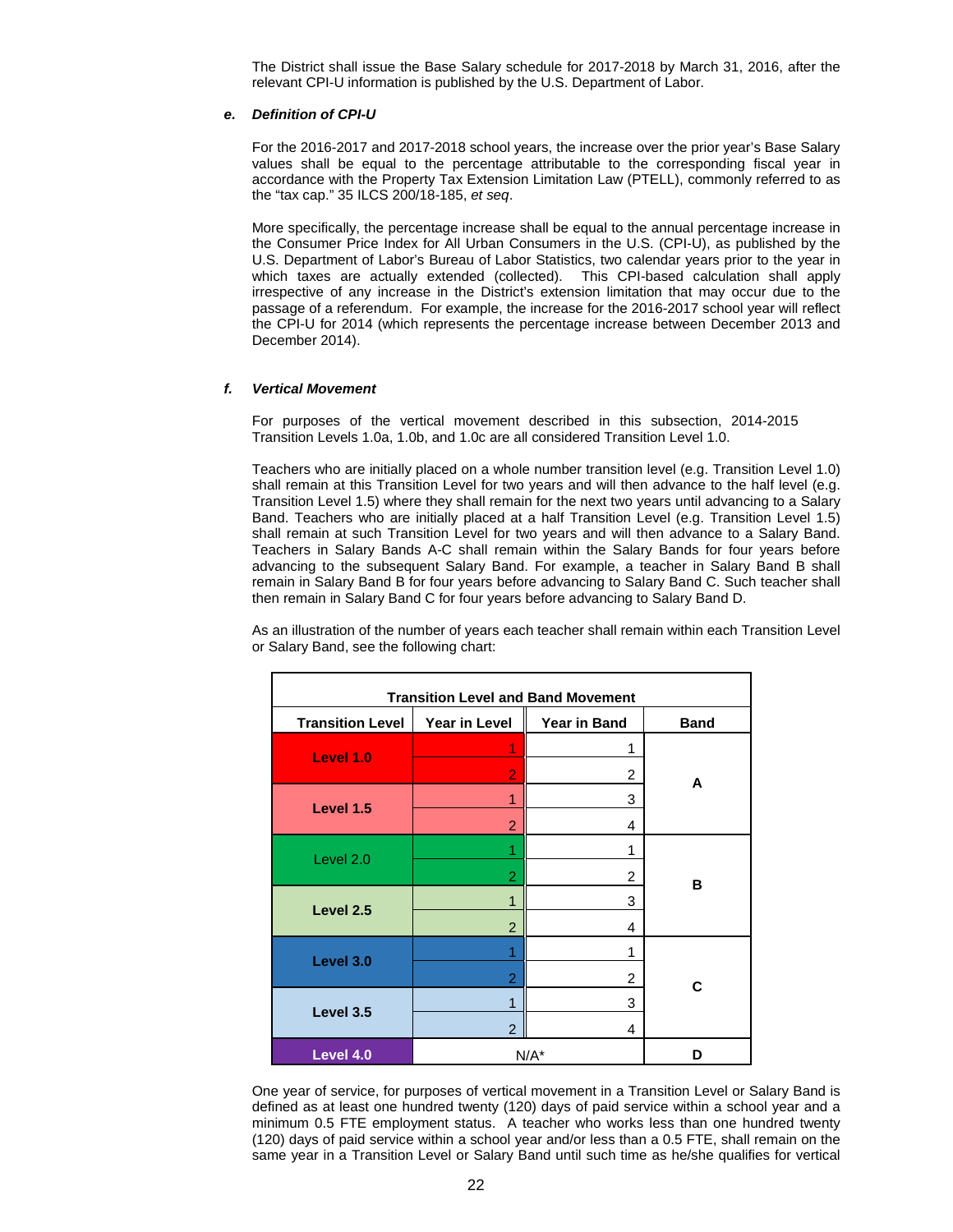movement. A teacher, who, for example, is employed at Band A, Step 1 as a 0.4 FTE, and continues to work four (4) full years as a 0.4 FTE before becoming a 1.0 FTE shall move to Band A Step 2 upon qualifying for vertical movement as a 1.0 FTE.

#### *g. Transition Levels Sunset*

2014-2015 Transition Levels 1.0a, 1.0b, and 1.0c will end on June 30, 2015, and all teachers within those Transition Levels will be moved to Transition Level 1.0 for 2015-2016.Transition Levels will sunset on June 30, 2018, and cease to exist. By July 1, 2018, all teachers still compensated on a Transition Level shall be moved to the appropriate Salary Band.

\*In the special circumstance of teachers at Transition Level 4.0 who have a Master's + 30, such teachers will be moved to Salary Band D and will be regarded as holding a Master's + 45 (i.e., two Masters category) on July 1, 2018.

**Note: If a teacher is participating in the Retirement Enhancement Option, he/she will be ineligible for the following forms of recognition pay (i.e., other than Base Salary) to the extent the following forms of recognition pay would cause the teacher to receive a greater than 6% increase over the prior year's creditable earnings in violation of Article XIX.B.2.b.**

#### **2.** EDUCATIONAL RECOGNITION

The second component of a teacher's overall salary is financial recognition for the teacher's educational preparation.

#### *a. Transition Level Educational Recognitions*

Only teachers placed in, and remaining, in Transition Level 1.0 through Transition Level 4.0 are eligible for the following educational recognition categories, if earned (until they move into a Salary Band, at which point Subsection (b), below will apply). Such teachers are eligible for *only one* of the following educational recognition categories:

Category 1. Master's Degree or a Master's Degree + 15 hours; or Category 2. Master's Degree + 30 hours or a Master's Degree + 45 hours; or Category 3. Master's Degree + 60 hours.

The total educational recognition that shall be annually added to the Base Salary of a teacher in one of the above recognition categories is listed below. Note that the recognition amounts below remain the same for each year this Agreement is in effect.

|                                  | <b>Transition</b><br>Level 1.0 | <b>Transition</b><br>Level 1.5 | <b>Transition</b><br>Level 2.0 | <b>Transition</b><br>Level 2.5 | <b>Transition</b><br>Level 3.0 | <b>Transition</b><br>Level 3.5 | <b>Transition</b><br>Level 4.0 |
|----------------------------------|--------------------------------|--------------------------------|--------------------------------|--------------------------------|--------------------------------|--------------------------------|--------------------------------|
| Category 1:<br>MA OR<br>$MA+15$  | \$0                            | \$0                            | \$1,250                        | \$1,250                        | \$2,500                        | \$2,500                        | \$3,750                        |
| Category 2:<br>MA+30 OR<br>MA+45 | N/A                            | \$1,250                        | \$2,500                        | \$2,500                        | \$3,750                        | \$3,750                        | \$5,000                        |
| Category 3:<br>MA+60             | N/A                            | N/A                            | \$3,750                        | \$3,750                        | \$5,000                        | \$5,000                        | \$6,250                        |

This chart is for the purpose of illustrating the amount of educational recognition that will be added to a teacher's base salary; this chart does not illustrate horizontal movement.

#### *b. Salary Band Educational Recognitions*

Teachers who are paid a Base Salary through Salary Bands B-D are eligible *for all* of the following educational recognition categories, if earned:

| Category 1. | Master's Degree; and        |
|-------------|-----------------------------|
| Category 2. | Second Master's Degree; and |
| Category 3. | Doctoral Degree.            |

The salary amounts added to a teacher's Base Salary for the above recognition categories are listed below. Note that the recognition amounts below remain the same for each year this Agreement is in effect.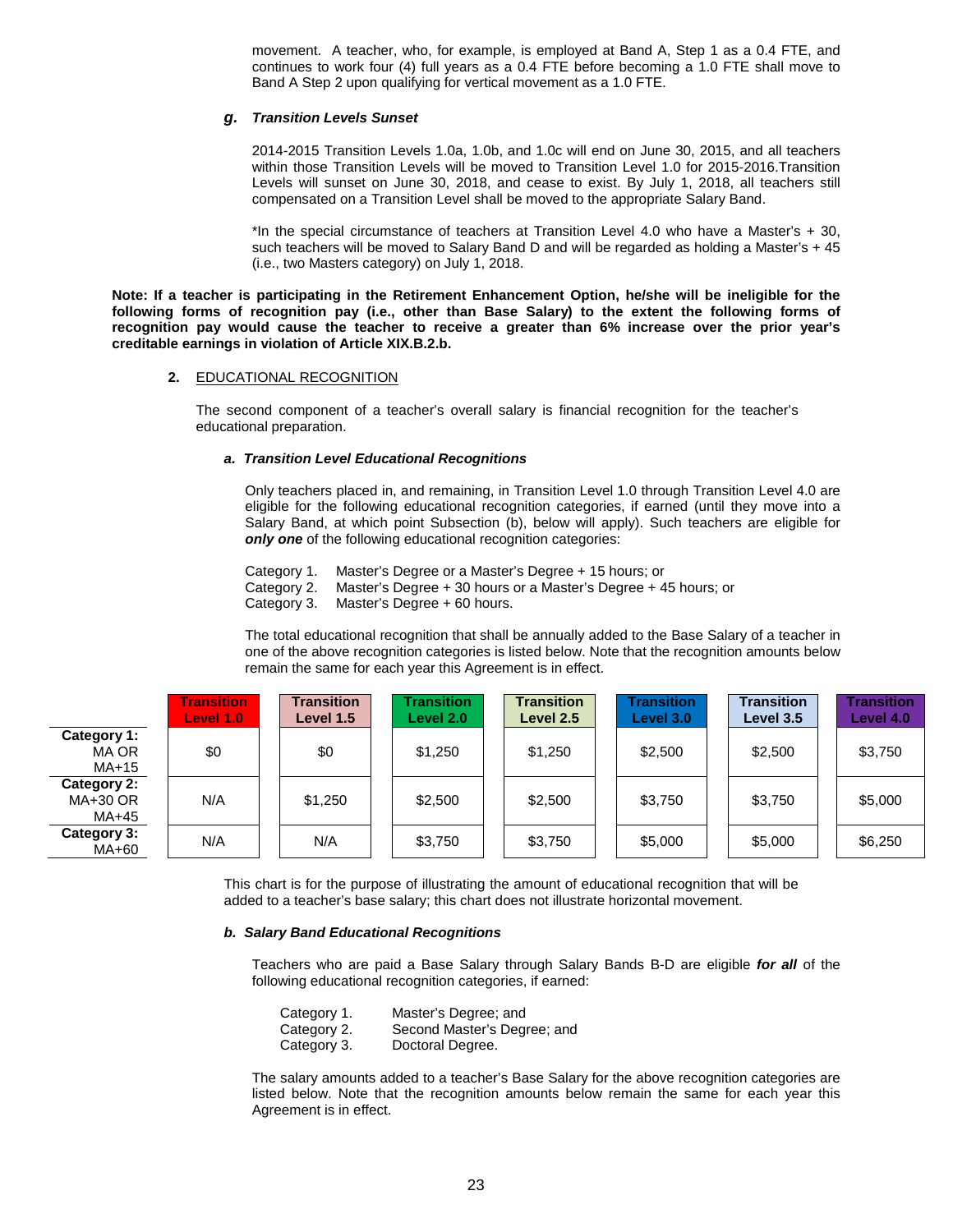| <b>Salary Band Educational Recognitions</b><br>2014-2015 through 2017-2018                                 |         |         |         |  |  |  |
|------------------------------------------------------------------------------------------------------------|---------|---------|---------|--|--|--|
| Category 2:<br>Category 1:<br>Category 3:<br>2nd MA/MA+45*<br><b>Doctorate</b><br><b>MA</b><br><b>Band</b> |         |         |         |  |  |  |
| А                                                                                                          | \$0     | \$0     | \$0     |  |  |  |
| в                                                                                                          | \$1,250 | \$1,250 | \$2,500 |  |  |  |
| С                                                                                                          | \$2,500 | \$2,500 | \$5,000 |  |  |  |
| D                                                                                                          | \$3,750 | \$3,750 | \$7.50C |  |  |  |

Teachers in a Salary Band shall be paid for each of the educational recognition categories earned. For example, if a teacher in Salary Band B has two Masters' Degrees, such teacher's educational recognitions will equal \$2,500 because \$1,250 (MA) + \$1,250 ( $2<sup>nd</sup>$  MA)=\$2,500. However, the teacher will only be paid for a maximum of one of each of the various educational recognition categories. For example, a teacher in Salary Band B with two doctoral degrees shall only be paid \$2,500 total for the doctoral degree educational recognition category.

\*Only those teachers hired prior to the ratification of this Agreement who attain a Master's degree + 45 additional approved credit hours shall be regarded as holding two Master's degrees. Teachers hired after ratification must hold two Masters' degrees to receive the Category 2 2<sup>nd</sup> Master's degree educational recognition.

#### *c. Initial Educational Recognition Placement*

A teacher's placement on a Transition Level or Salary Band on the Initial Placement Table shall be based upon educational coursework already recognized by the District as of the end of the 2013- 2014 school year, as well as upon completed, pre-approved coursework submitted to the Senior Director of Human Resources by September 30, 2014.

The Base Salary paid to teachers who are initially placed in the CPI +1% Group (or who move into the CPI +1% Group by January 15, 2016) includes educational recognition. Consequently, the future CPI-U based salary increases paid to teachers in the Group will include increases on the "embedded" educational recognition and there shall be no other educational recognition paid to such teachers. The Base Salary paid to teachers in the Retirement Track includes educational recognition "embedded" and there shall be no other educational recognition paid to such teachers.

#### *d. Up to 9 Additional Hours by January 15, 2016*

Additionally, a teacher may request to modify his/her placement, based upon the Initial Placement Table, under the following conditions:

- i. the teacher earns, and submits proof of completion, of up to nine (9) pre-approved semester (or equivalent) hours by January 15, 2016; and
- ii. as of September 30, 2014, the teacher was within nine (9) credit hours of being placed in a subsequent Transition Level\*, the CPI + 1% Group\*\*, or the within the CPI+1% Group at a new lane\*\*\* (i.e. the teacher was one cell removed from the subsequent Transition Level, one salary lane cell removed from the CPI + 1% Group, or would started the CPI+1% at a different salary, based upon the Guide to Initial Placement in Appendix B).

\*A teacher who moves to the subsequent Transition Level under this subsection shall be considered equivalent to a comparable teacher who was initially placed in that Transition Level for the 2014-2015 school term. Accordingly, after moving, the teacher shall receive the same Base Salary as, and shall be regarded as having the same number of years in the subsequent Transition Level as, the comparable teacher. However, the increase in overall salary resulting from recognition of up to nine (9) additional hours shall be paid to the teacher on a prospective basis only.

\*\*Teachers who are eligible to move from Transition Level 4 or Salary Band D to the CPI + 1% Group, and who do so mid-year, shall receive a salary adjustment (i.e., the difference between the percentage of salary increase they received and the percentage of salary increase received by the CPI +1% Group) on a prospective basis only.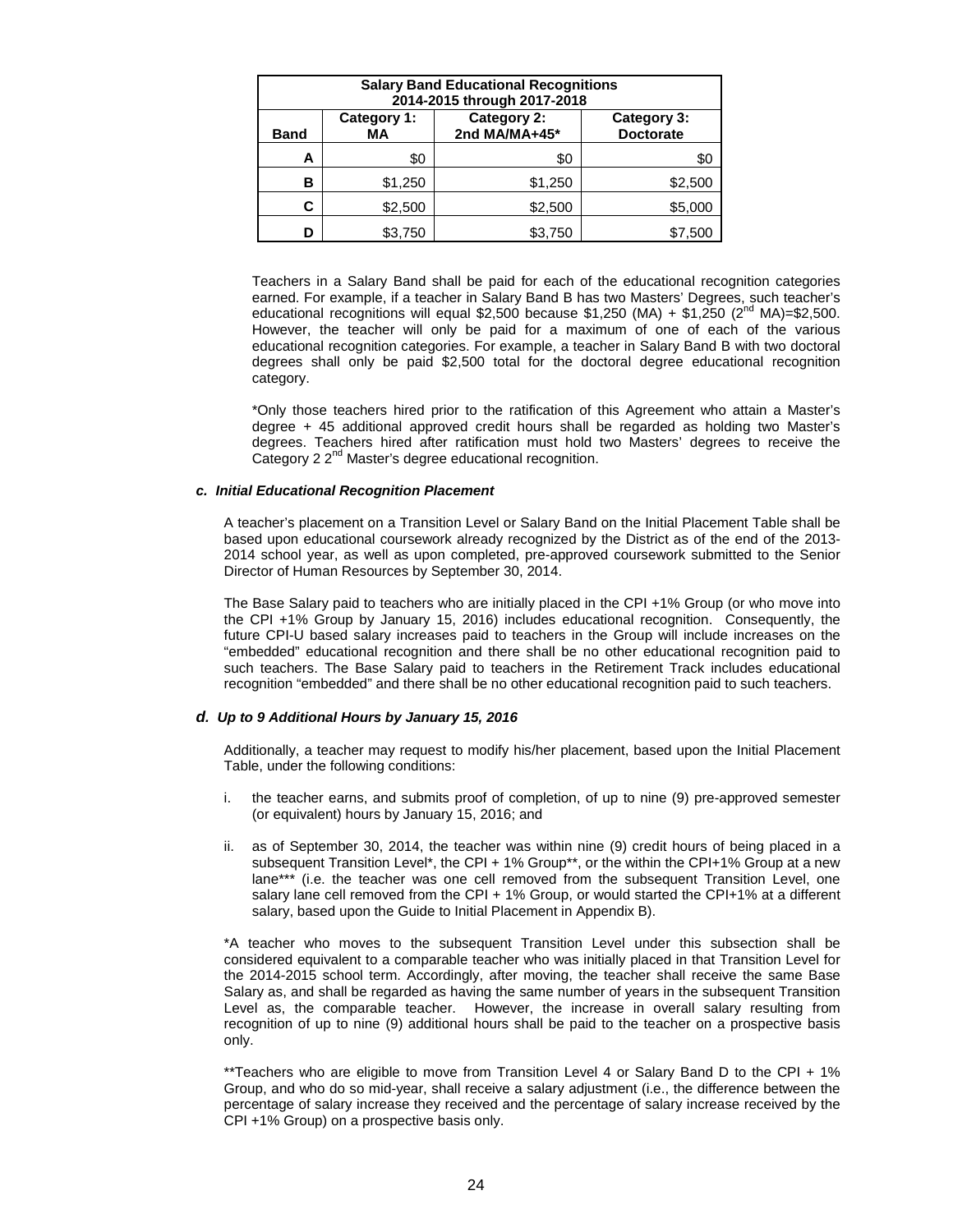\*\*\*Teachers who are already in the CPI+1% Group, but with up to 9 additional hours would have been placed in that group with a higher base salary, shall receive a salary adjustment (i.e. the difference between the salary they received and the difference of the salary they would have received at the higher initial placement) on a prospective basis only.

Any increase in overall salary based on a new educational recognition shall be paid in accordance with the timelines for changes to salary outlined in Section 6(g).

#### *e. Future Education Recognition for Movement to Salary Bands*

Except for those teachers who qualify for movement by January 15, 2016 (see 2(b) above), there shall be no additional educational recognition granted to a teacher so long as the teacher is within a Transition Level or CPI+1% Group. However, if at any time, after earning qualifying additional education or National Board Certification, a teacher wishes to request consideration to move to the Salary Band equivalent for his/her level (e.g., movement from Transition Level 2.0 or Transition Level 2.5 to Band B), he/she must submit a written request for review to the Senior Director of Human Resources to determine whether it would be to his/her financial advantage to be placed in the equivalent Salary Band.

If the teacher does move to the Salary Band under such circumstances, the teacher will be given credit for the number of years spent in the Transition Level to reflect the number of years to the next Salary Band.

Example:

- Year 1- 2014-2015: the teacher starts at Transition Level 2.0.
- Year 2- 2015-2016: the teacher remains at Transition Level 2.0.
- Year 3- 2016-2017: the teacher shall move to Transition Level 2.5.
- Year 4- 2017-2018: the teacher would remain in Transition Level 2.5, except that at the beginning of this year, the teacher requests and is approved to move to Salary Band B based on certain recognitions. The teacher shall be considered to be in Year 4 of Salary Band B during this year.
- Year 5- 2018-2019; the teacher shall move to Salary Band C.

If an individual in the CPI + 1% Group elects to move into Salary Band D (e.g. due to attainment of National Board Certification), he/she shall not have the right return to the CPI + 1% Group.

#### **3.** ISBE ENDORSEMENT RECOGNITION

The third component of a teacher's overall salary includes financial recognition for additional ISBE endorsements earned after July 1, 2014.

For purposes of this Section, teachers who earn an Illinois State Board of Education pre-approved endorsement ("ISBE endorsement recognition") after July 1, 2014, shall receive \$500 annually for each additional pre-approved endorsement earned, up to a maximum of two such ISBE endorsements (totaling \$1000 annually) earned during the term of this Agreement. However, only one of the two eligible ISBE endorsements may be based, in any part, upon coursework completed prior to July 1, 2014. This means that a teacher may only receive up to one ISBE endorsement recognition (\$500) for an ISBE endorsement earned on the basis of any coursework completed prior to July 1, 2014. The second ISBE endorsement recognition (\$500) must be based upon coursework completed after July 1, 2014.

All teachers are eligible for the ISBE endorsement recognition.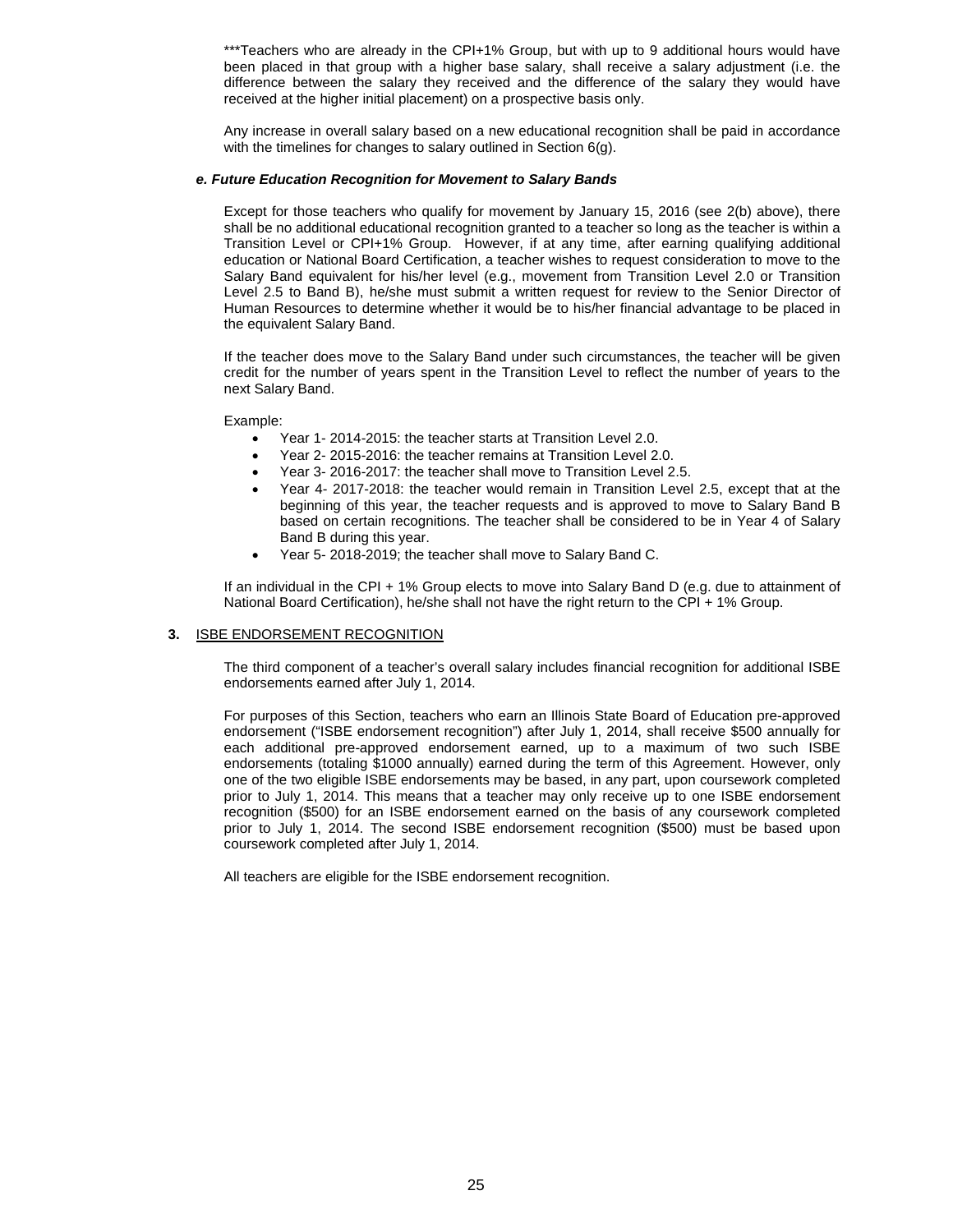#### **4.** NATIONAL BOARD CERTIFICATION RECOGNITION

The fourth component of a teacher's overall salary includes financial recognition for National Board Certification, issued by the National Board for Professional Teaching Standards.

The financial recognition in addition to a teacher's Base Salary for the National Board Certification recognition category is \$10,000 per year.

National Board Certification recognition pay is available to all teachers.

#### **5.** RETENTION RECOGNITION

The fifth component of a teacher's overall salary includes financial recognition for retained service in Oak Park District 97.

All teachers are eligible to receive retention recognition after they have completed 12 years of continuous service as a permanent District 97 employee. The teacher's first school year of employment must have commenced by January 1 to count as a year of service.

For each year of service over twelve (12) years, the teacher will receive an additional \$100 in overall salary. For example, in a teacher's  $22<sup>nd</sup>$  year of service for the District, the teacher will be paid a \$1000 retention recognition because (22-12)\*\$100=\$1000. The following year, in the teacher's  $23<sup>rd</sup>$  year of service, the teacher would be paid an \$1100 retention recognition because (23-12)\*\$100=\$1100.

The retention recognition for any teacher who works less than 1.0 FTE shall be prorated based on the teacher's FTE percentage in the year the retention recognition is granted.

#### **6.** PARAMETERS FOR EDUCATIONAL, ISBE ENDORSEMENT, AND NATIONAL BOARD CERTIFICATION RECOGNITIONS AND TUITION REIMBURSEMENT

- a. The District will reimburse teachers for the cost of tuition for pre-approved coursework toward educational recognitions, ISBE endorsement recognitions, and required fees or costs associated with attaining National Board Certification recognition, up to a maximum of \$2000 annually. Social workers, speech/language pathologists, psychologists, occupational therapists, physical therapists, and school nurses shall be eligible to use the annual maximum \$2000 in tuition reimbursement for preapproved workshops in addition to preapproved coursework. To qualify for reimbursement, coursework must be completed before the first day of the next school year and a transcript or grade report must be submitted within six (6) months of completion of the course(s).
- b. All courses taken for educational recognition, ISBE endorsement recognition, and National Board Certification recognition and/or tuition reimbursement shall be submitted to the Senior Director of Human Resources in advance of enrollment for administrative approval. If the Senior Director of Human Resources denies approval for the course to be used for educational recognition, ISBE endorsement recognition, National Board Certification recognition, and/or tuition reimbursement, then upon written request of the teacher, the matter shall be reviewed by the Coursework Appeal Committee. The Coursework Appeal Committee shall consist of two members of the OPTA, the Senior Director of Human Resources, and two District 97 Directors of Academic Studies. The two members of the OPTA who serve on the committee will not be compensated for their service on the committee.
- c. The teacher must receive a grade of "B" or better to apply for educational recognition, ISBE endorsement recognition, and/or tuition reimbursement. If "pass/fail" is the only grading option available for a particular course, then "pass" will be acceptable.
- d. Teachers will be limited to nine (9) hours of coursework per semester during the school year for educational recognition, ISBE endorsement recognition, and/or tuition reimbursement. An exception to the nine (9) hour course limit may be made by the Senior Director of Human Resources for special circumstances, such as cohort program requirements.
- e. Credit for preparation shall be granted on the basis of official transcripts certified by a recognized official of the college or university. It is the responsibility of the teacher to submit transcripts and to keep such records up to date. As a general rule, work in colleges and universities which are fully credited by the North Central Association of Secondary Schools and Colleges (or comparable regional accrediting agency), and/or fully credited by the state universities of Illinois will be accepted, provided the preparation is related to work in the pre-K through  $8<sup>th</sup>$  grade public schools. For psychologists, occupational therapists, physical therapists, speech language pathologists, social workers, and school nurses, each fifteen (15) hours of preapproved CEU certified experience earned while such teacher was employed by District 97, are equivalent to one semester hour for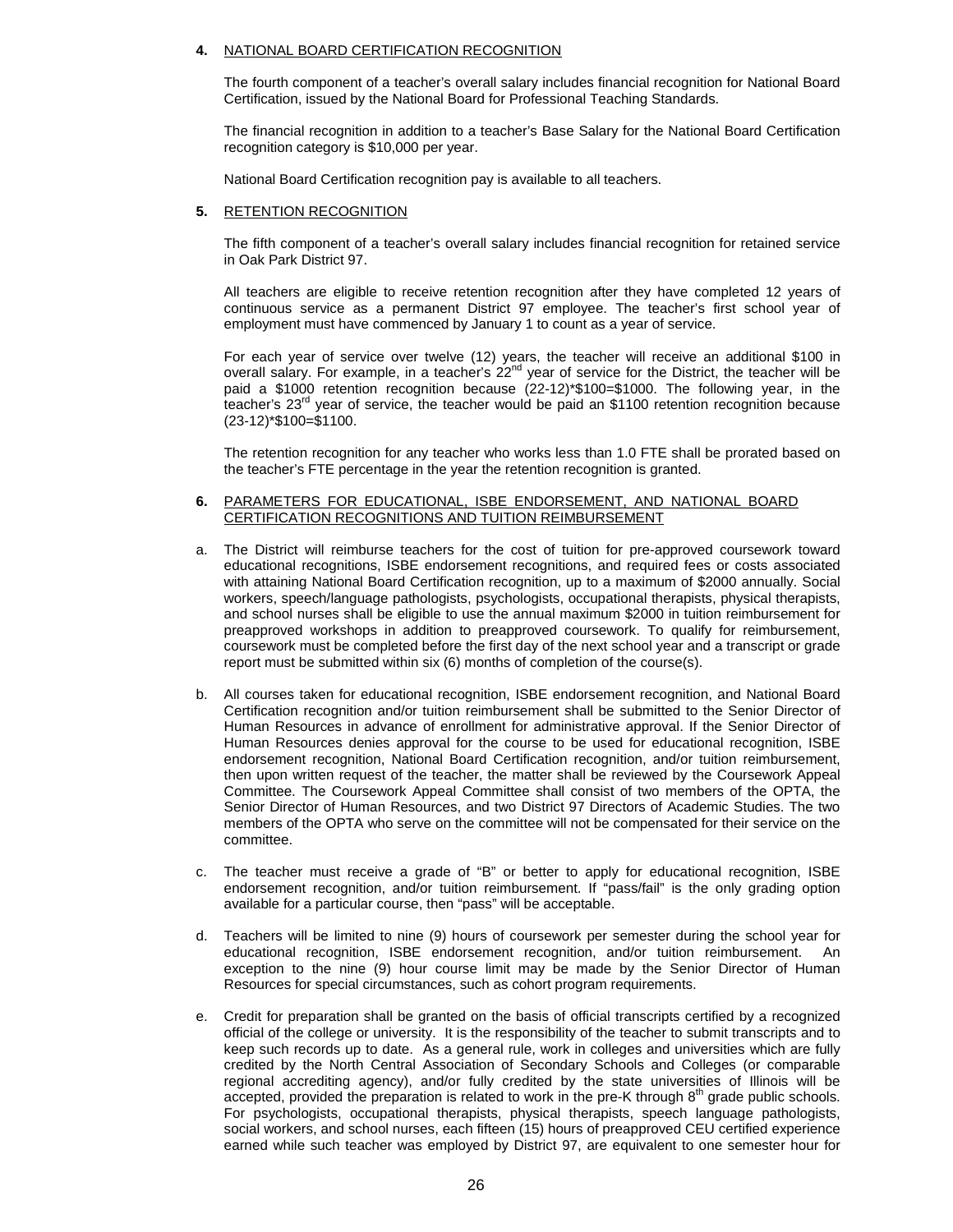the purposes of educational recognition. This formula for defining credit was effective with the start of the 2005-2008 contract and will not be retroactive for CEU's previously earned.

- f. For purposes of educational recognition, a master's degree will be considered to equal 30 semester hours. For teachers hired prior to ratification of this contract, any master's degree which requires more than thirty (30) hours, the additional hours beyond thirty (30) will be credited toward the Masters' + 45 educational recognition category in the Salary Bands. For teachers hired prior to ratification of this contract, credit for coursework taken after receiving a Bachelor's degree, but not accepted in fulfillment of requirements for a Master's degree will be accepted for credit as coursework earned beyond a Master's degree toward the MA + 45 educational recognition category if it is graduate credit, is earned while the teacher is employed by District 97, and is otherwise in compliance with the above educational recognition, ISBE endorsement recognitions, and National Board Certification recognition preapproval requirements.
- g. To validate eligibility for such transfer, official transcripts certifying the completion of this education and an "Educational Recognition, ISBE Endorsement Recognition, or National Board Certification Recognition Request" form must be submitted by the teacher to the Senior Director of Human Resources no later than September  $15<sup>th</sup>$  for retroactive pay to the first work day of the current school year or January 15<sup>th</sup> for retroactive pay to the first work day after winter break of the current school year. The Senior Director of Human Resources, via E-mail and/or interoffice mail, within two weeks of the September and January deadlines will give notice of any discrepancies or missing information. Unless all discrepancies and/or missing information can be corrected by October 15 or February 15, the recognition change will not be considered until the next submission date.

#### **7.** GENERAL PROVISIONS

- a. Included in the Gross Creditable Earnings will be the required employee contribution that will be deducted by the Board for pension purposes in the Illinois Teacher Retirement System ("TRS") or the Illinois Municipal Retirement Fund as required by law.
- b. Teachers who, as of the 2013-2014 school year, received a longevity stipend pursuant to Article XVI.A.1.f of the 2008-2013 Agreement shall continue to have the same percentage (i.e., the percentage of the Board's contribution of the teacher's TRS contribution in effect on September 1, 2014) of their TRS contribution paid by the Board to TRS until such time as the teacher retires or otherwise leaves employment with the District. Said teachers shall not be eligible for any increase in the percentage of the Board's contribution of the employee's TRS contribution. Any teacher who did not receive this benefit as of the 2013-2014 school year shall not be eligible to receive such a benefit in the future. Additionally, if a teacher is receiving such a "grandfathered" longevity benefit, he/she shall not be eligible for retention recognition.
- c. Initial placement on the salary schedule for experience outside District 97 shall be at the discretion of the Board, providing that it does not exceed the teacher's actual experience.
- d. In the event of exceptional performance, the OPTA may annually recommend to the Superintendent that a teacher be granted an additional year of credit in a Transition Level or Salary Band, subject to the approval of the Board. This is intended to relate to individual cases and in no way should be related to yearly staff merit rating.
- e. Any teacher who receives an Unsatisfactory Summative Evaluation Rating for a given school year shall not receive an increase in salary for the next school year until the teacher completes his/her remediation plan with a summative rating of proficient or excellent. Upon such completion, the teacher's pay shall increase in accordance with the Base Salary charts in Section 1, above, and the teacher shall retroactively receive any missed increased compensation for the school year resulting from the Unsatisfactory rating.
- f. Any teacher who receives a Needs Improvement Summative Evaluation Rating for a given school year shall receive half of the increased salary for the next school year until the teacher successfully completes his/her professional development plan by the deadline established in said plan. Upon such completion, the teacher's pay shall increase in accordance with the base salary charts above and the teacher shall retroactively receive any missed increased compensation for the school year resulting from the Needs Improvement rating.

In the event the teacher has not been notified whether he/she has successfully completed the professional development plan within 150 school days of his/her last summative evaluation rating, the teacher shall make a written request to the Senior Director of Human Resources that his/her increased compensation be paid.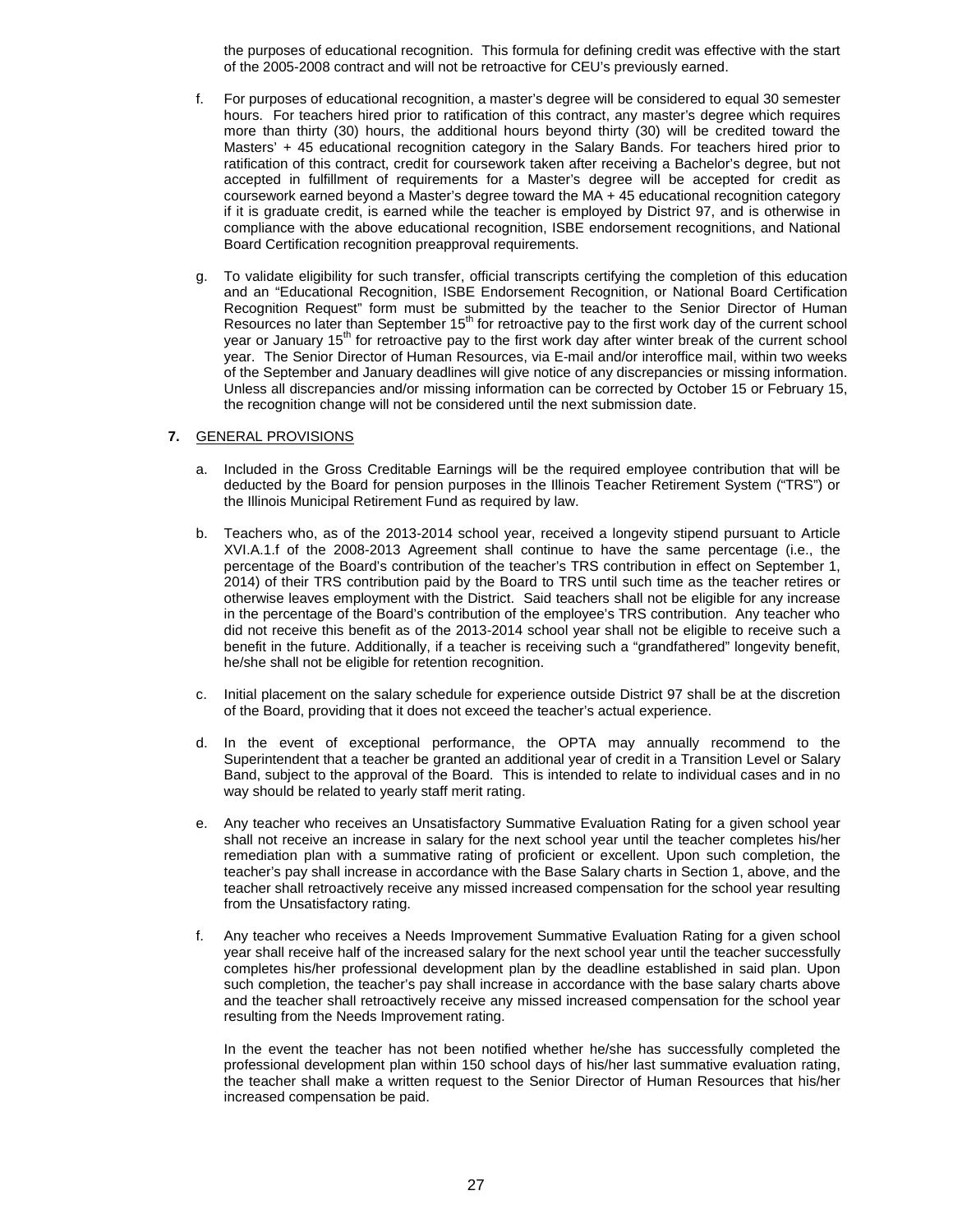- g. Life Long Learning
	- 1. Teachers who have utilized University 97 coursework and/or courses completed under the "Lifelong Learning" section of the 2008-2013 Agreement for purposes of movement on the salary schedule may continue to use those hours earned prior to December 31, 2014. However, no additional courses started after January 1, 2015 shall count towards movement for educational recognitions or for movement in the Transition Levels or Salary Bands.
	- 2. Teachers who receive pay for participation in a workshop, training program, course, or service activity are not eligible to also receive credit equivalency credit toward educational recognition advancement.
- h. Occupational therapists and physical therapists employed by the District shall be placed on the Transition Level or Salary Band commensurate with their education and experience.

#### <span id="page-30-0"></span>**B. FRINGE BENEFITS**

- 1. The Board shall provide term life insurance for each full-time teacher in an amount equal to the teacher's annual salary, to a maximum of \$50,000, provided, however, that for teachers aged 65 and older, the amount of the life insurance benefit may be reduced as set forth in the carrier's policy.
- 2. The Board shall offer single and dependent health insurance options.

For the 2014-15 plan year, the Board shall contribute an amount equal to the single HMO annual premium for teachers who elect single coverage and an amount equal to sixty percent (60%) of the family HMO annual premium for teachers who elect dependent coverage in any Board-offered plan.

Beginning with the 2015-16 plan year, the Board shall contribute at least the following annual amounts toward the health insurance premiums for any teacher who elects coverage in any Board-offered health insurance plan:

- \$ 7,100 for teachers who select single coverage; and
- \$12,700 for teachers who elect dependent coverage.

For each plan year after 2015-16, the Board shall pay one hundred percent (100%) of the first seven percent (7%) of any annual premium increase in any Board-offered health insurance plan, provided the annual premium exceeds \$7,100 for single coverage and \$12,700 for dependent coverage. Any annual premium increase in excess of seven percent (7%) shall be split equally between the Board and the teacher. There shall be no carryover in the event any annual premium increase is less than seven percent (7%). If the Board's contribution would exceed the actual premium expense for a given plan, the Board will credit the excess to its insurance reserve.

Examples:

|             | Annual Premium Annual Premium |         |                 |
|-------------|-------------------------------|---------|-----------------|
| <b>Plan</b> | 2015-16                       | 2016-17 | Difference \$/% |
| A           | \$8.100                       | \$8.991 | \$891/11%       |

The Board pays 100% of the first 7% increase, or \$567 The Board and the teacher split the remaining \$324, with each paying \$162 The Board's 2016-17 premium contribution for Plan A: \$7,100+\$567+\$162 = \$7,829 \$7,829 becomes the new base from which the 2017-18 Board contribution level will be established.

|              | Annual Premium Annual Premium |         |                 |
|--------------|-------------------------------|---------|-----------------|
| Plan<br>____ | 2016-17                       | 2017-18 | Difference \$/% |
|              | \$8.991                       | \$9.491 | \$500/5.56%     |

The Board pays 100% of the first 7% increase, or \$500 The Board's 2017-18 premium contribution for Plan A:  $$7,829+$500 = $8,329$ 

|             | Annual Premium Annual Premium |           |                 |
|-------------|-------------------------------|-----------|-----------------|
| <u>Plan</u> | 2015-2016                     | 2016-2017 | Difference \$/% |
| в           | \$9.125                       | \$9.490   | \$365/4%        |

The Board pays 100% of the first 7% increase, or \$365 The Board's 2016-17 premium contribution for Plan B: \$7,100+\$365 = \$7,465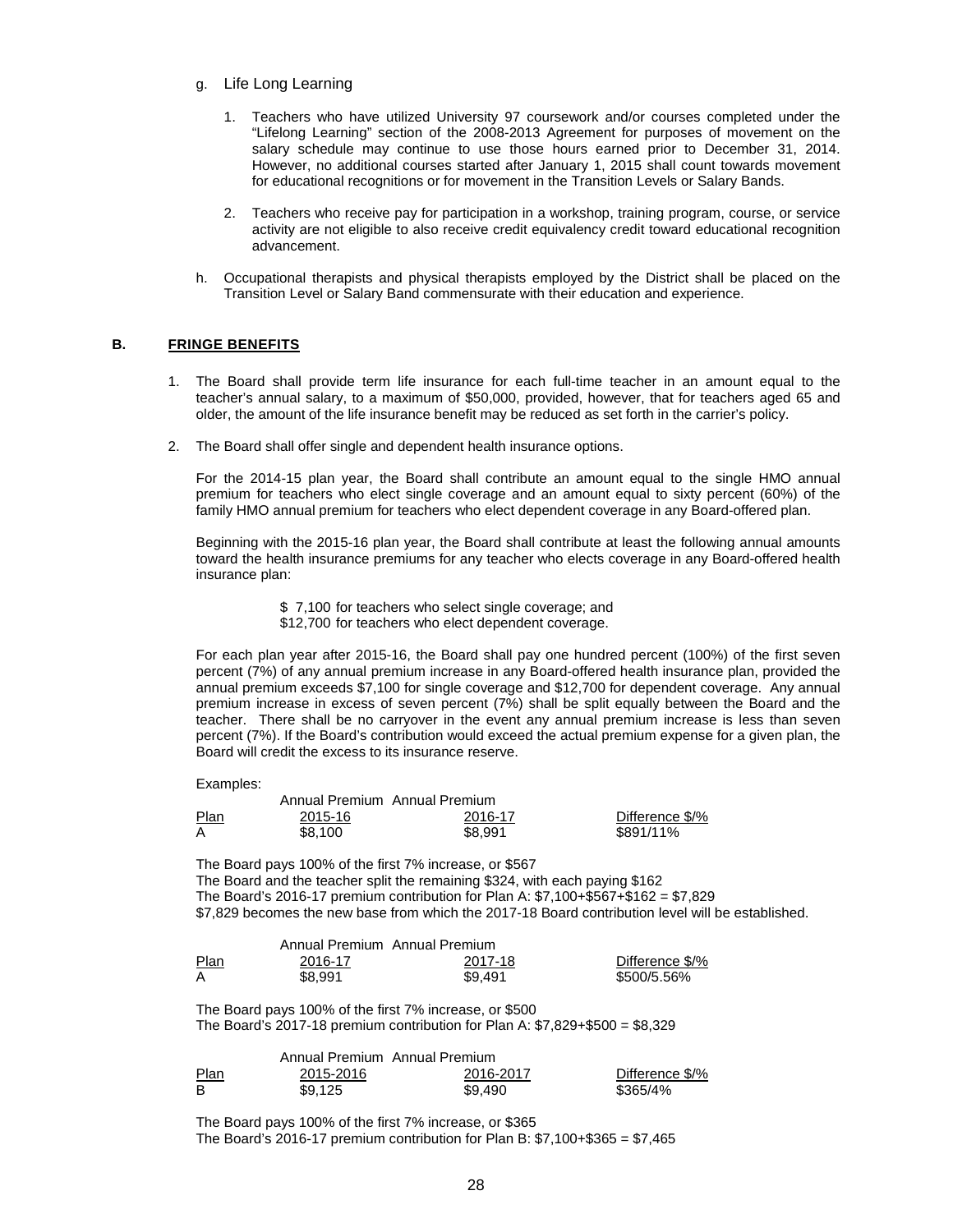\$7,465 becomes the new base from which the 2017-18 Board contribution level will be established.

|             | Annual Premium Annual Premium |           |                 |  |  |
|-------------|-------------------------------|-----------|-----------------|--|--|
| <b>Plan</b> | 2016-2017                     | 2017-2018 | Difference \$/% |  |  |
| B           | \$9.490                       | \$9,200   | (\$290)/(3.15%) |  |  |

The Board's 2017-18 premium contribution for Plan B remains at: \$7,465

|              | Annual Premium Annual Premium |           |                 |  |  |
|--------------|-------------------------------|-----------|-----------------|--|--|
| Plan<br>____ | 2015-2016                     | 2016-2017 | Difference \$/% |  |  |
|              | \$6.500                       | \$7,000   | \$500/7.695%    |  |  |

The Board's 2016-17 premium contribution for Plan C remains at: \$7,100\* \*The Board's annual contribution is already higher than the actual premium.

|      | Annual Premium Annual Premium |           |                 |
|------|-------------------------------|-----------|-----------------|
| Plan | 2016-2017                     | 2017-2018 | Difference \$/% |
| С    | \$7,000                       | \$7,800   | \$800/11.43%    |

The Board pays 100% of the first 7% increase, or \$490

The Board and the teacher split the remaining \$310, with each paying \$155\*

The Board's 2016-17 premium contribution for Plan C:  $$7,100+$490+$155 = $7,745$ 

\*The teacher shall only pay \$55 of the split because the Board's minimum contribution had not yet been met.

\$7,745 becomes the new base from which the 2017-18 Board contribution level will be established.

3. The Board shall offer dependent dental insurance options.

The Board shall contribute an amount equal to the single HMO annual premium for teachers who elect single coverage and an amount equal to sixty percent (60%) of the family HMO annual premium for teachers who elect family coverage or Employee + 1 coverage.

- 4. A joint employee/Board benefits committee will submit recommendations to the Board for approval.
- 5. Domestic partners are eligible for health and dental insurance coverage.
- 6. The Board's contributions shall be pro-rated for any partial year and part-time employment.
- 7. The Board will contribute a minimum of \$500 annually to the Health Savings Account of each teacher who enrolls in the High Deductible Health Plan offered by the District, in accordance with the District's procedure for such contribution, the Health Savings Account plan documents, and applicable law.
- 8. The Board will offer a pre-tax, Section 125 Flexible Benefits Plan to shelter eligible medical expenses; eligible dependent/child care expenses; and health, dental and life insurance premiums for participation in eligible District-sponsored group plans, consistent with the Internal Revenue Code Section 125 and its governing regulations. Teachers will be responsible for the cost of participation in this plan.

#### <span id="page-31-0"></span>**C. SICK LEAVE BANK**

The Board and Association agree that for the duration of this Agreement the sick leave bank for teachers shall be continued. The Board shall annually contribute sufficient days to the bank so that its balance at the beginning of each school year is equal to the number of teachers (FTE) in the bargaining unit. Any teacher who has been employed by the district for one full year shall be entitled to draw from the bank, provided that:

- 1. The teacher has used all of his/her accumulated sick leave.
- 2. The teacher is personally ill, or a doctor certifies that the teacher's attendance is necessary during the illness of a member of the immediate family as defined in the School Code of Illinois.
- 3. The teacher submits a doctor's certificate substantiating the need.

If a teacher returns to work after five (5) or more consecutive days of illness covered at least in part by the sick leave bank, and then has further absences during the same school year related to the same condition, these absences will also be covered by the sick leave bank. A teacher shall be eligible for one (1) day of sick leave bank coverage for each day of accumulated sick leave at the time the teacher first becomes ill or a doctor's certificate substantiating the need to attend a family member is first submitted. In any event, a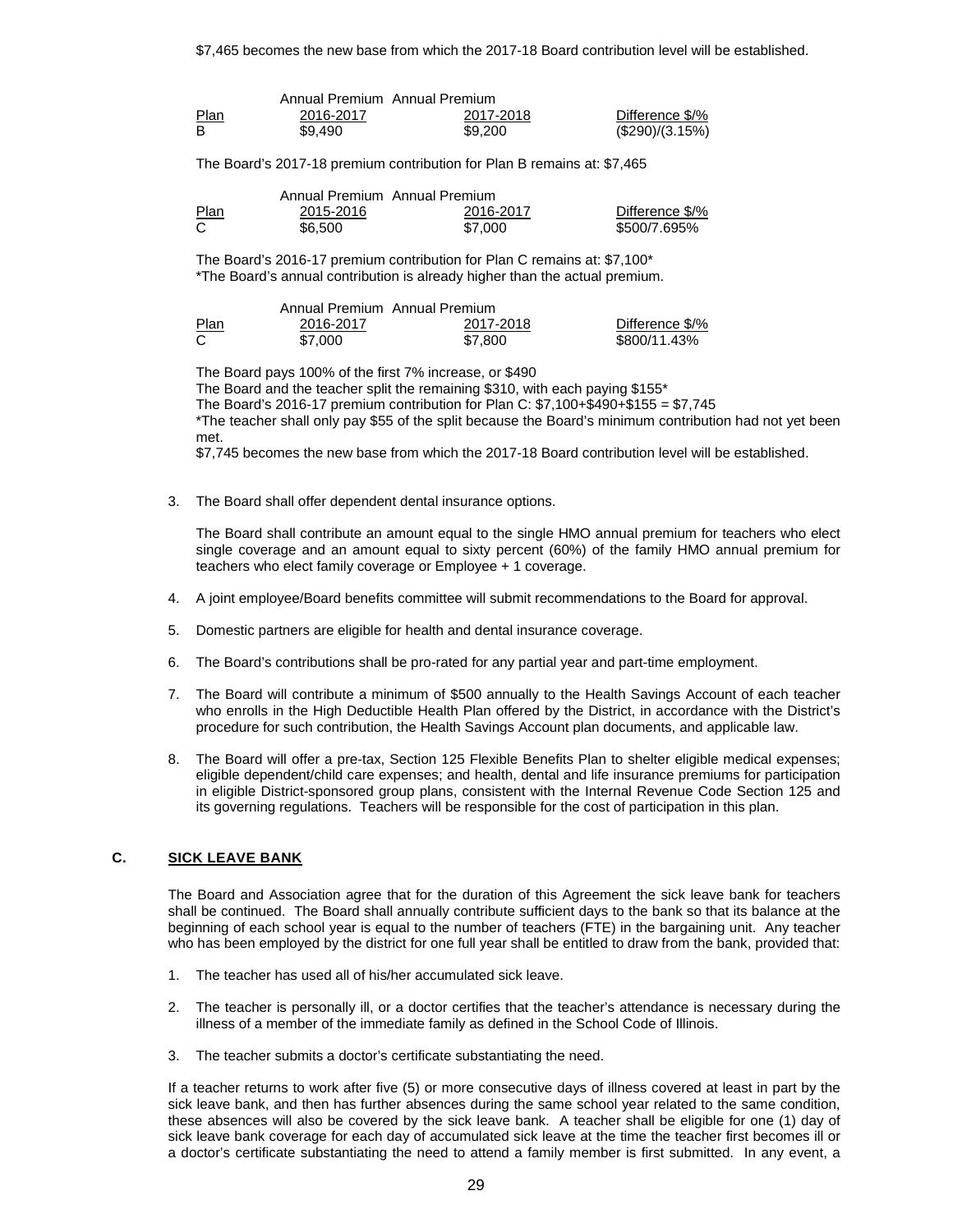minimum of twenty (20) days and a maximum of sixty (60) days may be used by any full-time teacher for any illness. Such days of absence need not be contiguous. Sick leave benefits for part-time teachers will be pro-rated accordingly. A committee will be established to act as the governing body for the administration of the sick leave bank. The committee shall consist of three (3) teachers named by the Association and two (2) administrators named by the Superintendent. Any teacher may appeal questions relating to application or interpretation of these guidelines to the Sick Leave Bank committee. Such appeal should be in writing to the committee within thirty (30) days of the occurrence giving rise to the question. The committee shall, within five (5) days, meet with such teacher to discuss the question and, within five (5) days thereafter, issue to the teacher a written determination on the question. All records regarding the use of the sick leave bank shall be accessible to the committee.

The Sick Bank Committee will establish guidelines that allow a certified staff member to donate his/her own sick days in hardship cases.

# <span id="page-32-0"></span>**D. TRAVEL REIMBURSEMENT**

All teachers assigned to more than one school building shall be reimbursed for travel to each additional building, and for any additional work-related travel approved by the Superintendent, at the federal rate in effect at the time such travel occurs. Reimbursement shall occur on a monthly basis following the teacher's submission of District travel reimbursement forms.

# <span id="page-32-1"></span>**E. PAYROLL SCHEDULE OPTIONS**

The Board agrees to establish a twenty-six (26) payment payroll schedule with salary checks issued every other Friday. Payout of the balance of summer checks for teachers will be made the last salary payment in June. When a payday falls during a holiday, every effort will be made to deliver checks to each building on the last school day before the holiday begins.

#### <span id="page-32-2"></span>**F. LICENSE RENEWAL**

The Senior Director of Human Resources will annually notify those teachers who are up for license renewal in the current year and establish a deadline for the affected teachers to submit the completed forms online with ISBE. The teacher will be reimbursed by the District after submitting proof of completion of the renewal process.

If there is a change in the State of Illinois process for license renewal the District will notify all licensed staff via District email of the changes.

#### <span id="page-32-3"></span>G. **MATCHING (NON-ELECTIVE) 403(B) CONTRIBUTIONS**

Effective with the first pay date in April 2015, the Board shall make a matching contribution to each eligible teacher's 403(b) account. To be considered eligible to receive an annual matching contribution, a teacher must establish a 403(b) account and make personal contributions during the Plan Year. The Board will match, at a rate of 50%, the teacher's first 4% of elective personal contributions (i.e., the Board will contribute a maximum of 2%). Any matching contribution made to an eligible teacher's 403(b) account shall be made by the Board in accordance with the 403(b) Plan Document and applicable law. All matching contributions will be made to the extent allowed by the Board's 403(b) Plan and applicable law. The Board may reduce or withhold entirely its matching contribution from the 403(b) account of any teacher who is also receiving a retirement enhancement from the Board, if the matching contribution, when combined with the retirement enhancement, and any other creditable earnings received by the teacher, would result in the teacher receiving a greater than 6% increase over his/her prior year's creditable earnings.

| Example - if a teacher who earns \$60,000 contributes: | The Board will contribute: |
|--------------------------------------------------------|----------------------------|
| 10/10000                                               | $\Omega$ EQL 10000         |

| cher who earns \$60,000 contributes: | The Board will contribute |
|--------------------------------------|---------------------------|
| 1%/\$600                             | 0.5%/\$300                |
| 2%/\$1,200                           | 1%/\$600                  |
| 3%/\$1.800                           | 1.5%/\$900                |
| 4%/\$2,400                           | 2%/\$1.200                |
| 5%/\$3,000                           | 2%/\$1,200                |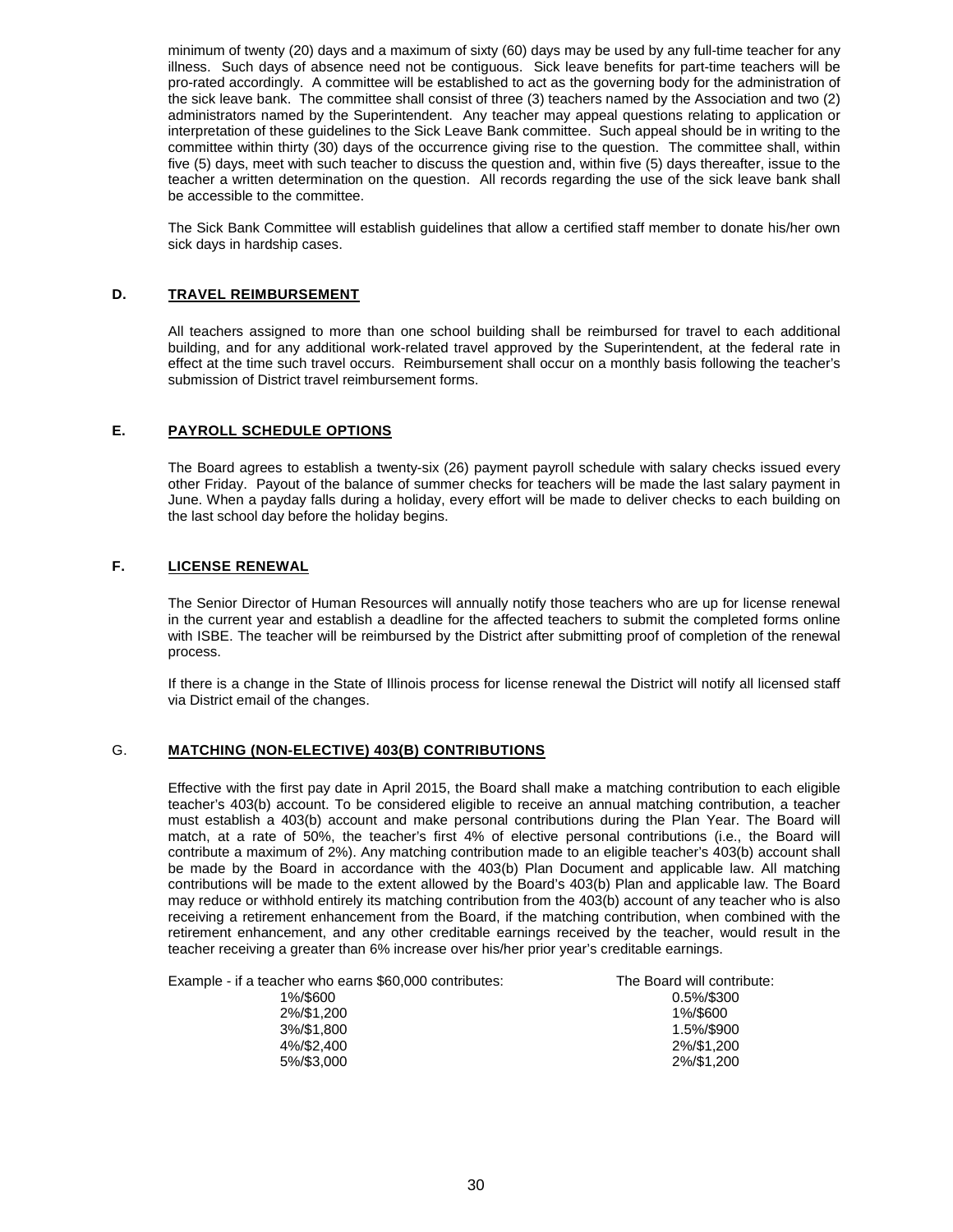#### <span id="page-33-1"></span><span id="page-33-0"></span>**A. PAID LEAVES**

1. Effective at the start of the 2015-2016 school year, each full-time teacher shall be entitled to a total of thirteen (13) sick leave days with full pay per school year. However, a teacher shall be eligible to receive more than thirteen (13) sick leave days at the start of a school year provided he/she meets the following service and accumulated sick leave day requirements:

| Years of Completed Service to the District/<br>Number of Sick Leave Days Accumulated<br>in the District at the end of the previous school year | Normal Annual Sick<br>Leave Allotment at the start<br>of the following school year |
|------------------------------------------------------------------------------------------------------------------------------------------------|------------------------------------------------------------------------------------|
| At least 4 years completed and between 50-109 days                                                                                             | 15                                                                                 |
| At least 11 years completed and between 110-189 days                                                                                           | 17                                                                                 |
| At least 18 years completed and between 190-279 days                                                                                           | 19                                                                                 |
| At least 25 years completed and at least 280 days                                                                                              | 21                                                                                 |
|                                                                                                                                                |                                                                                    |

#### **Examples**

A teacher with 15 years of completed service who has:

95 sick leave days at the end of the previous school year will receive 15 sick leave days at the start of the following school year;

175 sick leave days at the end of the previous school year will receive 17 sick leave days at the start of the following school year;

195 sick leave days at the end of the previous school year will receive 17 leave days at the start of the following school year;

a. Sick Leave – The teacher may use all or any portion of sick leave for his/her own illness or disability which shall include all disabilities caused or contributed to by pregnancy, miscarriage, abortion, child birth and recovery therefrom, as well as adoption and placement for adoption.

For purposes of this section, "birth" shall be interpreted to include not merely child birth, but also disabilities related to child birth. "Adoption" and "placement for adoption" shall include only those activities reasonably related and essential to the process for adoption or placement for adoption, including travel time where necessary. Child-rearing leaves shall be available in accordance with the terms of Section C.4 of this Article and/or provisions of the District's Family and Medical Leave Policy.

- b. Illness or Death in the Immediate Family The teacher may use sick leave for illness or death in the immediate family. Immediate family shall be interpreted as husband, wife, son, daughter, father, mother, brother, sister, grandparents, father-in-law, mother-in-law, brother-in-law, sister-inlaw, son-in-law, daughter-in-law, grandchildren**,** domestic partner and legal guardians.
- c. Bereavement Leave Three days of bereavement leave shall be granted to any teacher without deduction from available sick or personal leave when there has been a death in the immediate family as defined in A.1.b. Any additional days of absence, which may be needed, will be counted as sick leave.
- d. Personal Reasons A teacher may use up to four (4) days of sick leave per year for personal business that cannot be scheduled on non-school days. Whenever possible, teachers should not schedule personal leave days on Fridays or in the months of December or May. Substitutes are often less available at those times. Teachers should notify their principals five (5) working days before taking a personal leave day; allowance will be made for emergency situations.

Personal leave days may not be used immediately before or immediately after a vacation or holiday, or the first of last week of the school term unless approved by the Superintendent; reasons for requesting such leave must be in writing.

e. Religious Leave – Teachers who have a religious observance on a regular workday may take the day as leave without charge to allotted sick days.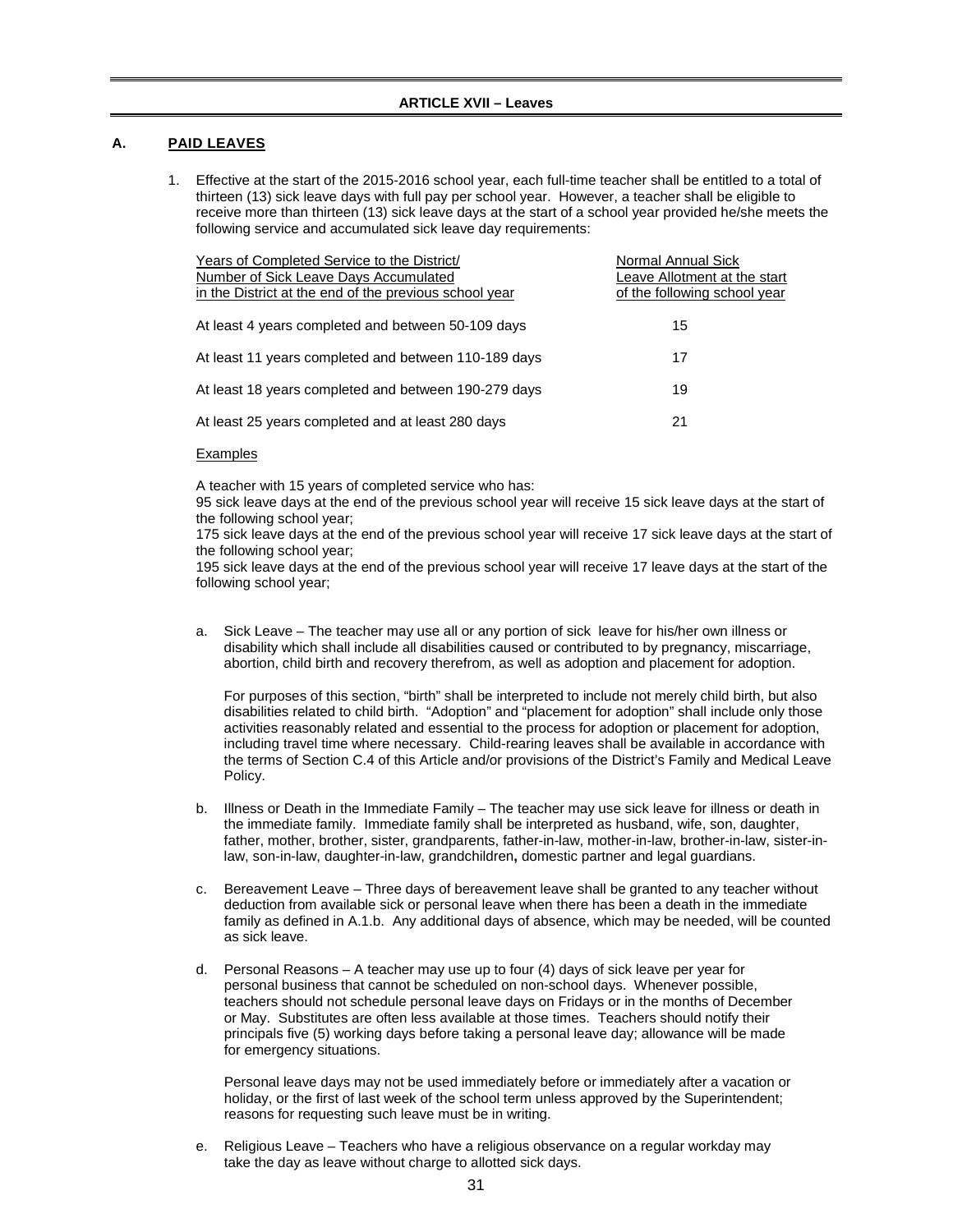f. Professional Leave – Teachers may request professional leave days to attend workshops/conferences or participate in other experiences that will enhance their teaching effectiveness. Such requests must be approved in advance by the principal, appropriate director or superintendent. Professional days will not be charged to the allotted leave days.

Institute Days – Attendance is required at all district institute days. Leave for all personal reasons will not be approved for such days. Allowance may be made for emergency use of these days by the appropriate director or superintendent.

- 2. Leave for exchange teaching, foreign or within the country, may be granted to a teacher on tenure upon written application to the Board. In such cases, each teacher shall be paid his/her regular salary from his/her home board of education.
- 3. Bargaining unit members who have been employed for six (6) consecutive years by the Board may be granted a sabbatical leave for professional improvement of up to one (1) year. It is agreed that professional improvement includes, but is not limited to, attending a college, university, or other educational institution, or travel which will improve the teacher's ability to provide educational service. During said sabbatical leave the teacher will be paid in accordance with the provisions of Section 24-6.1 of the School Code.

# **B. FAMILY AND MEDICAL LEAVE ACT (F.M.L.A.)**

A teacher who has been in the district at least one year and who has worked at least 1,250 hours in the preceding (12) twelve month period is eligible for up to twelve (12) work weeks of leave within any rolling twelve (12) month period measured backward from the date an employee uses any FMLA leave. A written request for leave must be submitted to the Senior Director of Human Resources at least thirty (30) days prior to the beginning of the planned absence or, in the case of emergencies, as soon as practicable.

A second year teacher shall use FMLA in conjunction with accumulated sick leave, and the total number of days used shall not exceed twelve (12) work weeks of leave.

A third or fourth year teacher who gives the Senior Director of Human Resources prior, irrevocable notice in writing of the teacher's return-to-work date, unless such leave is not foreseeable, may use paid sick leave prior to beginning unpaid FMLA leave. If prior notice is not given, accumulated sick leave will run concurrent with any FMLA leave time. A third or fourth year teacher may also combine an unpaid family leave (Section C.4. below) with sick leave and/or FMLA leave for the balance of the same school year in which the leave commences if prior written notice as specified above is given at the time the teacher applies for the leave.

Tenured teachers may exercise one of two options:

- 1. The teacher may use available paid leave first; OR
- 2. If the teacher wishes to use the FMLA leave first, a written request for unpaid leave must be submitted to the Senior Director of Human Resources at least thirty (30) days prior to the beginning of the planned absence, or in the case of emergencies, as soon as practicable. If unpaid leave is requested, employees will be eligible under the FMLA for up to twelve (12) weeks of leave within any rolling twelve (12) month period measured backward from the date an employee uses any<br>FMLA leave. A qualifying teacher is not required to use baid leave first, and unpaid FMLA FMLA leave. A qualifying teacher is not required to use leave will not run concurrently with paid leave.

# <span id="page-34-0"></span>**C. UNPAID LEAVES**

- 1. Leaves of absence may be granted by the Board upon written application.
- 2. A leave of absence of up to two (2) years may be granted to any tenured teacher upon application to the Board for, including but not limited to, participating in foreign, government-sponsored, or military teaching programs or the Peace Corps as a full-time participant, or cultural travel or work programs related to the teacher's professional responsibilities, or serving as a consultant or director of a teacher center.
- 3. A leave of absence of up to two (2) years may be granted to any tenured teacher upon application to the Board for the purpose of engaging in study at an accredited college or university in a program reasonably related to the teacher's professional responsibilities in the District.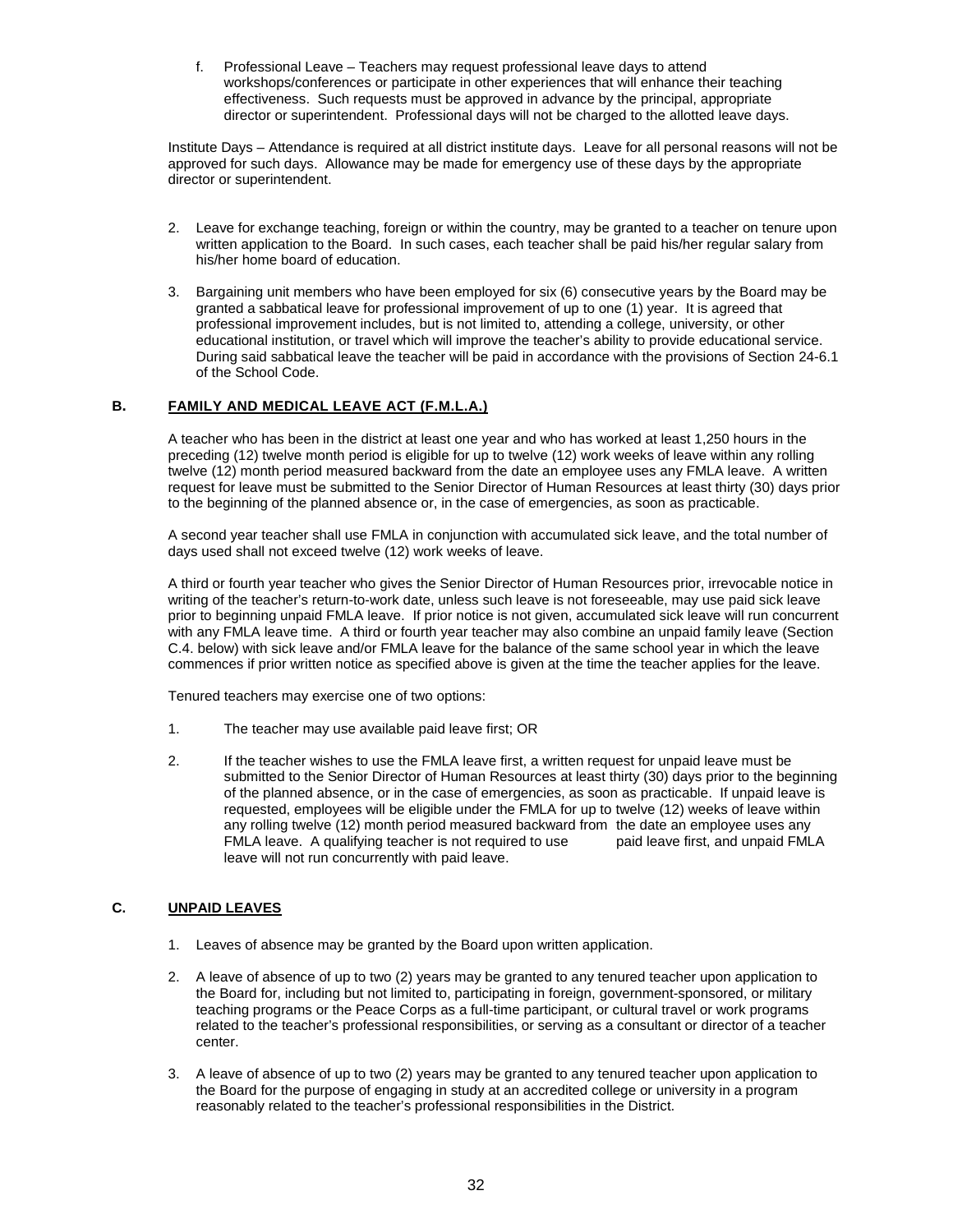# <span id="page-35-0"></span>**D. UNPAID FAMILY LEAVE**

A leave of absence shall be granted upon application to the Board to eligible teachers for the purpose of child rearing contiguous with the birth or adoption of a child, provided that the teacher gives the Senior Director of Human Resources prior, irrevocable notice in writing of the teacher's return-to-work date at the time the teacher applies for the leave. Such leave shall commence upon the request of the teacher and shall terminate in accordance with the following timelines:

1. For third and fourth year teachers: No later than the end of the same school year in which the leave commences, even if combined with other available leaves (e.g. sick leave; FMLA)

An unpaid family leave shall not constitute a break in the teacher's service for the purpose of calculating seniority; however, the teacher shall not accrue any additional teaching service while on a leave of more than thirty (30) days.

2. For tenured teachers: No later than the end of the second school year after the date on which the leave commences.

For the duration of the leave, the Board will continue to pay its contribution of the teacher's health insurance on behalf of the teacher, unless the employee refuses such payment.

# <span id="page-35-1"></span>**E. SPECIAL CIRCUMSTANCES LEAVE COMMITTEE**

Teachers who are not otherwise entitled to take certain unpaid leaves may submit a written request that they be allowed to take such a leave to the Special Circumstances Leave Committee, which shall be composed of three (3) administrators to be designated by the Superintendent and two (2) OPTA representatives. The Committee shall make recommendations regarding such leave requests to the Board of Education, which shall make a final decision regarding approval or denial of the request.

# <span id="page-35-2"></span>**F. GENERAL PROVISIONS**

- 1. Seniority shall be retained during any authorized leave of absence but shall not be accumulated during any such period of absence of more than thirty (30) days beginning with the 1978-79 school year.
- 2. Upon return from leave, a teacher shall be placed at the same step on the salary schedule as he/she had when the teacher commenced the leave, without advancement for the time spent on the leave. A teacher who has had one hundred twenty or more days of paid service, in the school year immediately preceding a leave, will advance one (1) step on the salary schedule upon return. (See Salary and Fringe Benefits, Article XVI, A.1.c.).
- 3. Written notice of a teacher's intent to return from a leave must be submitted to the Superintendent by January  $31<sup>st</sup>$  in order to retain a position for the next school year. Upon returning from a leave, a teacher also will be restored to a position substantially equivalent to that in which the teacher was employed prior to the leave, if such a position is available.

# **ARTICLE XVIII – Staff Reduction**

<span id="page-35-3"></span>If the Board in its discretion shall determine that it is necessary to reduce the number of certified staff members employed or to discontinue any program, the Board shall remove teachers from within the category of position to be reduced or discontinued, based on each teacher's placement in 1 of 4 performance evaluation groups in the "sequence of honorable dismissal list." Teachers shall be honorably dismissed in group order (*i.e.,* 1-4); with teachers in Group 1 the first to be honorably dismissed and teachers in Group 4 the last to be honorably dismissed. From amongst those teachers in Group 1, the District shall have the discretion to honorably dismiss in any sequence. Within Group 2, the sequence of dismissal shall be based upon the average performance evaluation ratings, with the teacher with the lowest average performance rating dismissed first. In the event two or more teachers in Group 2 have an identical average evaluation rating, the teacher with the shorter length of service (*i.e.,* less seniority) shall be honorably dismissed first. Within Groups 3 and 4, the teachers with the shorter length of service (*i.e.,* less seniority) shall be honorably dismissed first.

1. As used herein, "length of service" shall mean the period of continuous service as a teacher (or administrator) in the District, as defined in Article XVII, Section D (1), of this Agreement. Additionally,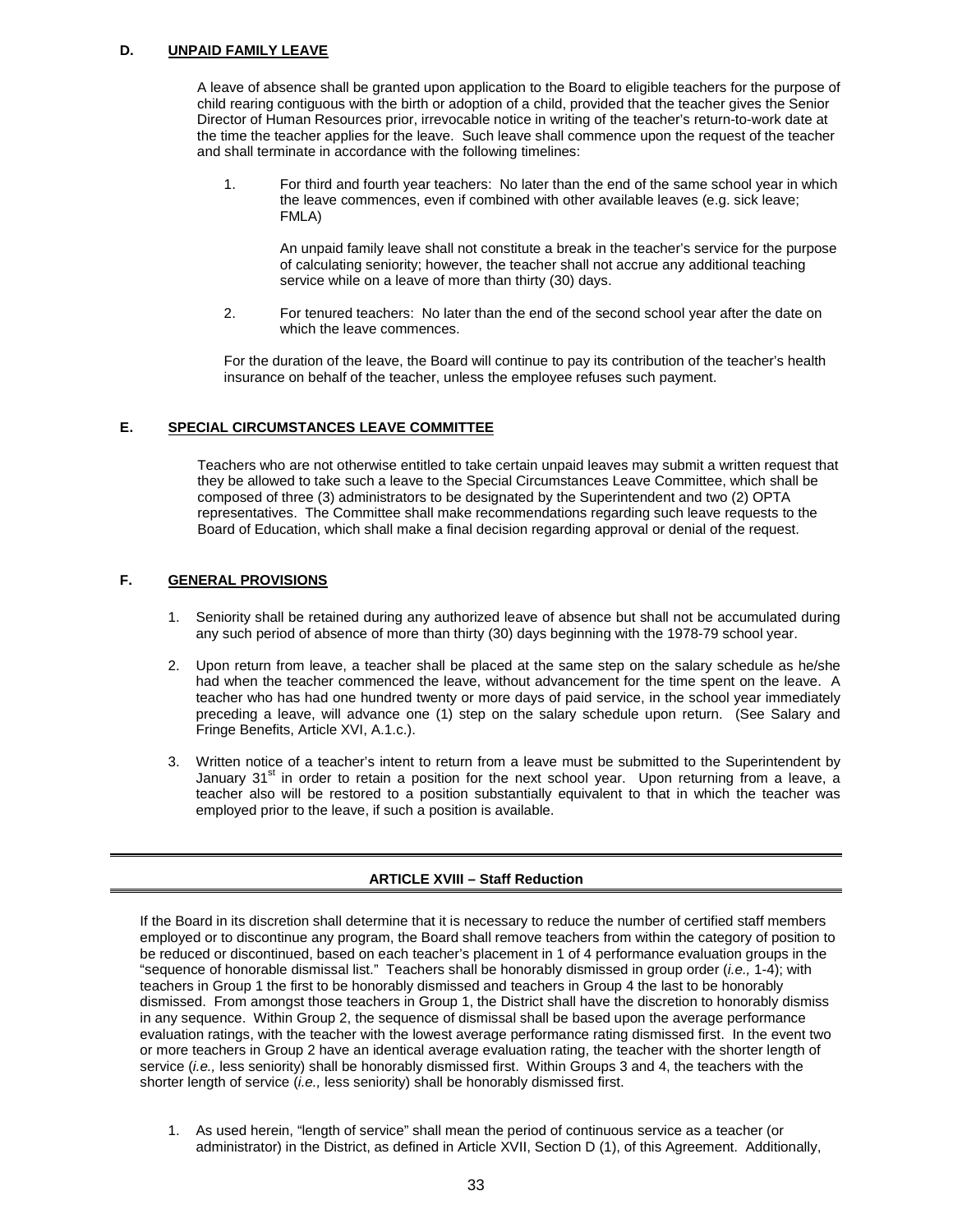tenured teachers who have served in the District part-time, shall receive seniority for their part-time service on a pro-rata basis.

- 2. Teachers honorably dismissed from Groups 3 and 4 shall retain the right to be recalled to work\* in the District for a period of fifteen (15) calendar months from the effective date of their dismissal. Such teachers will be recalled in reverse order of their dismissal and shall be offered reemployment prior to the Board's hiring new teachers. Teachers will remain on the recall list for fifteen (15) calendar months unless they request to be removed. Teachers who fail to respond to a notice of recall within five (5) business days will lose their right to recall at that time, but shall continue to be eligible for recall during the aforementioned fifteen (15) months. Teachers who decline a notice of recall will remain eligible for recall during the aforementioned fifteen (15) months. Teachers honorably dismissed from Group 2 shall retain the right to be recalled to work in the District until February 1st of the following school year, provided the teacher has been placed in Group 2 due to one "needs improvement" rating on either of the teacher's last two summative evaluation ratings, and if two ratings are available the other summative evaluation rating is "proficient" or "excellent." (\*The teacher must be qualified to hold the position, based upon legal qualifications and any other qualifications established in a district job description, on or before the May 10 prior to the date of the position becoming available.)
- 3. If more than one teacher is dismissed or recalled on the same date and both have the same length of service, the teachers shall be dismissed or recalled in order of: (1) the date the teachers signed their contracts; (2) then their total teaching experience; (3) followed by their total hours or educational preparation as credited on the salary schedule; and (4) finally by a coin flip.
- 4. The Board may honorably dismiss a teacher with greater length of service before dismissing a teacher with lesser service, or may recall a teacher with lesser service before recalling a teacher with greater service, provided the administration can demonstrate that such teacher has unique qualifications that are necessary to meet academic and related program needs of the District. All teachers retained or recalled to work must be legally qualified to perform the available work.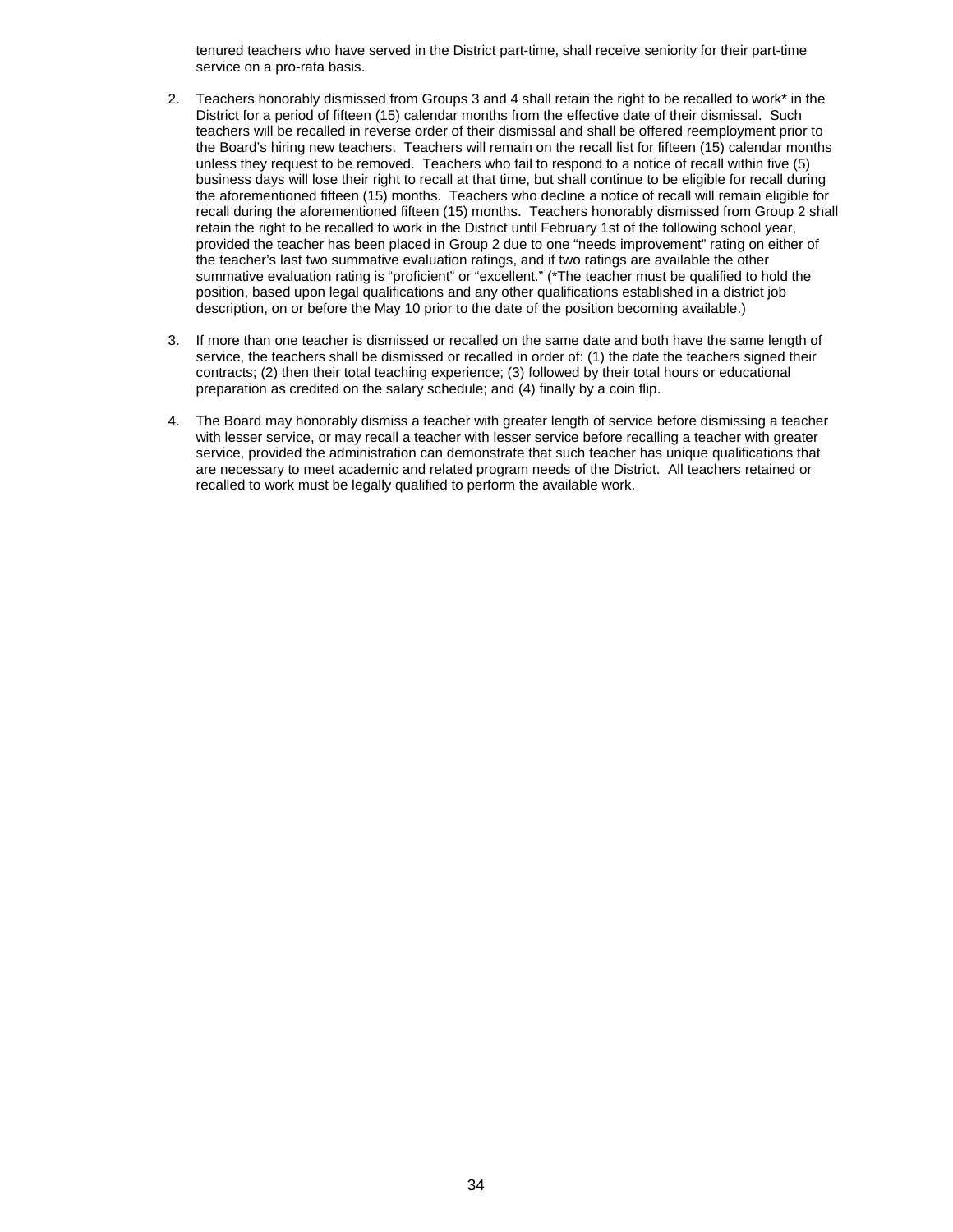# **ARTICLE XIX – Retirement**

<span id="page-37-0"></span>The Board hereby offers Supplemental Early Retirement Plans for all certified staff members of the District in combination with the Illinois Teachers' Retirement System.

**Pursuant to the eligibility requirements below, certified staff members may choose the Early Retirement Option, the Retirement Enhancement Option, or the Post-Retirement Severance Option, but may not combine any of those options.** 

#### **RETIREMENT OPTIONS**

A. **EARLY RETIREMENT OPTION:** For Staff members for whom the provisions of state law allow an early retirement option without a discounted annuity, the following shall be applicable:

#### **Eligibility**

To be eligible for the District's approval to participate in the Early Retirement without Discount Option, a certified staff member must have completed at least ten (10) years of employment in the District immediately preceding retirement, must qualify in all respects with the provisions of state law allowing a certified teacher to retire prior to age 60 without a discounted annuity by June  $30<sup>th</sup>$  of the retirement year, and must notify the Superintendent in writing of his/her intention to participate between the February 1<sup>st</sup> and February 28<sup>th</sup> of his/her last full year of employment. Leaves of absence will not count as a part of the 10-year requirement nor will they create an interruption in the 10-year requirement. To be eligible, the affected staff member must retire by said June  $30<sup>th</sup>$ . The Board and the Association agree that the Board shall annually limit approval to participate to two percent (2%) of the pool of those teachers who are both age and service eligible to retire under the Early Retirement without Discount Option by said June 30<sup>th</sup>, on a first come, first served basis. The Association also agrees that the Board may exceed this limit in its sole discretion and that the grant or approval of any request to exceed the limit shall be considered non-precedential and non-grievable. In the event multiple notifications are received on the same date\* and exceed the 2% limit, participation shall be determined by lottery. Any teacher whose participation is approved shall be responsible for paying one hundred percent (100%) of the employee contribution required by the Illinois Teachers' Retirement System to participate. \*Regardless of the time of submission, if multiple notifications are received on the same date, they shall be regarded as having been submitted simultaneously.

- B. **RETIREMENT ENHANCEMENT OPTION**: Note: This Retirement Enhancement Option shall sunset. The final date on which a teacher may elect to participate is February 28, 2016, and the final date on which a participating teacher may elect to retire is the last employment day of the 2019-2020 school year.
	- 1. Eligibility Requirements: Teachers who meet all of the eligibility requirements in Paragraph 1 are eligible to receive the retirement enhancements in accordance with Paragraph 2 of this Section.
		- a. The teacher must have been employed in the District for at least ten (10) years immediately preceding his/her retirement. Leaves of absence will not count as a part of the 10-year requirement nor will they create an interruption in the 10-year requirement; and
		- b. The teacher must be eligible to retire with the Teachers' Retirement System (TRS) with either 35 years of TRS creditable service, 60 years of age or with a reduced annuity for which the District is not subject to a penalty; and
		- c. The teacher must submit an irrevocable letter of intent to retire to the Superintendent, no later than February 28th of the school year prior to the beginning of year in which the teacher will begin to receive a retirement enhancement under this program, or no later than February 28, 2016, with retirement occurring no later than the end of the 2019-2020 school year; and
		- d. Any teacher who elects to participate in the Retirement Enhancement Option for a period of less than four (4) years must not have received an increase of greater than 6% in non-exempt TRS creditable earnings in the school year(s) immediately preceding the proposed start of the Retirement Enhancement Option by the following schedule:

Three (3) year Retirement Enhancement – One (1) year prior

- Two (2) Retirement Enhancement Two (2) years prior
- One (1) Retirement Enhancement Three (3) years prior; and
- e. Any teacher who elects to participate in the Retirement Enhancement Option shall be required to sign a promissory note at the time the teacher submits his/her irrevocable letter of intent to retire. (See Appendix B).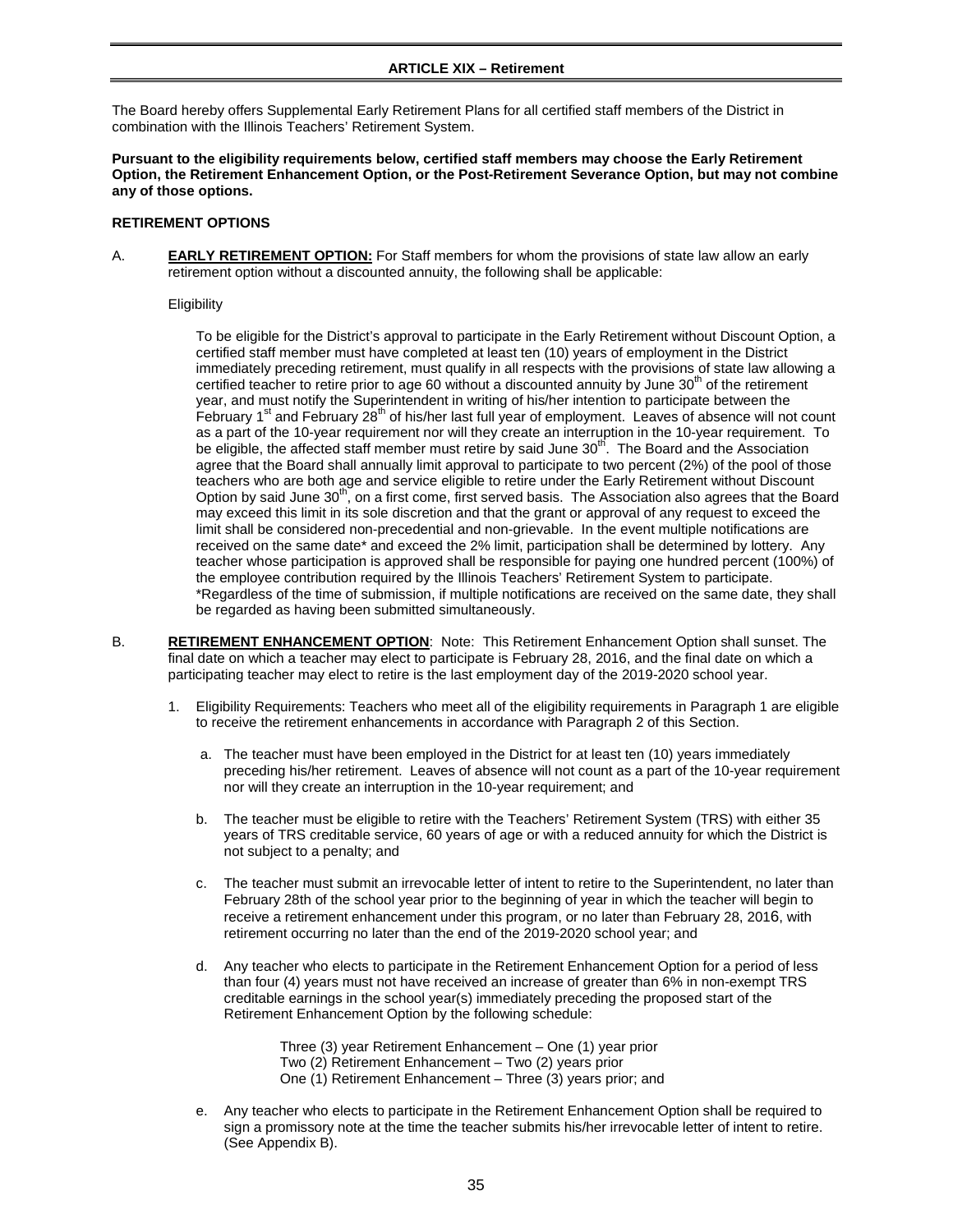- 2. Retirement Enhancement
	- a. The teacher will be taken off the regular salary schedule and will receive an increase of six percent (6%) over the prior year's base salary up to a maximum of four (4) years.
	- b. A teacher who retires under this program will not be able to earn more than six percent (6%) of the previous year's non-exempt TRS creditable earnings, regardless of assignment, possible increases resulting from the salary schedule, any changes in extra duties, matching 403(b) contributions or any other form of creditable earnings.
	- c. Any teacher who initially submits a letter of intent to retire and elects to participate in the Retirement Enhancement Option for a period of one (1), two (2), three (3) or four (4) years, but later elects to retire prior to the completion of the elected period, will be obligated to reimburse the District any additional retirement enhancements the District paid to the teacher if the early retirement will cause the District to pay an "excess salary contribution" or Early Retirement Option ("ERO") contribution to TRS. If the early retirement causes the District to pay an "excess salary contribution" or ERO contribution to TRS, the repayment shall be equal to the difference between the retirement enhancement and the teacher's ordinary creditable earnings had the teacher not participated in the Retirement Enhancement Option. (See Appendix B).
- C. **POST-RETIREMENT SEVERANCE OPTION**: Note: This Retirement Benefit sunsets following the payout of post-retirement severance payments made to employees who retire at the end of the 2023-2024 school year.
	- 1. Eligibility Requirements: Teachers who meet all of the eligibility requirements in this Paragraph 1 are eligible to receive a non-creditable (for TRS) Post-Retirement Severance Option in accordance with Paragraph 2 of this Section.
		- a. The teacher must retire at the end of the 2016-2017 through 2023-2024 school years; and
		- b. The teacher must be eligible to retire with the (TRS) with either 35 years of TRS creditable service, 60 years of age, or with a reduced annuity for which the District is not subject to a penalty; and
		- c. The teacher must have earned retention recognition as defined in Article XVI.A.5; and
		- d. The teacher must not have participated in the Early Retirement Option or the Retirement Enhancement Option of this Section; and
		- e. The teacher must not have received an increase of greater than 6% over the prior year's creditable earnings during any of the last four (4) years of his/her employment with the District; and
		- f. The teacher must submit an irrevocable letter of intent to retire to the Superintendent during January of the school year in which the retirement will occur; and
		- g. The teacher must be in good standing upon retirement. For the purposes of this Section, only those teachers who complete a term of service retire in good standing. Any teacher whose is dismissed by the Board for conduct or performance is not in good standing.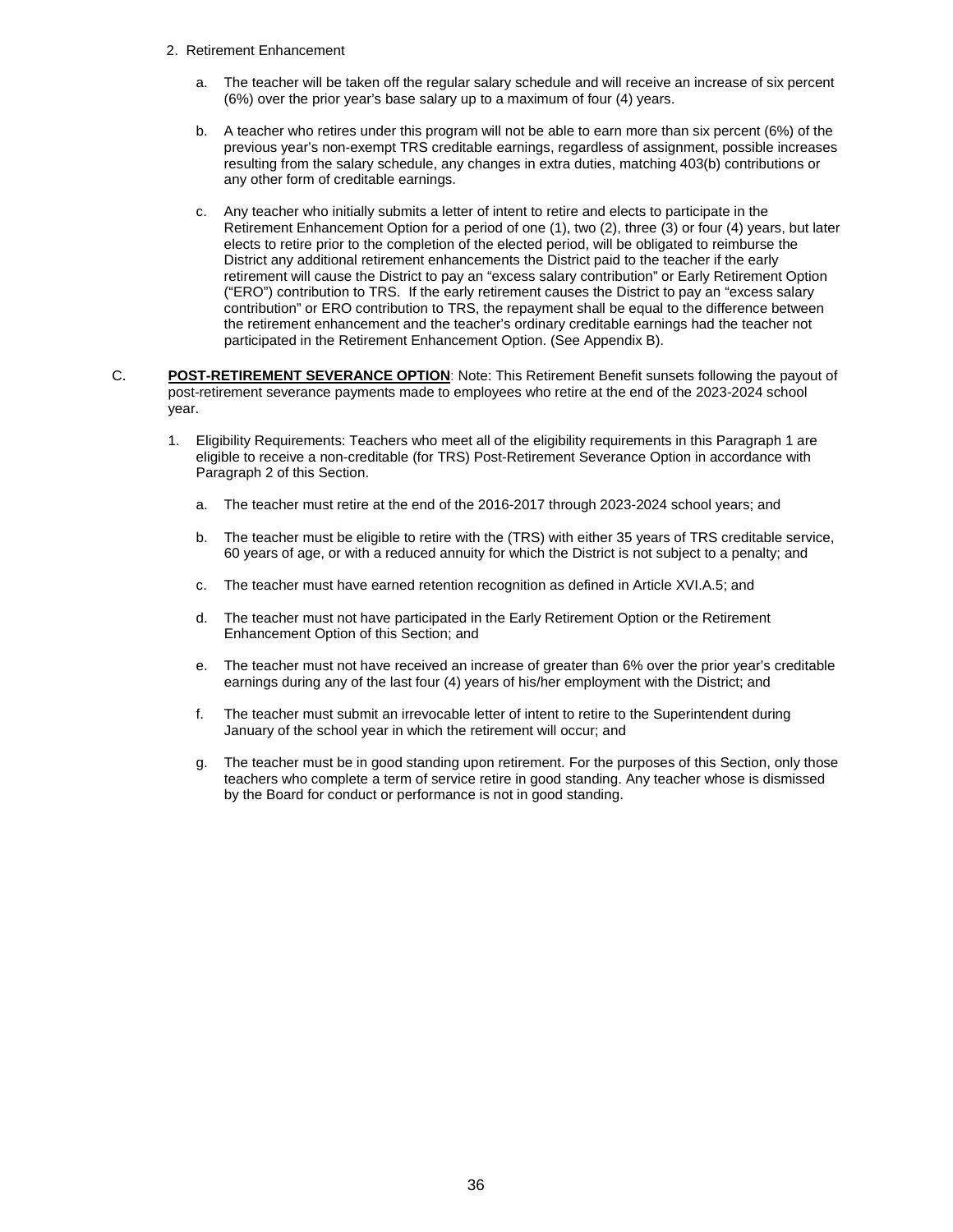#### 2. Post-Retirement Severance Payment Amount

The Post-Retirement Severance Payment is calculated as the sum of up to the last four years of Retention Recognition earned by the teacher, multiplied by the severance factor applicable to his/her retirement year, as indicated in the chart below.

| <b>Retirement</b><br>Year         | 2015 | 2016 | 2017 | 2018 | 2019 | 2020 | 2021 | 2022 | 2023     | 2024 |
|-----------------------------------|------|------|------|------|------|------|------|------|----------|------|
| <b>Severance</b><br><b>Factor</b> | N/A  | N/A  | 4х   | 3.5x | 3x   | 2.5x | 2x   | .5x  | 1.7<br>^ | 0.5x |

#### **Example 1**

For example, a teacher eligible for the Post-Retirement Severance Payment who retires at the end of the 2019-2020 school year, at the completion of his/her 29<sup>th</sup> year of employment with District 97 will receive a \$15,500 Post-Retirement Severance Payment as illustrated in the calculation below:

| Year         | <b>Retention Calculation</b> | <b>Retention Recognition</b> |
|--------------|------------------------------|------------------------------|
| 2020         | $(29-12)$ X 100 =            | \$1,700                      |
| 2019         | $(28-12)$ X 100 =            | \$1,600                      |
| 2018         | $(27-12)$ X 100 =            | \$1,500                      |
| 2017         | $(26-12)$ X 100 =            | \$1,400                      |
| <b>Total</b> | Sum of last four years of    | \$6,200                      |
|              | <b>Retention Recognition</b> |                              |

The severance factor applicable for retirement year 2020 is 2.5x; therefore, the Post-Retirement Severance Payment is calculated as \$6,200 x 2.5 = \$15,500.

#### **Example 2**

For example, a teacher eligible for the Post-Retirement Severance Payment who retires at the end of the 2016-2017 school year, at the completion of his/her 29<sup>th</sup> year of employment with District 97 will receive a \$19,200 Post-Retirement Severance Payment as illustrated in the calculation below:

| Year         | <b>Retention Calculation</b> | <b>Retention Recognition</b> |
|--------------|------------------------------|------------------------------|
| 2017         | $(29-12)$ X 100 =            | \$1,700                      |
| 2016         | $(28-12)$ X 100 =            | \$1,600                      |
| 2015         | $(27-12)$ X 100 =            | \$1,500                      |
| 2014         | N/A                          | \$0                          |
| <b>Total</b> | Sum of last four years of    | \$4,800                      |
|              | <b>Retention Recognition</b> |                              |

The severance factor applicable for retirement year 2017 is 4x; therefore, the Post-Retirement Severance Payment is calculated as \$4,800 x 4.0 = \$19,200.

3. Post-Retirement Severance Payment Parameters

The Post-Retirement Severance Payment will be issued to the retired teacher after the teacher's receipt of his/her final paycheck for regular earnings in the District, but prior to September  $30<sup>th</sup>$  of the year of retirement.

- D. For participants in any of the above retirement options:
	- 1. Teachers who have participated in any of the Board's retirement options may remain members of a group insurance plan for hospital-surgical-major medical and dental insurance in effect in the District, or a plan sponsored by the Illinois Teacher's Retirement System for a maximum of four (4) years, provided the retirees pay any premium cost over the above-stated Board contributions toward single or family coverage.
	- 2. Upon retirement from teaching, each teacher who will receive annuities from ITRS as a result of that retirement shall receive as a retirement stipend \$15.00 times the number of accumulated unused earned sick leave days, to a maximum of 236 days. Such stipend shall be paid after July 1 following the effective date of the teacher's retirement, or after the teacher's receipt of the final paycheck for regular earnings, whichever is later.
	- 3. Sick Leave Gifts. In certain cases, the Board may, at its discretion, grant additional sick leave days to a teacher if it is in the best economic interest of the District to do so.
- E. In the event of changes in the Teacher Retirement System rules and regulations or the State teacher pension law which would require the Board to pay more than the benefits contained herein, the Board and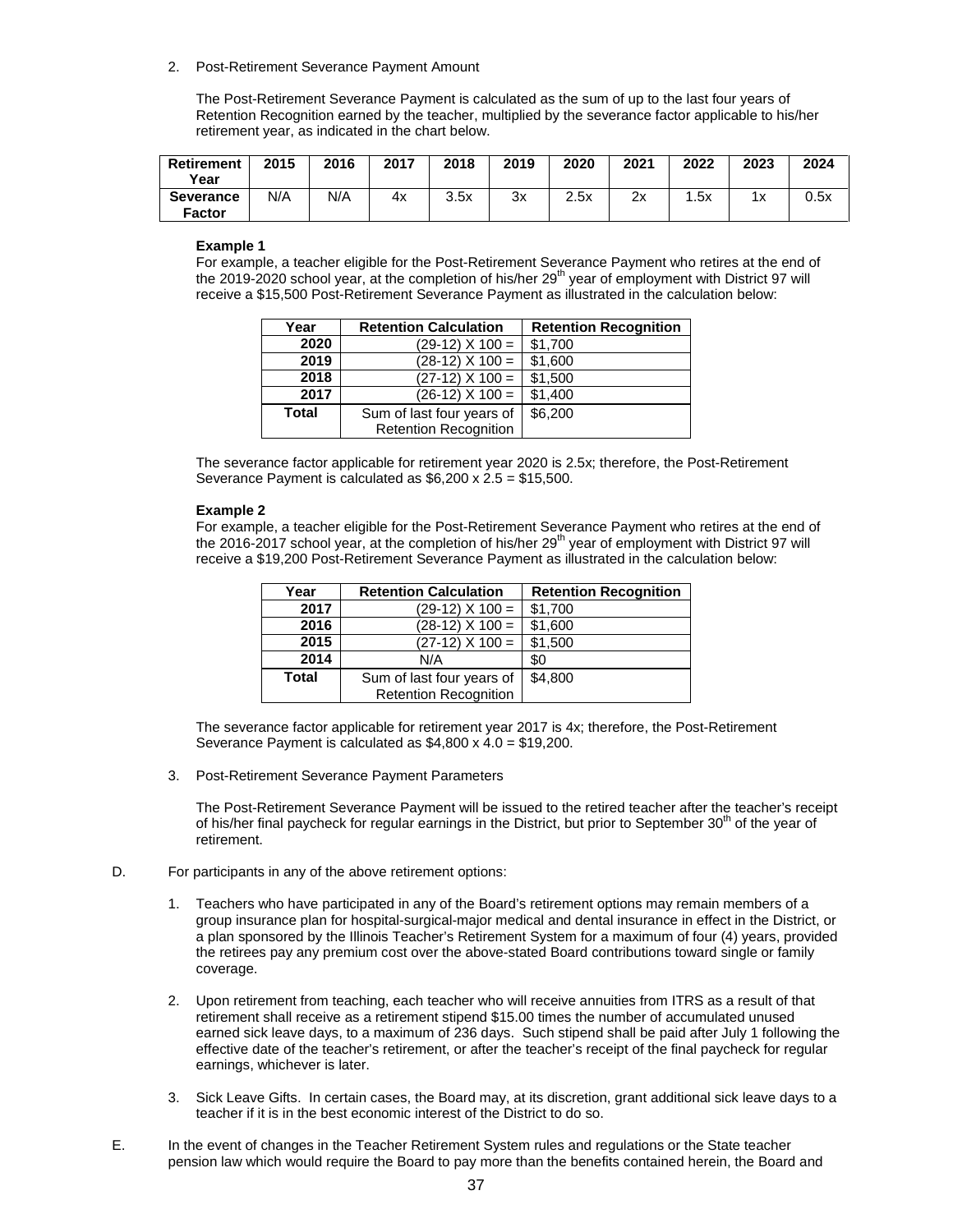the OPTA will meet and agree on changes necessary to maintain the retirement benefits without additional cost to the Board.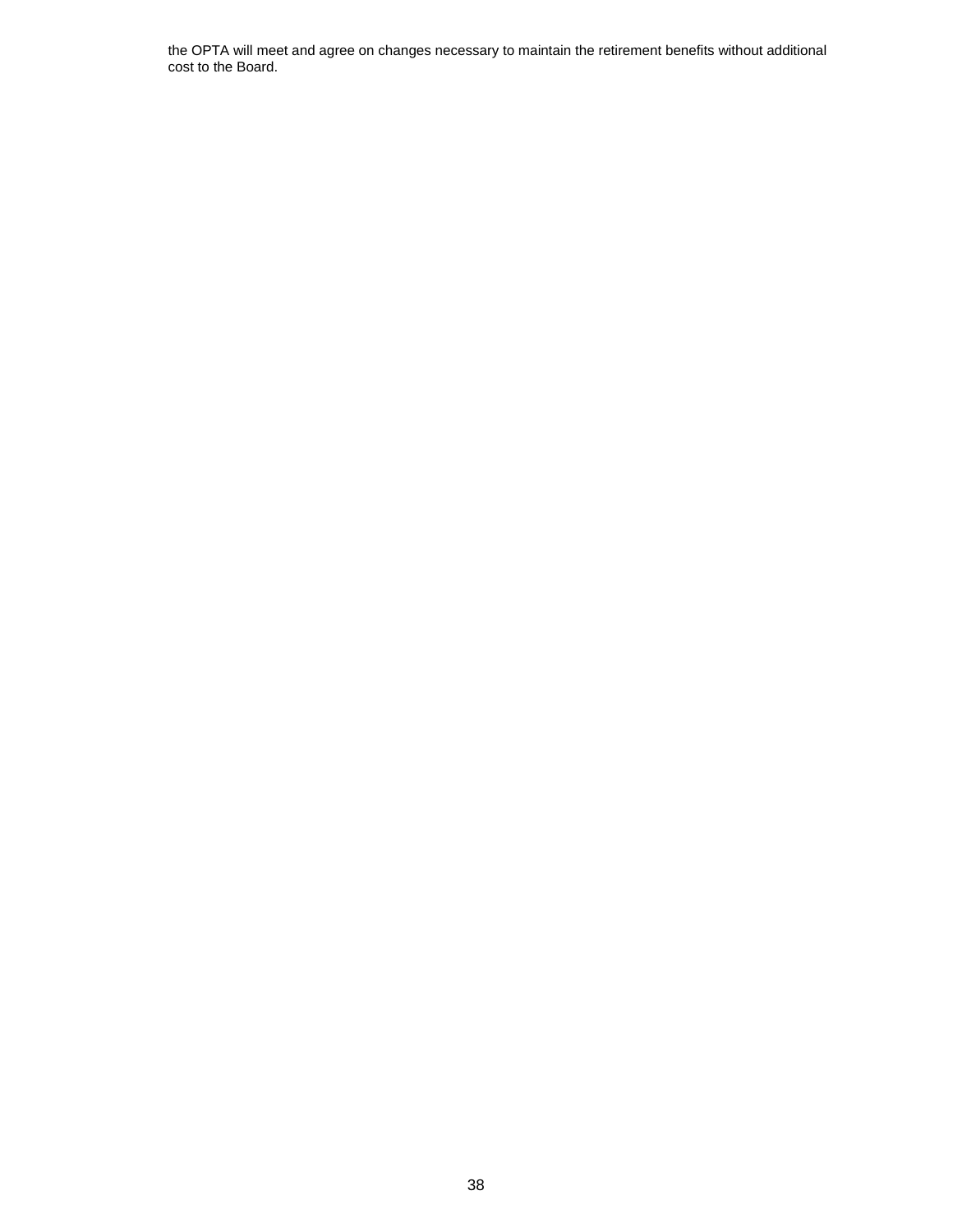# **ARTICLE XX – Partnership Agreement**

# <span id="page-41-1"></span><span id="page-41-0"></span>**A. INTRODUCTION**

The mission of Oak Park Elementary School District 97 is to guarantee that each student achieves optimal intellectual growth while developing socially, emotionally, and physically through a system distinguished by:

- Exemplary instruction focused on each student
- Commitment to the needs of a diverse population
- Meaningful partnerships with families and the community
- Celebrations of the power of art, music, and language
- Confident students challenged to be educational risk-takers

While a school district can rightly expect all students to meet its expectations, schools and teachers need flexibility to create educational environments that meet the needs of each student. Participatory management provides this flexibility.

The Principles of Participatory Management are as follows:

- 1. The person doing the job knows more about it than anyone else.
- 2. That which is strategic must be validated by the operational; that which is operational must have strategic context in order to be significant.
- 3. Authority, accountability, and information are commensurate.
- 4. Decisions are made at the point of action/impact.
- 5. Decisions that affect the group are made by agreement.

To be successful, participatory management requires commitment and hard work. Trust must be established. Open communication must be maintained. The Board of Education and the OPTA are committed to developing a collaborative working relationship for continuous improvement at all levels of the school system. Such collaboration involves the creation of mutually beneficial and respectful relations among all partners.

# <span id="page-41-2"></span>**B. EDUCATION COUNCIL**

- 1. At the District level, there will be an Education Council responsible for:
	- providing parameters and goals to guide District 97 schools in their pursuit of continuous school improvement, including but not limited to student achievement, multicultural education, challenge, stakeholder involvement and communication, and technology.
	- reviewing current and proposed curricula, instructional strategies, and student assessment (including benchmarks and data collection) requirements to evoke recommendations to the administration with regard to modifications that may lead to more effective implementation.
- 2. Education Council shall be composed of:
	- President(s) and Vice President(s) of the OPTA
	- **Superintendent**
	- One OPTA member elected from each building
	- Two minority members elected at-large
	- Administrators appointed by the Superintendent
	- A representative from special education

Election shall take place by June  $1<sup>st</sup>$ . Half of the Education Council members shall be elected each year to a two-year term.

Even-numbered years **Contact Contact Contact Contact Contact Contact Contact Contact Contact Contact Contact Contact Contact Contact Contact Contact Contact Contact Contact Contact Contact Contact Contact Contact Contact C** 

- 
- 
- 
- 4. Longfellow 4. Lincoln
- 
- 5. Mann 5. Whittier<br>6. Minority at-large 6. Minority

- 1. Hatch 1. Beye
	- 2. Brooks<br>3. Holmes
- 3. Julian 3. Holmes
	-
	-
	- 6. Minority at-large 6. Minority at-large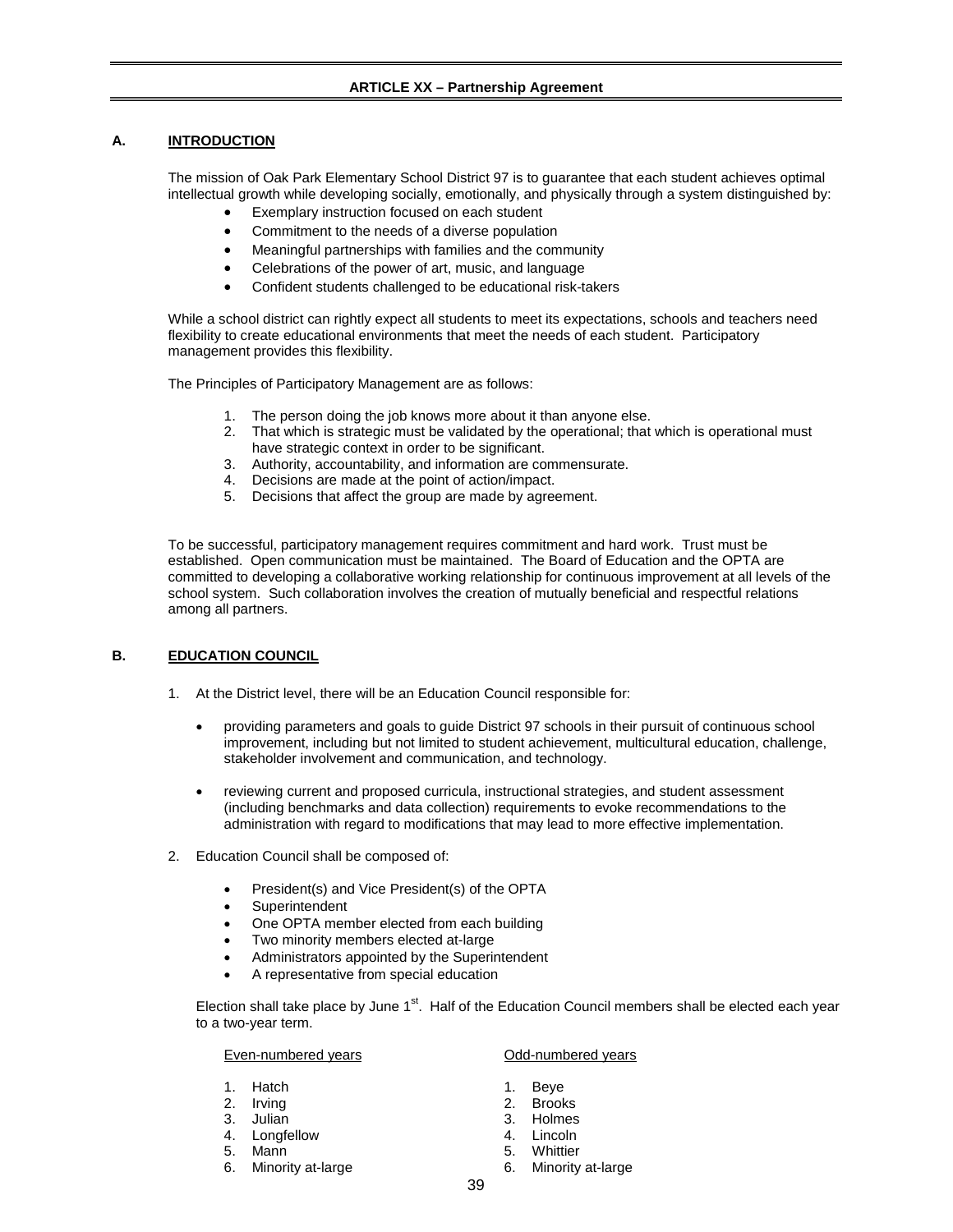#### 3. Meetings

Meeting times for the Education Council will be selected to assure genuine participation by all team members. Advance notice, including agendas, of Council meetings must be given to team members and prominently displayed throughout the district. The Council must decide what constitutes a quorum.

Agendas will be developed mutually by the Superintendent and the OPTA President(s). Each will send suggestions for items to be included on the agenda to the other. Clear delineation will be made between those topics listed in Section B.1. above and topics of a more traditional labor relations nature.

Council meetings must be open to anyone interested in attending. Interested parties may request time to speak at the meeting by making their request known to any Council member prior to the meeting.

Written summaries of Council meetings must be kept. These summaries will be kept on file at a location that is easily accessible to all stakeholders.

#### 4. Limitations

Council decisions may not supersede provisions of existing collective bargaining agreements, violate state or federal law, or violate district policies or regulations. Consideration can be given to seeking waivers.

Sharing of authority does not diminish the responsibility of the Board of Education, Superintendent or school Principals from fulfilling their legal responsibilities.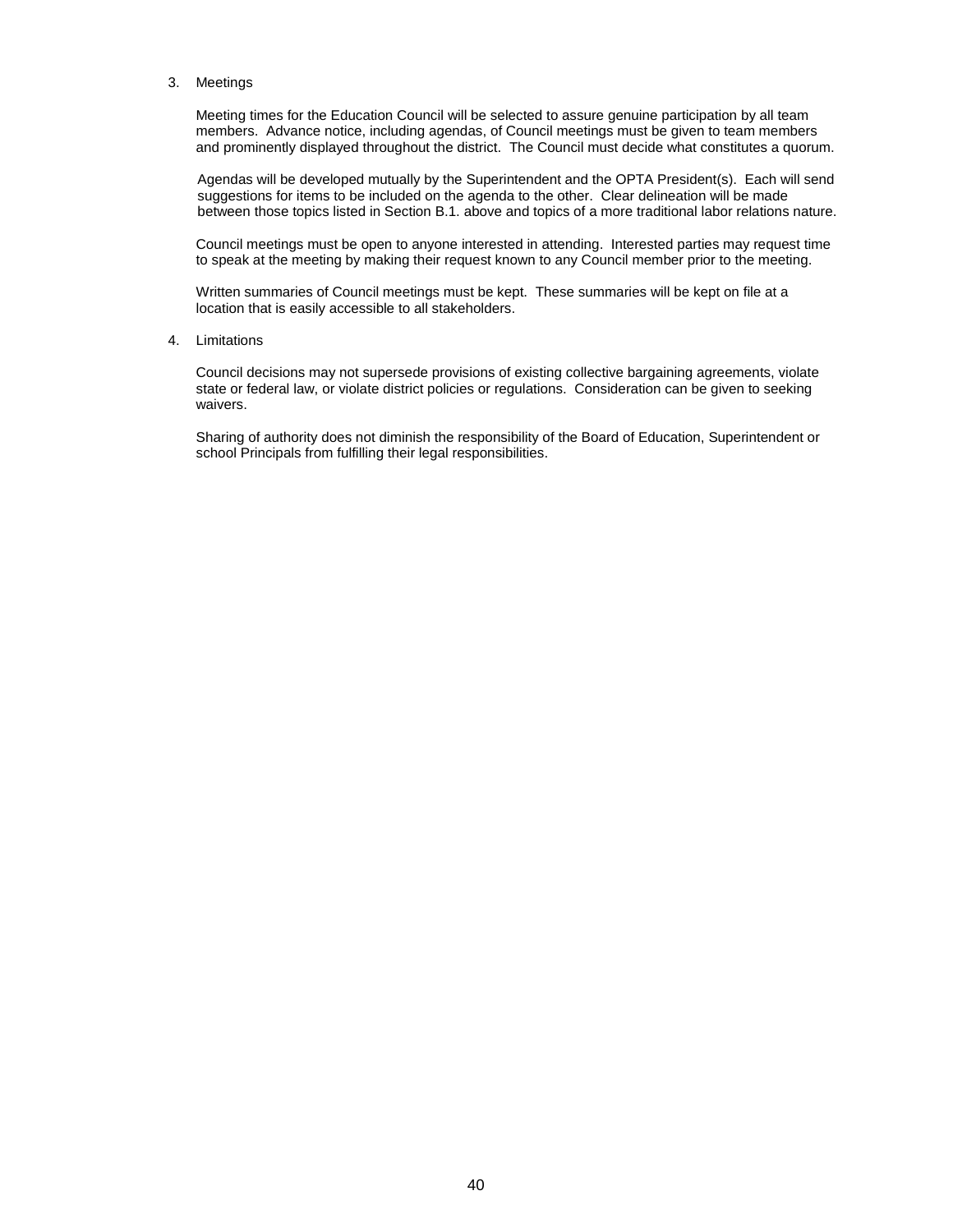# **ARTICLE XXI – Miscellaneous Provisions**

- <span id="page-43-0"></span>A. Copies of all communication between the Association and the Board shall be provided to the Superintendent immediately by the parties initiating the communication. Nothing contained herein shall be construed to prohibit discussion between the Superintendent or his/her designated representative and the representatives of the teachers on all matters of general interest.
- B. Any individual contract between the Board and an individual teacher shall be subject to and consistent with the terms of this Agreement.
- C. If any section, paragraph, sentence or clause of this Agreement is held to be invalid or unconstitutional, such decision shall not affect the remaining portion of the Agreement or any Section or part thereof.
- D. The establishment of this Agreement does not negate the rights of any individual or groups to seek relief through the courts when there are no further steps, which can be taken within this Agreement.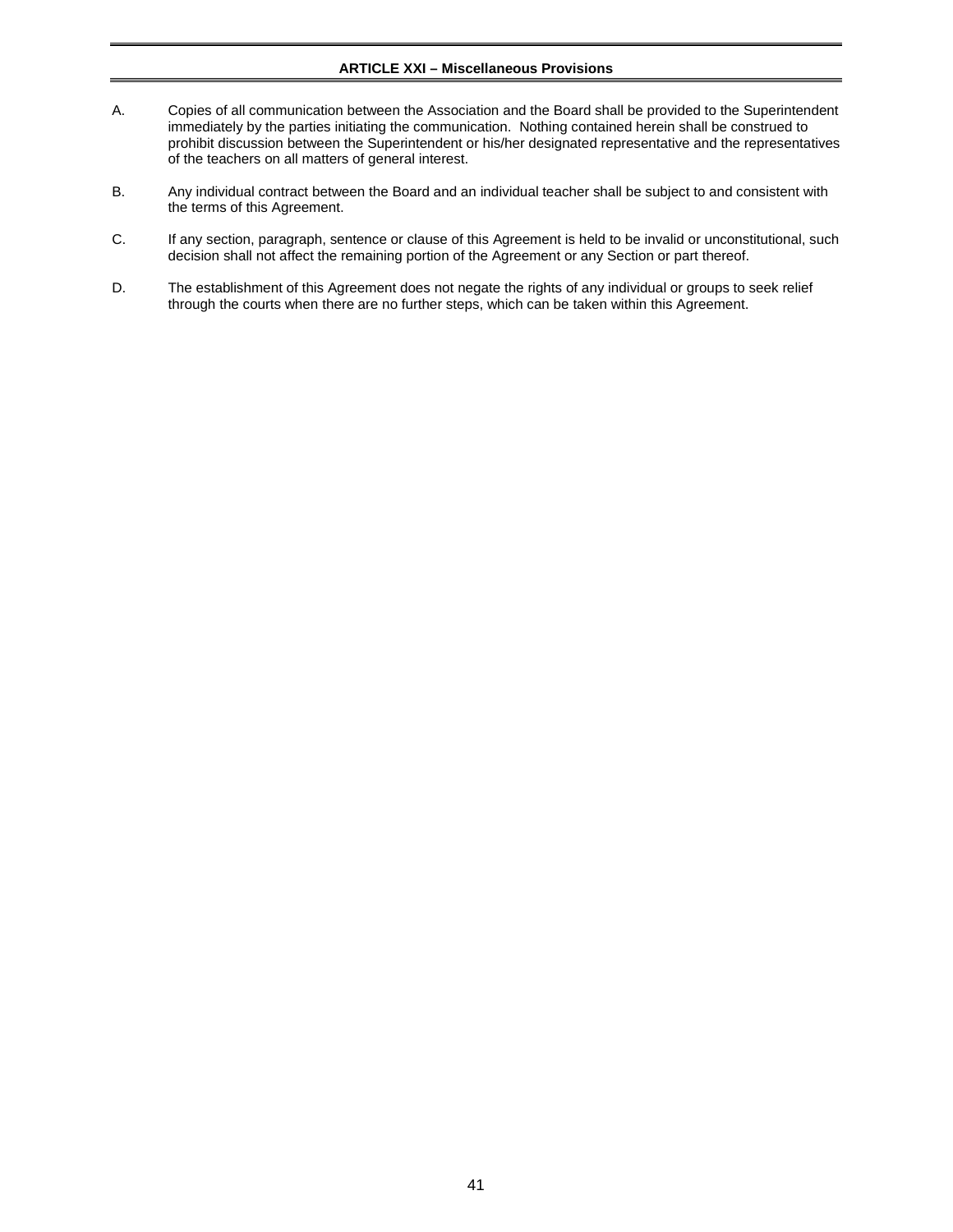# **ARTICLE XXII - Duration**

<span id="page-44-0"></span>This Agreement takes effect on \_\_\_\_\_\_\_\_\_\_, 2015 and expires at the end of the day immediately before the beginning of the tenured teachers' school year in 2017-2018**.**

Dated this \_\_\_\_\_\_\_\_\_\_\_\_\_ day of \_\_\_\_\_\_\_\_\_\_\_\_\_\_\_\_\_\_, 2015.

OAK PARK ELEMENTARY SCHOOL DISTRICT NO. 97

BOARD OF EDUCATION, THE STATE OAK PARK TEACHERS ASSOCIATION

By: <u>President</u>

By: President

42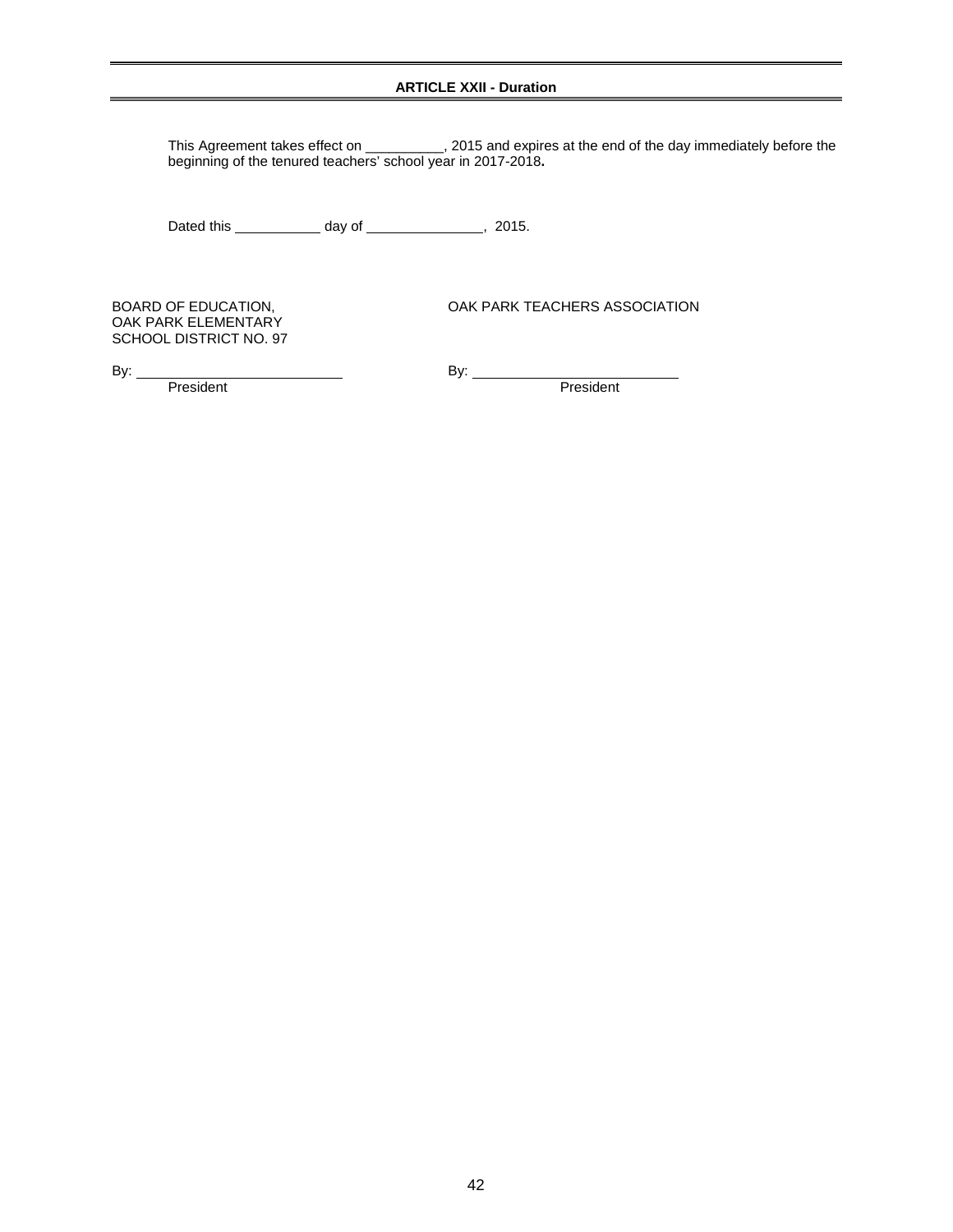# **APPENDIX A (Page 1)**

# **Guide to Initial Placement for Transition Levels**

<span id="page-45-0"></span>The table below contains the total dollar estimates for base salary and educational recognitions for the 2014-2015 school year. This table is not the new salary schedule, but a good faith estimate of the dollars in the first year of the transition from current salary schedule to the new compacted schedule. The details of the placement and recognitions are in Article XVI.

| <b>Dollar Estimates Based on</b><br>2013-2014 Step and September 2014 Lane |           |              |          |          |          |              |           |              |
|----------------------------------------------------------------------------|-----------|--------------|----------|----------|----------|--------------|-----------|--------------|
| Sept 2014 Lane                                                             | <b>BA</b> | <b>BA+15</b> | $B+30$   | MA       | MA+15    | <b>MA+30</b> | MA+45     | <b>MA+60</b> |
| 2013-2014 Step                                                             | SALARY    | SALARY       | SALARY   | SALARY   | SALARY   | SALARY       | SALARY    | SALARY       |
| 1                                                                          | \$50,000  |              | \$50,000 | \$53,750 | \$55,000 | \$56,250     | \$58,750  |              |
| $\overline{\mathbf{c}}$                                                    | \$50,000  | \$50,000     |          | \$53,750 |          | \$58,750     |           |              |
| 3                                                                          | \$50,000  | \$53,750     | \$53,750 | \$55,000 | \$57,500 | \$62,500     | \$62,500  | \$66,250     |
| 4                                                                          | \$53,750  |              | \$55,000 | \$57,500 | \$61,250 | \$62,500     | \$65,000  | \$70,000     |
| 5                                                                          | \$53,750  |              | \$57,500 | \$61,250 | \$61,250 | \$65,000     | \$68,750  | \$70,000     |
| 6                                                                          | \$55,000  | \$57,500     |          | \$61,250 | \$63,750 | \$68,750     | \$68,750  | \$72,500     |
| $\overline{7}$                                                             | \$57,500  | \$60,000     |          | \$63,750 | \$67,500 | \$68,750     | \$71,250  | \$77,500     |
| 8                                                                          | \$60,000  |              |          | \$67,500 | \$67,500 | \$71,250     | \$77,500  | \$77,500     |
| 9                                                                          | \$60,000  |              |          | \$67,500 | \$70,000 | \$75,000     | \$77,500  | \$77,500     |
| 10                                                                         | \$62,500  |              |          | \$70,000 | \$73,750 | \$75,000     | \$77,500  | \$78,382     |
| 11                                                                         | \$65,000  | \$65,000     |          | \$73,750 | \$73,750 | \$75,000     | \$77,557  | \$80,215     |
| 12                                                                         | \$65,000  |              | \$70,000 | \$73,750 | \$73,750 | \$76,732     | \$79,344  | \$82,003     |
| 13                                                                         | \$67,500  | \$70,000     | \$71,552 | \$73,750 | \$75,357 | \$78,519     | \$81,132  | \$83,790     |
| 14                                                                         |           |              |          | \$73,844 | \$77,099 | \$80,352     |           | \$85,624     |
| 15                                                                         |           |              |          | \$75,586 | \$78,886 | \$82,140     | \$84,753  | \$87,457     |
| 16                                                                         |           |              |          | \$77,282 | \$80,628 |              | \$86,586  | \$89,336     |
| 17                                                                         |           |              |          | \$79,024 | \$82,370 | \$85,761     | \$88,420  | \$91,124     |
| 18                                                                         |           |              |          |          | \$84,156 | \$87,549     | \$90,207  | \$92,957     |
| 19                                                                         |           |              |          |          | \$85,898 | \$89,382     | \$92,041  | \$94,745     |
| 20                                                                         |           |              |          | \$84,156 | \$87,686 | \$91,170     | \$93,828  | \$96,578     |
| 21                                                                         |           |              |          | \$85,898 |          |              |           | \$98,365     |
| 22                                                                         |           |              |          | \$87,595 |          | \$94,790     | \$97,449  |              |
| 23                                                                         |           |              |          |          |          |              |           |              |
| 24                                                                         |           |              |          |          |          | \$98,411     |           | \$103,774    |
| 25                                                                         |           |              |          | \$92,774 | \$96,487 | \$100,199    | \$102,857 | \$105,607    |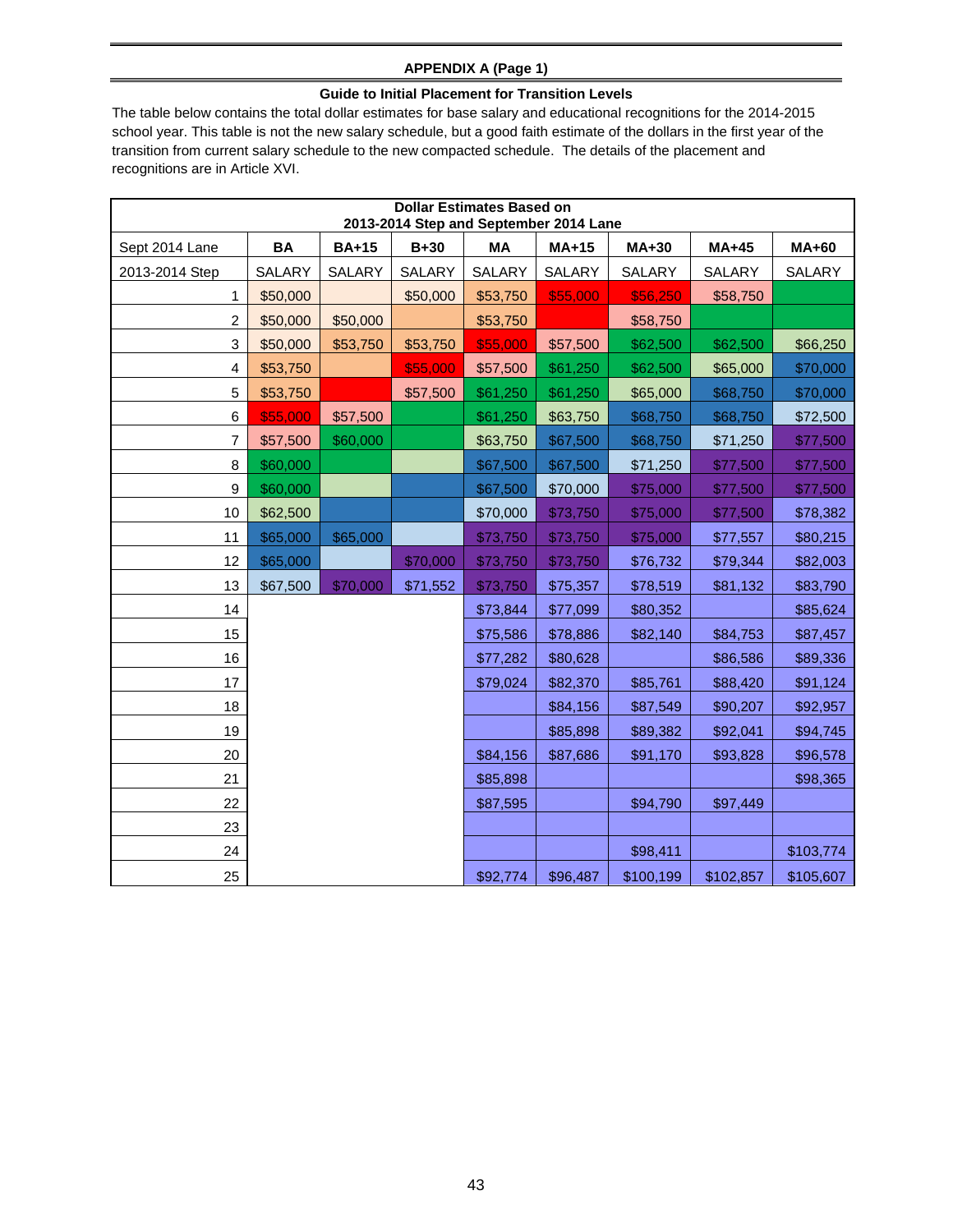# **Appendix A (Page 2) Components of Compensation**

<span id="page-46-0"></span>

| <b>Components of Salary</b>         | Available<br>in.<br>Transition<br>Level? | Available<br>in.<br>Salary<br>Bands? | Available<br><sub>in</sub><br>$CPI +$<br>1%? |   |  |
|-------------------------------------|------------------------------------------|--------------------------------------|----------------------------------------------|---|--|
| <b>Base Salary</b>                  | $$\mathbb{S}$$                           | X                                    | X                                            | X |  |
| <b>Educational Recognition</b>      |                                          | X                                    | X                                            |   |  |
| <b>ISBE Endorsements</b>            | $+$ $($ \$                               | X                                    | X                                            | X |  |
| <b>National Board Certification</b> |                                          | X                                    | X                                            | X |  |
| <b>Retention Recognition</b>        | $+$ (\$                                  | X                                    | X                                            | X |  |
| Salary Subtotal = $\frac{1}{2}$     |                                          |                                      |                                              |   |  |

 $x$  FTE% (  $\_\%$  = \$

| <b>Roles</b>                                      |  | х | Х | Х |
|---------------------------------------------------|--|---|---|---|
| $403(b)$ match<br>on creditable earnings          |  | Х |   | х |
| <b>Grandfathered longevity</b><br>(if applicable) |  |   |   |   |
| <b>Other Fringe Benefits</b>                      |  | Χ | Χ | Χ |

 $TOTAL COMPENSION = $$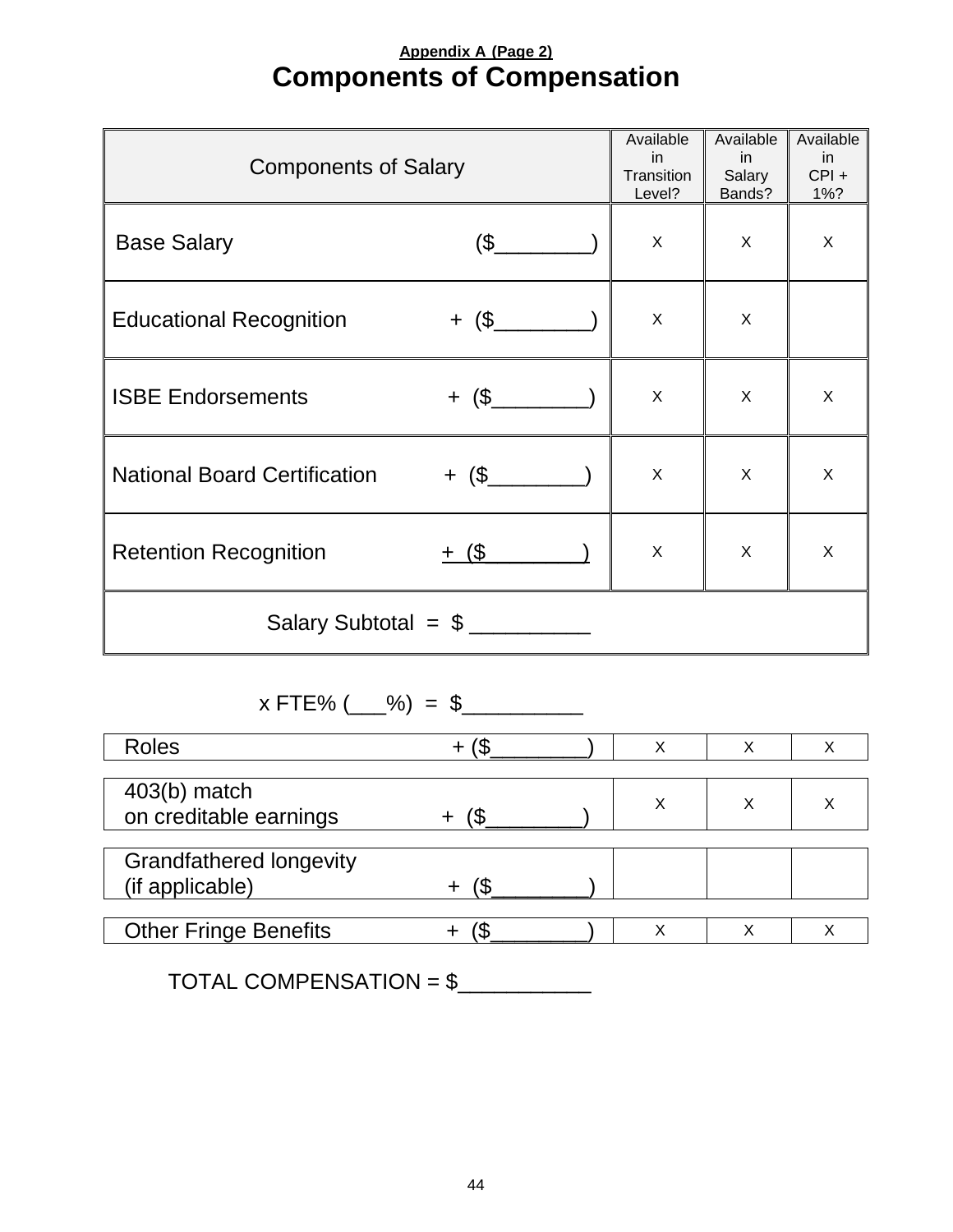# **APPENDIX B**

# **Oak Park Elementary School District 97 Retirement Enhancement Option Promissory Note**

<span id="page-47-0"></span>Employee Name:

Social Security Number:

Date:

I have requested to participate in the Retirement Enhancement Option ("Option") as outlined in Article XIX, Section B of the 2014-2018 Collective Bargaining Agreement.

As a condition of participation in the Program, I understand that I must meet all of the following requirements:

1. I must have been employed in the District for at least ten (10) years immediately preceding retirement; and

2. I must be age-eligible to receive a pension from the Teacher's Retirement System of Illinois ("TRS") at the time I complete the last year in which the retirement incentive is paid; and

3. None of the four (4) years used in calculating my TRS annuity will result in the District's payment of an "excess salary contribution" to TRS.

In the event that I decide to retire earlier than indicated in my initial notice of retirement, I understand that I must reimburse the District for any retirement enhancements the District paid if my decision to retire early will cause the District to pay an "excess salary contribution" or an Early Retirement Option ("ERO") contribution to TRS. If my early retirement causes the District to pay an "excess salary contribution" or ERO contribution to TRS, I will repay to the District an amount equal to the difference between the retirement enhancement and my ordinary, creditable earnings had I not participated in the Program. Such repayment shall be made by equal payroll deductions for the remainder of the school year in which I notify the Board of Education of my inability to fulfill the terms of the agreement. In the event that there are no remaining payroll checks due to me, any amount due to the Board of Education will be repaid over a time period established by the Board of Education.

By signing this agreement and returning this form to the Personnel Department, I agree to the terms stated above. Failure to return this agreement will negate my request for participation in the Program.

I freely consent to the terms of this Agreement.

\_\_\_\_\_\_\_\_\_\_\_\_\_\_\_\_\_\_\_\_\_\_\_\_\_\_\_\_\_\_\_\_\_\_\_ \_\_\_\_\_\_\_\_\_\_\_\_\_ Name Date **Date**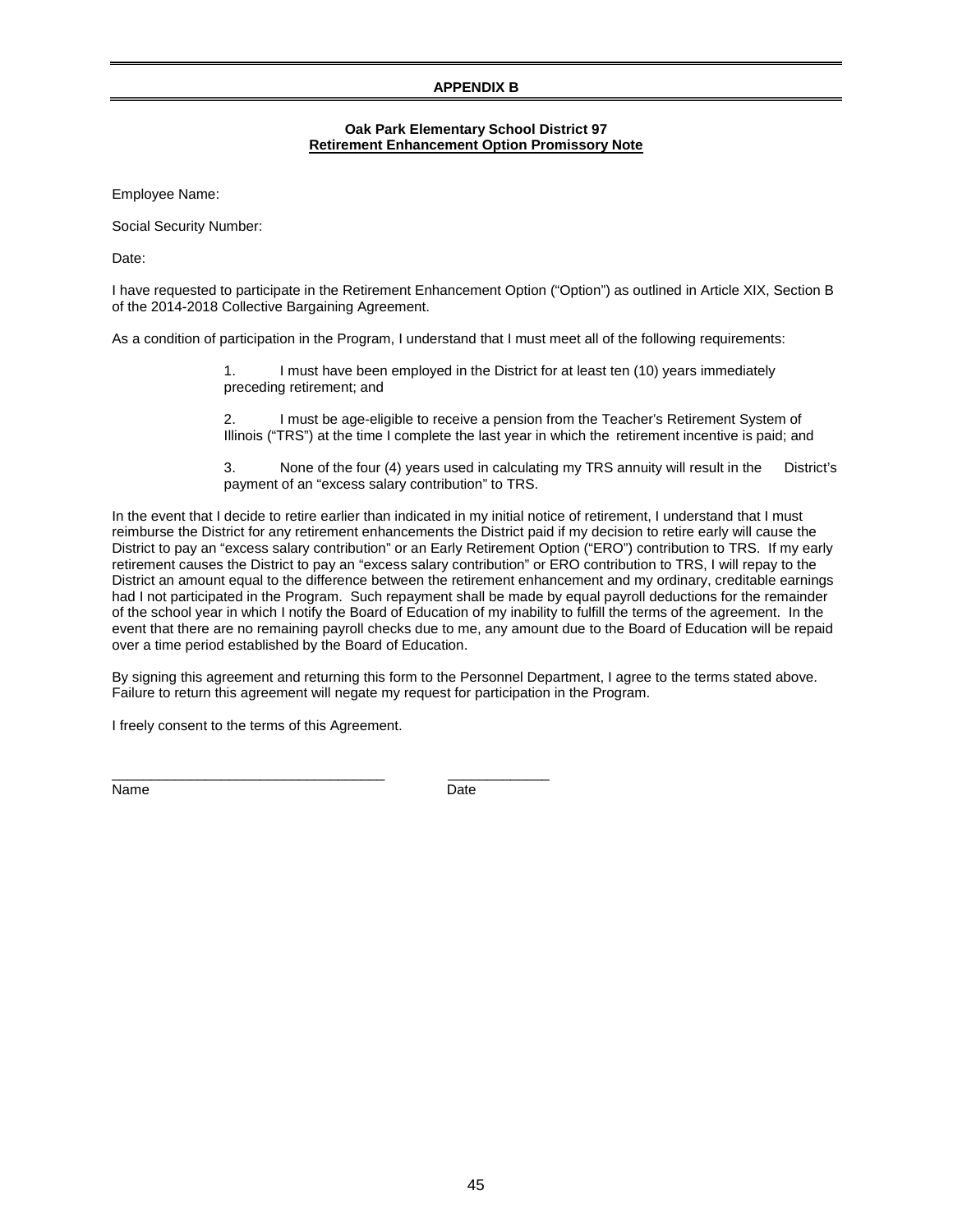<span id="page-48-1"></span><span id="page-48-0"></span>

| <b>Extracurricular Stipends</b>   |                       |
|-----------------------------------|-----------------------|
| <b>Stipend Activities</b>         | <b>Annual Stipend</b> |
| Basketball - Girls Junior Varsity | \$3300                |
| Basketball - Girls Varsity        | \$3300                |
| Basketball - Boys Junior Varsity  | \$3300                |
| Basketball - Boys Varsity         | \$3300                |
| Cross Country - Girls             | \$2100                |
| Cross Country - Boys              | \$2100                |
| Volleyball - Girls Junior Varsity | \$2800                |
| Volleyball - Girls Varsity        | \$2800                |
| Volleyball - Boys Junior Varsity  | \$2800                |
| Volleyball - Boys Varsity         | \$2800                |
| Track – Girls                     | \$2800                |
| Track – Boys                      | \$2800                |
| Asst. Track Coach                 | \$1400                |
| Math Team                         | \$1500                |
| Yearbook                          | \$1500                |
| Yearbook Photography              | \$1000                |
| Concerts (Music, Band, Chorus)    | \$1000                |
| <b>Art Festivals</b>              | \$500                 |
| Worm Club (Elementary)            | \$2100                |

Each building shall post extracurricular positions. The annual stipend amount reflected above shall be paid to any teacher who serves in an extracurricular position effective as of the start of the 2014-2015 school year.

#### <span id="page-48-2"></span>Clubs, Activities, Music

Activities in this category can be added or dropped from year to year depending on teacher expertise and student interest. Proposals for activities will be submitted to the Principal for final approval by the Superintendent. In order to qualify for a stipend, activities must have a minimum of ten (10) active members.

Teachers who serve in a club, activity, or music program position will receive a lump sum payment following completion of the activity/event.

#### <span id="page-48-3"></span>Annual Stipend for Clubs, Activities and Music

| Meets at least 30 sessions during the year | \$1100 |
|--------------------------------------------|--------|
| Meets 18- to 29 sessions during the year   | \$550  |
| Meets 10 to 17 sessions during the year    | \$325  |

A session is equal to one hour of time. For example, two (2) sessions of thirty (30) minutes each are equal to 1 session. The above annual stipend shall be paid to any teacher who supervises a Club, Activity, or Music program effective as of the start of the 2014-2015 school year.

# <span id="page-48-4"></span>Lunch Duty

Teachers who perform lunchroom supervision are expected to be present and shall not exceed the number of absences reflected below.

#### **Annual Stipend for Lunch Duty**

| Days worked   | Absences<br>Allowed | 30 minutes | 60 Minutes | .75 (Middle School)<br>Only) |
|---------------|---------------------|------------|------------|------------------------------|
| 1 dav / week  |                     | \$550      | \$1100     |                              |
| 2 days / week |                     | \$1100     | \$2200     |                              |
| 3 days / week |                     | \$1650     | \$3300     |                              |
| 4 days / week |                     | \$2200     | \$4400     |                              |
| 5 days / week |                     | \$2750     | \$5500     | \$4,125                      |

#### <span id="page-48-5"></span>Morning/Afternoon Supervision

Teachers who perform morning/afternoon supervision must be present 5 days a week and shall not exceed 9 excused absences.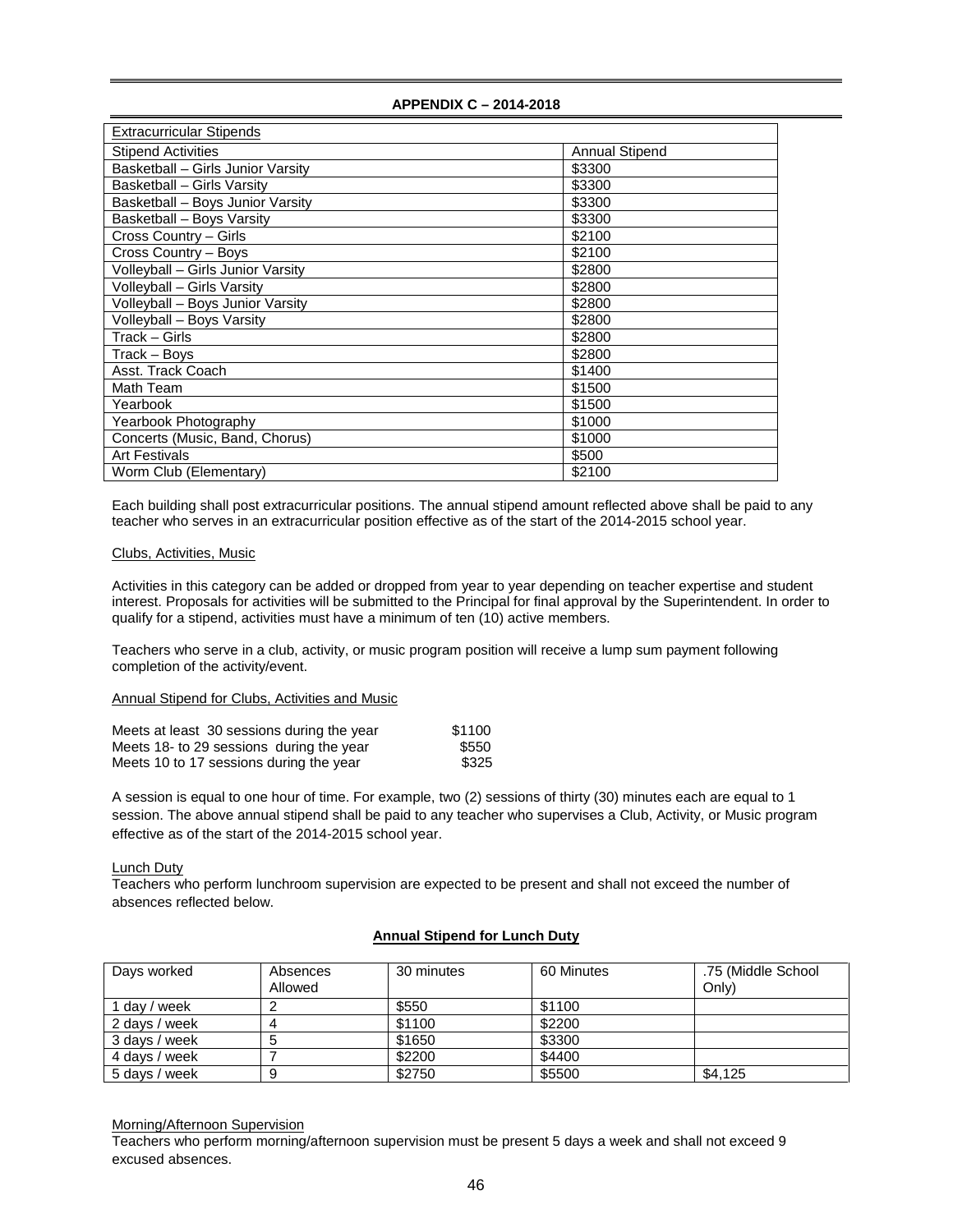#### **Annual Stipend for Morning/Afternoon Supervision**

| Time Worked |        | Absences |
|-------------|--------|----------|
|             |        | Allowed  |
| 15 Minutes  | \$1375 |          |
| 20 Minutes  | \$1835 |          |

<span id="page-49-0"></span>Pay for Lunch Duty and Morning/Afternoon Supervision Effective at the start of the 2015-2016 school term:

> The above stipends for Lunch Duty and Morning/Afternoon Supervision shall be paid to any teacher who performs the supervision, and such stipends shall be paid three times per year: (1) the first installment shall be paid in the first paycheck following the end of the first trimester; (2) the second installment shall be paid in the first paycheck following the end of the second trimester; and (3) the third, and final, installment shall be paid in the last paycheck in June, so long as there are at least ten (10) business days between the end of the third trimester and the following paycheck, but if not, then the third and final installment will be paid in the first paycheck in July.. The annual stipend amount for lunch duty and morning/afternoon supervision assumes the teacher does not exceed the number of allowed absences. If a teacher exceeds the maximum number of allowed absences, his/her June stipend payment will be reduced based on the number of days missed, calculated at \$31.25 per hour. Substitutes who cover lunch duty or morning/afternoon supervision will be paid at \$31.25 per hour on a timesheet.

However, for the 2014-2015 school term only:

Teachers who perform Lunch Duty and/or Morning/Afternoon Supervision shall receive \$30.00 per hour, which rate shall increase to \$31.25 per hour for work performed beginning with the first work day of 2015. Such pay shall be distributed on regular pay dates.

#### <span id="page-49-1"></span>Scorekeeping and Supervision Hourly Rate

A teacher will be paid for extra duty services performed on an hourly basis for after school supervision of the following activities:

| <b>Basketball Game Scorekeeper</b> | 13.50/game |
|------------------------------------|------------|
| Volleyball Basketball Supervision  | 13.50/game |
| Dance/Event Supervision            | 13.50/hour |

#### <span id="page-49-2"></span>Overnight Pay

Overnight outdoor education supervision shall be paid at the rate of \$110.00 per night.

#### <span id="page-49-3"></span>Non-Role Hourly

Teachers performing non-role hourly extra-duty (outside the teacher's workday) service such as lunchroom supervision, supervision and/or direction of extra-curricular activities, and curriculum development work shall be compensated at the rate of \$31.25 per hour which rate shall take effect for work performed beginning with the first work day of 2015, with the number of hours to be provided for by individual contract:

| Non-Role Hourly (outside workday)<br>\$31.25 |
|----------------------------------------------|
| Summer Curriculum Development                |
| Regular Ed Subs - IEP Meetings               |
| Kdgn Screening                               |
| <b>PKP Summer Screening</b>                  |
| Interventions                                |
| Speech/Drama                                 |
| <b>Festival Stipend</b>                      |
| <b>Summer Empower Stipends</b>               |
| Mentoring                                    |
| <b>Extra Curricular Mtgs/Events</b>          |
| Home Tutoring                                |
| Due Process Hearing                          |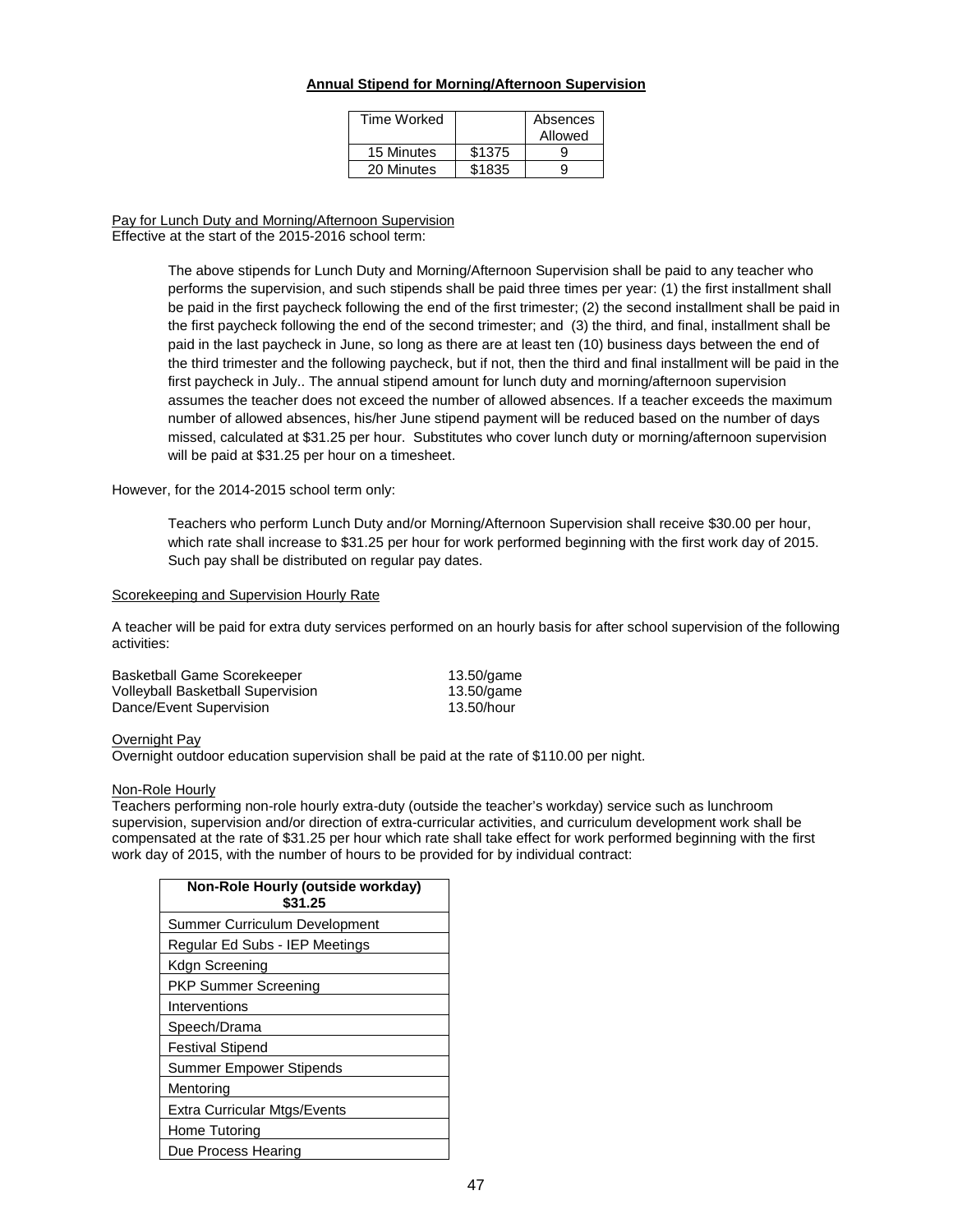| Internal Substitution* |  |
|------------------------|--|
|------------------------|--|

\*A teacher who is required to internally substitute for another and who does not receive the planning time guaranteed under Article VIII shall be paid at the hourly rate for the actual amount of lost planning time.

# <span id="page-50-0"></span>Leadership Roles

During negotiations for the 2014-2018 Agreement, the Board and the OPTA agreed to establish or restructure leadership roles for teachers in the District. These leadership roles are based on recognition of teachers' expertise and belief in the importance of having practitioners in positions of leadership. Specific roles are designed to achieve several purposes:

- areater student achievement
- program development and implementation
- maximum support for the classroom teacher
- innovation
- increase leadership opportunities

The roles for teachers include, but are not limited to:

- 1. district-wide initiatives such as instructional technology, middle level education, management and analysis of student achievement data, and University 97/mentors.
- 2. curriculum implementation.
- 3. the special areas of: art; general music; instrumental music; world languages; LAS; GTD; library information science; and physical education.
- 4. special curriculum projects in math, language arts, social studies, science, or media/technology.
- 5. summer programming.

At the time the 2014-2018 Agreement was ratified, it was understood between the parties that more discussion was necessary to fully implement the leadership role program in the future. Therefore, the parties agreed to establish a committee consisting of two (2) OPTA members appointed by the OPTA Executive Board and three (3) members selected by the Superintendent. The Leadership Role Committee shall continue to meet during the 2014-2015 school year, and as necessary afterwards, for the purpose of developing:

- 1. Leadership Roles Descriptions and Duties, including expectations for the time commitment needed to adequately fulfill the role and whether the role will be performed outside the teacher's work day, with release time, or partially outside the teacher's work day and with partial release time.
- 2. An annual application process.
- 3. A process for selecting individual teachers to serve in leadership role positions. Such process must recognize the Board's inherent managerial right to select and direct its employees, the OPTA's interest in ensuring a fair selection process and both parties interest in recognizing the legal requirements related to the selection of any employee to a role providing additional compensation.
- 4. A process for reviewing the annual performance of teachers in their leadership roles.
- 5. Rules regarding the length of time a teacher may serve in the same leadership role and the maximum number of Tier 1, Tier 2 and/or Tier 3 roles a teacher may hold simultaneously.
- 6. A Memorandum of Understanding outlining the agreements reached under items numbered 1-5. Additionally, the Memorandum of Understanding shall provide that the Committee shall meet annually to discuss how well the leadership role program is meeting the needs of the District 97 community. Additionally, the Committee shall annually meet, by no later than April 30 of each year, to discuss whether to recommend that the Board add, delete, reduce the number or types of roles and whether to make any adjustments in the Tier Level pay of a specific role based on new initiatives and/or whether the actual time commitments made by teachers in a specific leadership role exceeds or falls short of the initial estimated time commitments.

Roles will be paid by a defined Tier.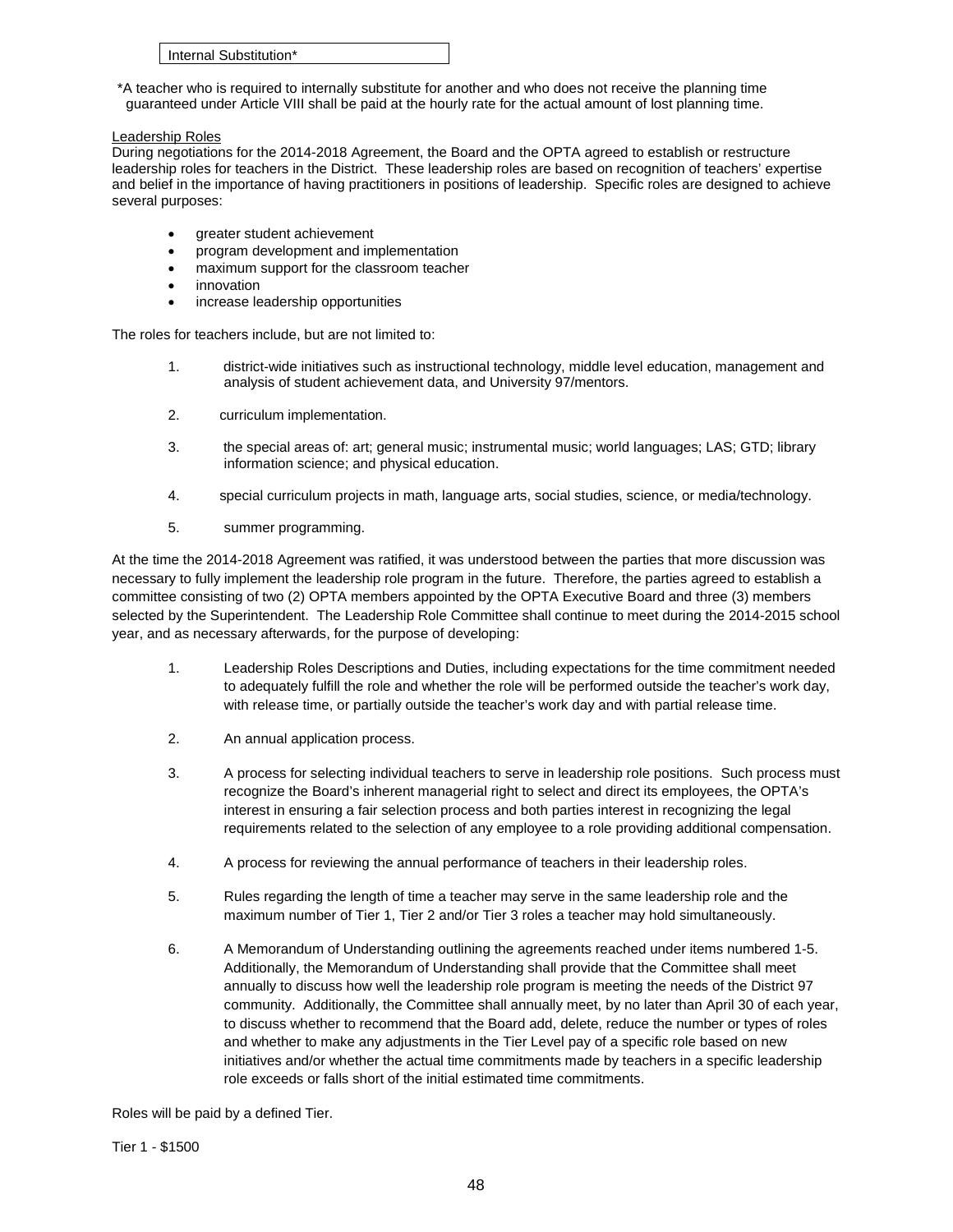Tier 2 - \$3,000

Tier 3 - \$4500

Tier Role Pay for all roles except "RtI – School Level Leaders," "PreK to Grade 5 Team Leaders," and "Related Service Provider Team Leaders" shall take effect beginning with the first work day of 2015. Therefore, compensation for 2014-2015 school year roles shall be based on a 50/50 blended rate of the 2013-2014 hourly rate or annual stipend, and the 2014-2015 Tier Role Pay. Although the Leadership Roles Descriptions and Duties may not be finalized for the second half of the 2014-2015 school year, the new Tier Role Pay will be provided. Therefore it is understood that additional responsibilities may be expected of the teachers who perform a role during the second half of the school year. Tier Role Pay for "RtI – School Level Leaders," "PreK to Grade 5 Team Leaders," and "Related Service Provider Team Leaders" shall be implemented at the start of the 2015-2016 school year.

| # of OPTA               |                                              |                |                   |                                                                                                                                                                                                                                                                                                                                                                                                                                                                                                               |
|-------------------------|----------------------------------------------|----------------|-------------------|---------------------------------------------------------------------------------------------------------------------------------------------------------------------------------------------------------------------------------------------------------------------------------------------------------------------------------------------------------------------------------------------------------------------------------------------------------------------------------------------------------------|
| positions               | <b>Description</b>                           | <b>Tier</b>    | <b>Tier Value</b> | <b>Members</b>                                                                                                                                                                                                                                                                                                                                                                                                                                                                                                |
| 14                      | Professional Learning Committee              | $\overline{2}$ | \$3,000           | 14 OPTA members from the areas such as<br>Diversity, SP. Ed, Elementary, Middle<br>School, Language Arts, Math, Science, SS,<br>Art, Music                                                                                                                                                                                                                                                                                                                                                                    |
|                         |                                              |                |                   | 60 OPTA members (6 from each building)<br>shall serve on the committee and will receive<br>a stipend for their service. In addition, one<br>Data Coach from each building (totaling 10)<br>and each of the Rtl School Level Leaders<br>(totaling 12) shall also serve on their<br>respective committees, but shall not be paid<br>the School Improvement Team stipend. Data<br>Coaches' regular pay, and the stipend paid<br>to Rtl School Level Leaders, already<br>includes compensation for service to the |
| 50                      | School Improvement Team Committee            | 1              | \$1,500           | School Improvement Team Committee.                                                                                                                                                                                                                                                                                                                                                                                                                                                                            |
| 12                      | Rtl - School Level Leaders                   | 3              | \$4,500           | 1 member at each Elem, 2 at each Middle<br>School, sits on S.I.T.                                                                                                                                                                                                                                                                                                                                                                                                                                             |
| $\overline{7}$          | K-5 Grade Level Chairs                       | $\overline{c}$ | \$3,000           | 1 from K-5 and 1 from Sp. Ed.                                                                                                                                                                                                                                                                                                                                                                                                                                                                                 |
| 49                      | PreK to Grade 5 Team Leaders                 | $\mathbf{1}$   | \$1,500           | 1 from K-5 each building and 1 from PKP                                                                                                                                                                                                                                                                                                                                                                                                                                                                       |
| 1 position,<br>4 people | <b>Related Service Provider Team Leaders</b> | $\overline{c}$ | \$3,000           | 1 from each of the following 4 groups:<br>(1) Psychologists/Social Workers; (2)<br>Speech-Language Pathologists; (3)<br>Occupational Therapists/Physical<br>Therapists; and (4) Nurses. One \$3,000<br>stipend will be divided amongst these 4 team<br>leaders on a pro-rata basis according to<br>each group's percentage of the whole as<br>established on September 1 <sup>st</sup> of each school<br>term.                                                                                                |
| 6                       | Grade 6-8 Department Chairs                  | $\overline{c}$ | \$3,000           | 6 members from the areas of LA, Math, Sci,<br>Humanities, Design, World Language                                                                                                                                                                                                                                                                                                                                                                                                                              |
| 18                      | Grade 6-8 Team Leaders                       | 2              | \$3,000           | 1 from each team (based on 9 teams per<br>building)                                                                                                                                                                                                                                                                                                                                                                                                                                                           |
| 8                       | Department Chairs for Special Areas          | 2              | \$3,000           | Art, P.E., General Music, World Language,,<br>LAS, Librarians, G.T.D, Instrumental Music                                                                                                                                                                                                                                                                                                                                                                                                                      |
| $12*$                   | Team Facilitators (Special Education)        | 3              | \$4,500           | Minimum 1 from each building, 2 at each<br>$M.S.*$                                                                                                                                                                                                                                                                                                                                                                                                                                                            |
| 10                      | <b>District Diversity Council</b>            | 1              | \$1,500           | 1 member from each building                                                                                                                                                                                                                                                                                                                                                                                                                                                                                   |
| 24                      | PBIS Weekly Mtg Team Members                 | 1              | \$1,500           | 3 from each Elementary school; usually<br>Psychologist, Social Worker and other<br>related service personnel                                                                                                                                                                                                                                                                                                                                                                                                  |
| $\mathbf 5$             | Project Lead the Way                         | $\mathbf{1}$   | \$1,500           | PLTW teachers to attend Summer trainings                                                                                                                                                                                                                                                                                                                                                                                                                                                                      |
| $\overline{c}$          | 8-9 Transitional Coordinators                | $\overline{c}$ | \$3,000           | Summer School for 8-9th grade students.                                                                                                                                                                                                                                                                                                                                                                                                                                                                       |
|                         |                                              |                |                   |                                                                                                                                                                                                                                                                                                                                                                                                                                                                                                               |
|                         |                                              |                |                   |                                                                                                                                                                                                                                                                                                                                                                                                                                                                                                               |
|                         |                                              |                |                   |                                                                                                                                                                                                                                                                                                                                                                                                                                                                                                               |
|                         |                                              |                |                   |                                                                                                                                                                                                                                                                                                                                                                                                                                                                                                               |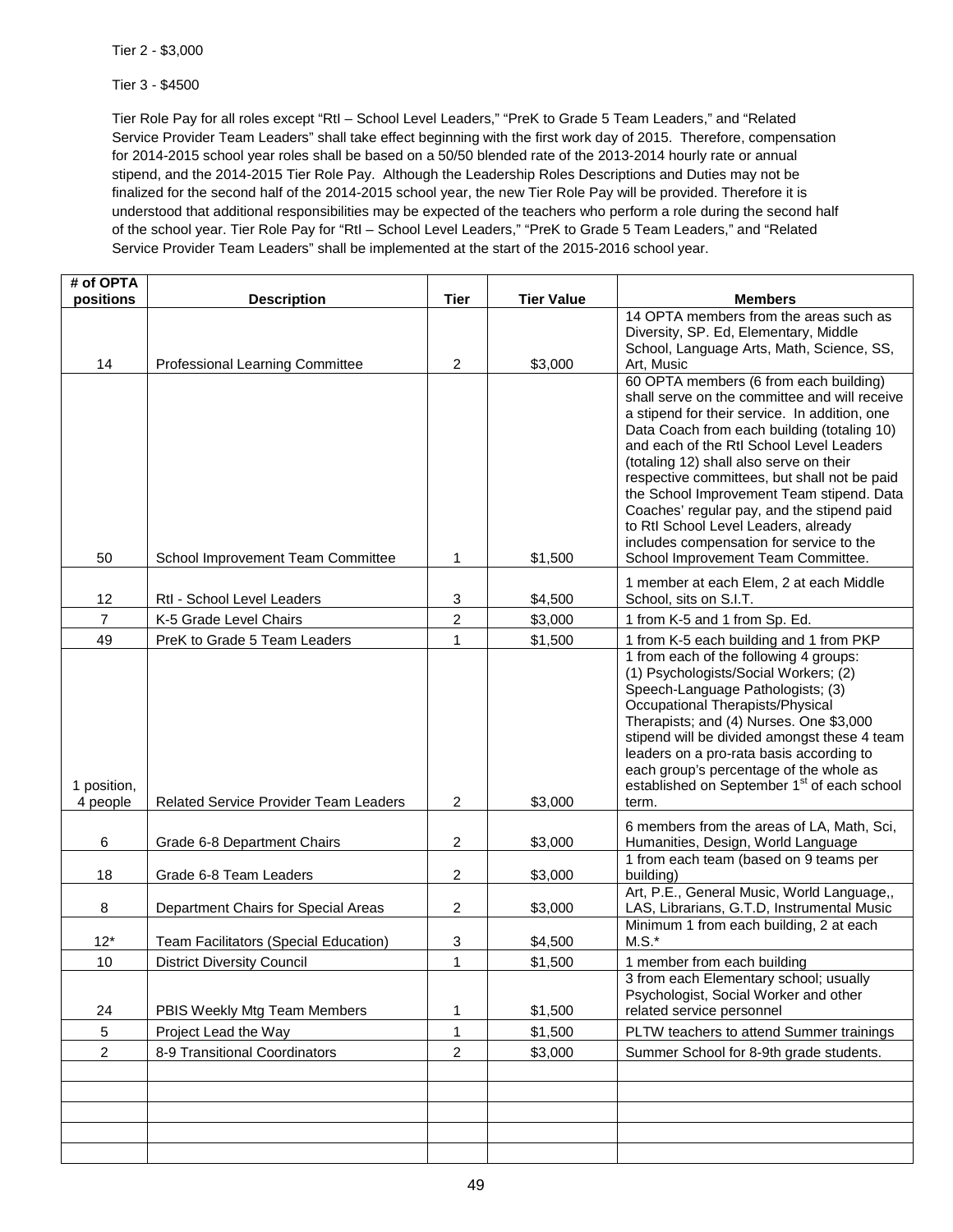|                | <b>Summer School</b>              |                |         |                                                                                                                                                                                                                                                                                                                                                                                                 |
|----------------|-----------------------------------|----------------|---------|-------------------------------------------------------------------------------------------------------------------------------------------------------------------------------------------------------------------------------------------------------------------------------------------------------------------------------------------------------------------------------------------------|
| 29             | Prep for Success                  | 2              | \$3,000 |                                                                                                                                                                                                                                                                                                                                                                                                 |
| $\overline{7}$ | Math Enrichment                   | 1              | \$3,000 |                                                                                                                                                                                                                                                                                                                                                                                                 |
| 3              | Music Camp                        | 1              | \$1,500 |                                                                                                                                                                                                                                                                                                                                                                                                 |
| 1              | Part Time Music Camp (20%)        | 1              | \$300   |                                                                                                                                                                                                                                                                                                                                                                                                 |
| 26             | ESY                               | $\overline{2}$ | \$2,400 |                                                                                                                                                                                                                                                                                                                                                                                                 |
|                |                                   |                |         |                                                                                                                                                                                                                                                                                                                                                                                                 |
|                | <b>Non-Role Stipend</b>           |                |         |                                                                                                                                                                                                                                                                                                                                                                                                 |
| 16             | <b>Education Council</b>          |                | \$1,000 | 1 elected from each building, Presidents and<br>VP's of OPTA                                                                                                                                                                                                                                                                                                                                    |
| 3              | <b>Summer School Coordinators</b> |                | \$3,500 | 2 for Gen. Ed and 1 for Sp.Ed.                                                                                                                                                                                                                                                                                                                                                                  |
| 24             | <b>Library Supervision</b>        | \$1000         | \$1,000 | The \$1000 stipend is subject to the<br>Principal's approval and is based on the<br>expectation that supervision will be<br>performed by the teacher one hour per day<br>each week throughout the school year.<br>There shall be no more than a \$12,000<br>annual allocation to each middle school.<br>There shall be a limit on the number of<br>stipends that may be paid to one individual. |
|                |                                   |                |         |                                                                                                                                                                                                                                                                                                                                                                                                 |
|                | Stipends for 2014-2015 Only       |                |         |                                                                                                                                                                                                                                                                                                                                                                                                 |
| $\mathbf{1}$   | <b>U97</b>                        |                | \$2,100 |                                                                                                                                                                                                                                                                                                                                                                                                 |
| $\overline{2}$ | <b>IB Coordinators</b>            |                | \$1,500 |                                                                                                                                                                                                                                                                                                                                                                                                 |
| 1              | Mentoring                         |                | \$2,100 |                                                                                                                                                                                                                                                                                                                                                                                                 |
| 8              | <b>PBIS Internal Coaches</b>      |                | \$3,000 | 1 from each elementary school                                                                                                                                                                                                                                                                                                                                                                   |
| 1              | Science Alliance                  |                | \$1,500 |                                                                                                                                                                                                                                                                                                                                                                                                 |

\*Special Education Team Facilitators: There shall be a minimum of one team facilitator at each elementary school building and two team facilitators at each middle school building. If, in any school year, the number of students who are eligible for an initial review or a three-year re-evaluation exceeds twenty-five (25) per team facilitator, an additional team facilitator will be added. At such time, the leader of the Special Education Department shall determine how to distribute the workload amongst or between the multiple team facilitators. In special circumstances, based on the severity of the needs of the students for which a team facilitator is responsible, a team facilitator may ask the OPTA to request to meet with the leader of the Special Education Department and the Superintendent to address whether an additional team facilitator should be added even though the number of students who are eligible for an initial review or a three-year re-evaluation does not exceed twenty-five (25).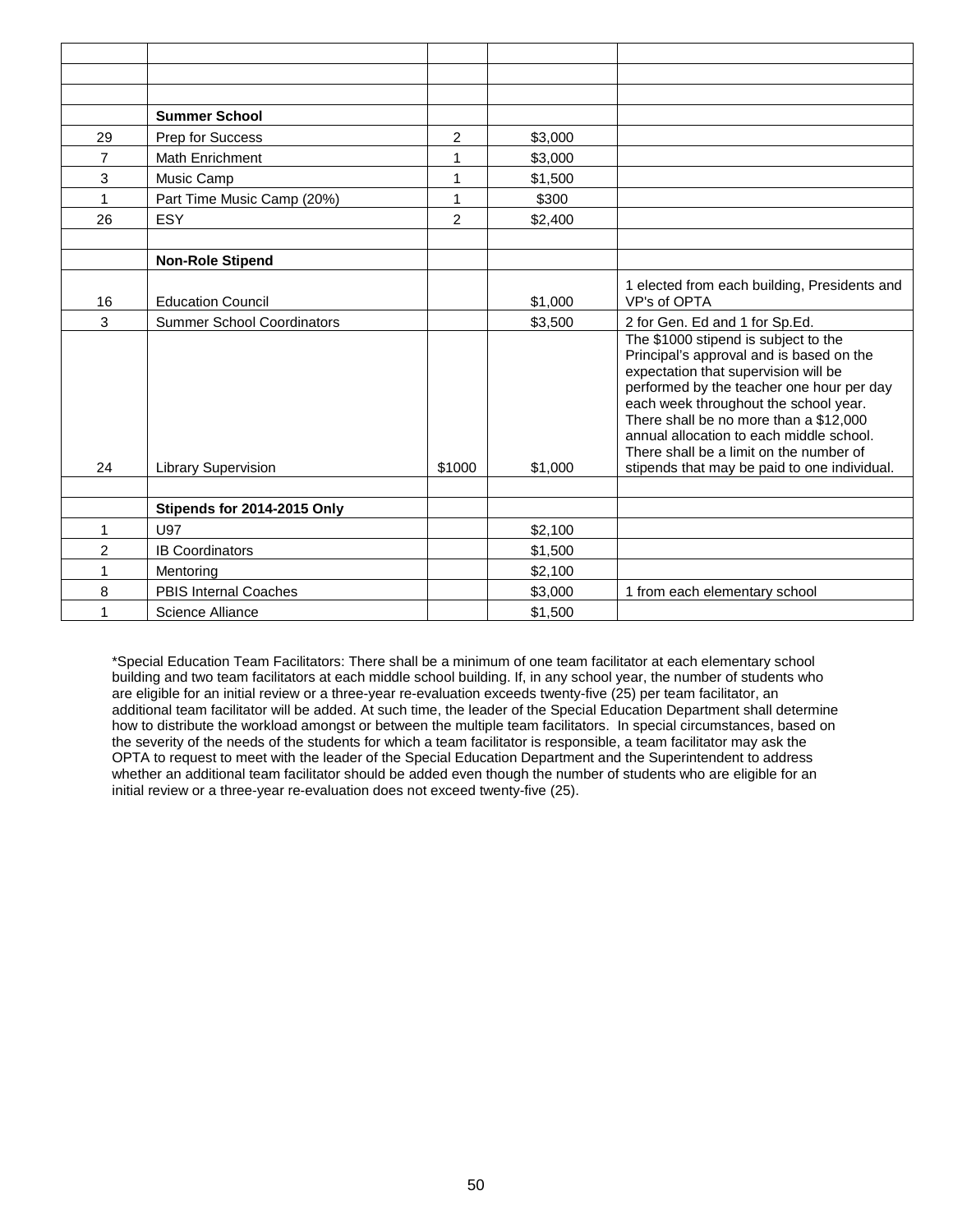# APPENDIX D EVALUATION PROCESS – NON- TENURE

<span id="page-53-1"></span><span id="page-53-0"></span>

| Evaluator<br><b>Assigned</b>                                                                                                        | <b>Teacher</b><br><b>Meeting</b><br><b>All Years</b>                                                                                    | <b>First Formal</b><br><b>Observation</b><br>Year 1                                                                                                                                                                                                                         | Formal<br><b>Observation</b><br>Year 2, 3, 4                                                                                                                                                                                                                     | Second<br>Formal<br><b>Observation</b><br>Year 1<br>2-4 if needed                                                                                                                                                                                                | <b>Summative</b><br><b>Evaluation</b><br><b>Conference</b><br>Year 1, 2 & 3                                                                                                     | <b>Summative</b><br><b>Evaluation</b><br><b>Conference</b><br>Year 4                                                                                 | <b>Submittal</b>                                                                     | <b>End of Year Notice</b>                                                                       |
|-------------------------------------------------------------------------------------------------------------------------------------|-----------------------------------------------------------------------------------------------------------------------------------------|-----------------------------------------------------------------------------------------------------------------------------------------------------------------------------------------------------------------------------------------------------------------------------|------------------------------------------------------------------------------------------------------------------------------------------------------------------------------------------------------------------------------------------------------------------|------------------------------------------------------------------------------------------------------------------------------------------------------------------------------------------------------------------------------------------------------------------|---------------------------------------------------------------------------------------------------------------------------------------------------------------------------------|------------------------------------------------------------------------------------------------------------------------------------------------------|--------------------------------------------------------------------------------------|-------------------------------------------------------------------------------------------------|
| Assign<br>$\bullet$<br>Evaluator<br>Coordinate<br>with other<br>schools to<br>determine<br>evaluator<br>for<br>traveling<br>teacher | Identify<br>$\bullet$<br>Supervisor<br>• Outline<br>Procedures,<br>Standards &<br>Instrument<br>Provide Job<br>$\bullet$<br>Description | Pre-<br>$\bullet$<br>conference<br>(1-5 days prior<br>to observation)<br>• Observation<br>(minimum 30<br>minutes)<br>Post-<br>$\bullet$<br>conference<br>(within 10 days<br>of observation)<br>Copy to<br>$\bullet$<br>Employee<br>• Notify HR of<br>Individual<br>Concerns | Pre-<br>$\bullet$<br>conference<br>(1-5 days prior<br>to observation)<br>• Observation<br>(minimum 30<br>minutes)<br>Post-<br>$\bullet$<br>conference<br>(within 10 days<br>of observation)<br>• Copy to<br>Employee<br>• Notify HR of<br>Individual<br>Concerns | Pre-<br>$\bullet$<br>conference<br>(1-5 days prior<br>to observation)<br>• Observation<br>(minimum 30<br>minutes)<br>Post-<br>$\bullet$<br>conference<br>(within 10 days<br>of observation)<br>• Copy to<br>Employee<br>• Notify HR of<br>Individual<br>Concerns | Meet with<br>$\bullet$<br>teacher<br>(within 10<br>days of post<br>observation)<br>Provide<br>$\bullet$<br>completed<br>Summative<br>Evaluation<br>· Indicate rehire<br>release | Meet with<br>teacher (within<br>10 days of post<br>observation)<br>• Provide<br>completed<br>Summative<br>Evaluation<br>· Indicate<br>Tenure/release | Submit to<br>$\bullet$<br><b>HR Office</b><br>Rehire or<br>$\bullet$<br>Release list | Report to Supt.<br>Association<br>$\bullet$<br>Notification<br><b>Board Action</b><br>$\bullet$ |
| <b>Prior to first</b><br>day of<br>teacher<br>attendance                                                                            | By the end of<br>the third<br>week of the<br>school year                                                                                | <b>End of First</b><br><b>Trimester</b>                                                                                                                                                                                                                                     | Prior to<br><b>Winter Break</b>                                                                                                                                                                                                                                  | By the end of<br>January                                                                                                                                                                                                                                         | By the end of<br>February                                                                                                                                                       | By the end of<br>February                                                                                                                            | By the end<br>of the first<br>week in<br><b>March</b>                                | <b>Completed 45</b><br>calendar days prior<br>to the last day of<br>the school year             |
| Administrator<br><b>HR</b>                                                                                                          | <b>Administrator</b>                                                                                                                    | Administrator<br><b>HR</b>                                                                                                                                                                                                                                                  | Administrator<br><b>HR</b>                                                                                                                                                                                                                                       | Administrator<br><b>HR</b>                                                                                                                                                                                                                                       | Administrator                                                                                                                                                                   | Administrator                                                                                                                                        | Administrator<br>HR.                                                                 | <b>HR</b>                                                                                       |
| <b>FORMS:</b>                                                                                                                       |                                                                                                                                         |                                                                                                                                                                                                                                                                             |                                                                                                                                                                                                                                                                  |                                                                                                                                                                                                                                                                  |                                                                                                                                                                                 |                                                                                                                                                      |                                                                                      |                                                                                                 |
| • List of Non<br>Tenure                                                                                                             | • Standards<br>• Timelines                                                                                                              | • Evaluation<br>Instruments                                                                                                                                                                                                                                                 | • Evaluation<br>Instruments                                                                                                                                                                                                                                      | • Evaluation<br>Instruments                                                                                                                                                                                                                                      | • Summative<br>Evaluation                                                                                                                                                       | • Summative<br><b>Evaluation Form</b>                                                                                                                | Summative<br>Evaluation                                                              | List of Non-Renewal<br>Recommendations                                                          |

Tenure **Teachers** 

by School

• Evaluation Instruments

Evaluation Form

Evaluation Form

Evaluation Form

Recommendations

- Tenure Recom. • Probationary Lists
- Rehire list • Release list • Personnel Action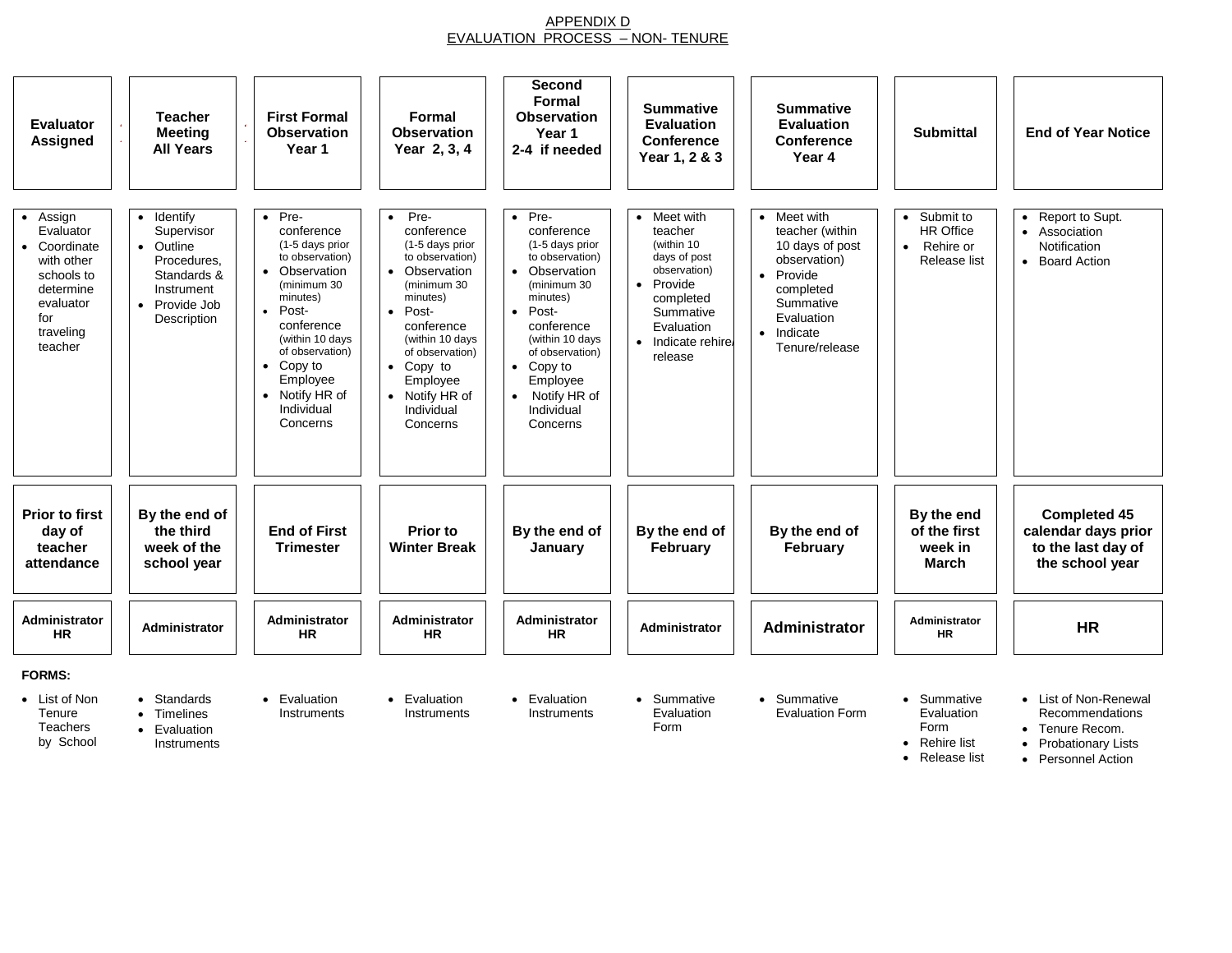#### EVALUATION PROCESS – NON- TENURE, effective upon PERA implementation or, if applicable by the parties agreement, with the PERA Pilot Program

<span id="page-54-0"></span>